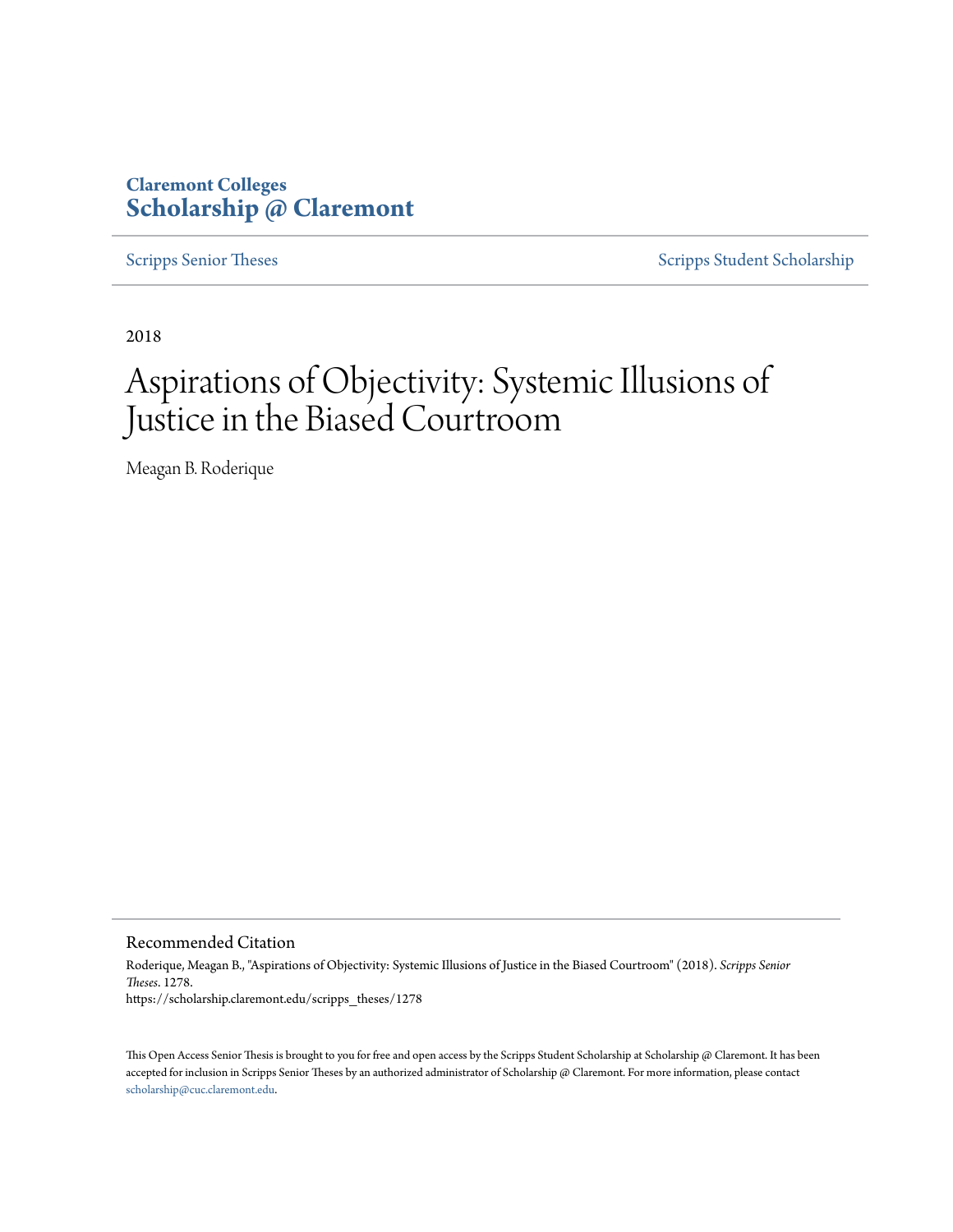# Aspirations of Objectivity: Systemic Illusions of Justice in the Biased Courtroom

Meagan B. Roderique

Scripps College Undergraduate Thesis Fall 2018

Submitted to the Department of Legal Studies in Partial Fulfillment of the Requirements for the Degree of Bachelor of Arts with Honors

> Dr. Mark Golub Dr. Jennifer Groscup

December 14, 2018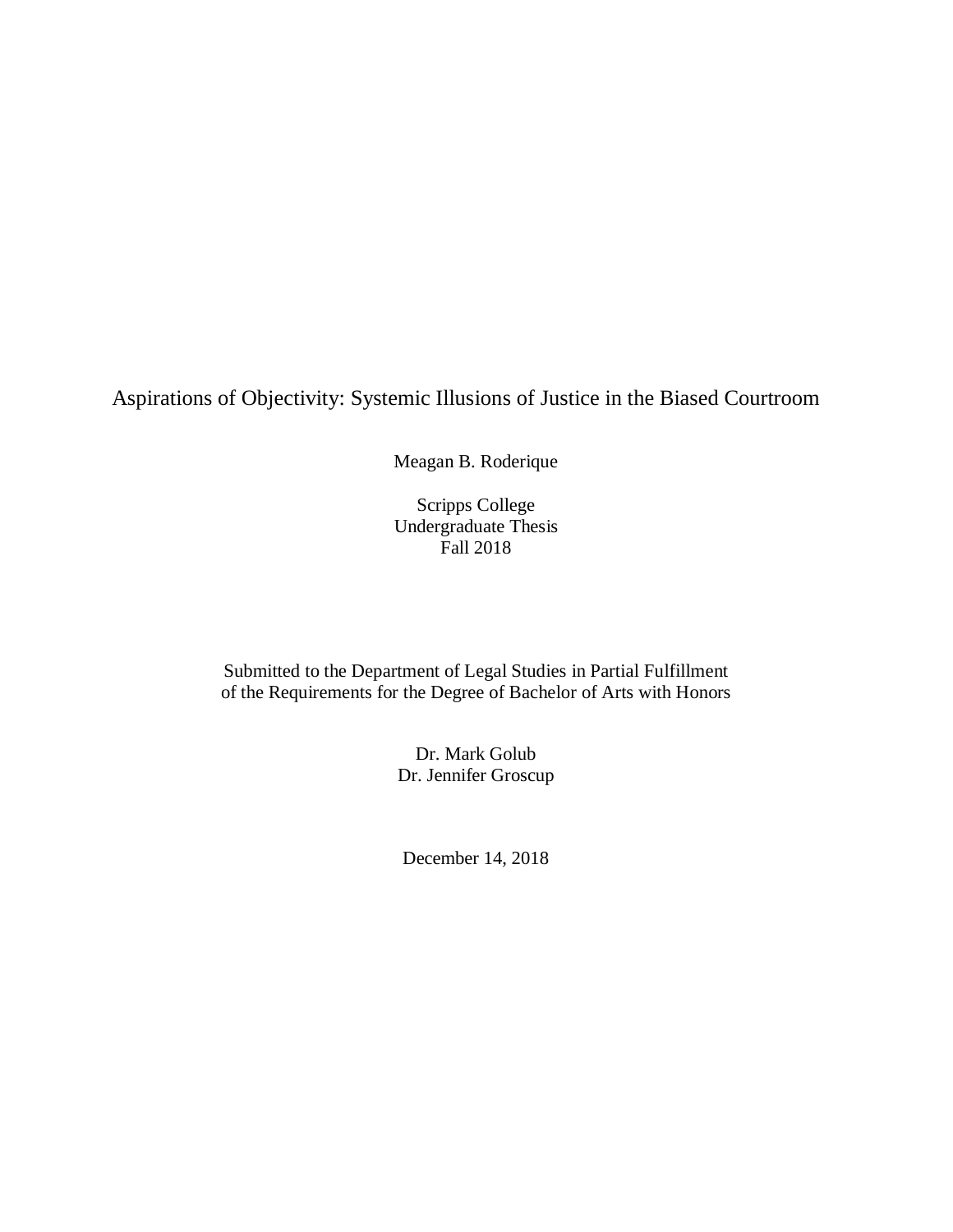## **Table of Contents**

| $\mathbf{i}$ . |      |                                                   |  |
|----------------|------|---------------------------------------------------|--|
|                | I.   |                                                   |  |
|                |      |                                                   |  |
|                | II.  |                                                   |  |
|                |      |                                                   |  |
|                |      |                                                   |  |
|                | III. |                                                   |  |
|                |      |                                                   |  |
|                |      |                                                   |  |
|                |      |                                                   |  |
|                |      |                                                   |  |
|                |      | 2. "Understanding the Effects of Implicit Bias"27 |  |
|                |      |                                                   |  |
|                |      |                                                   |  |
|                | IV.  |                                                   |  |
|                |      |                                                   |  |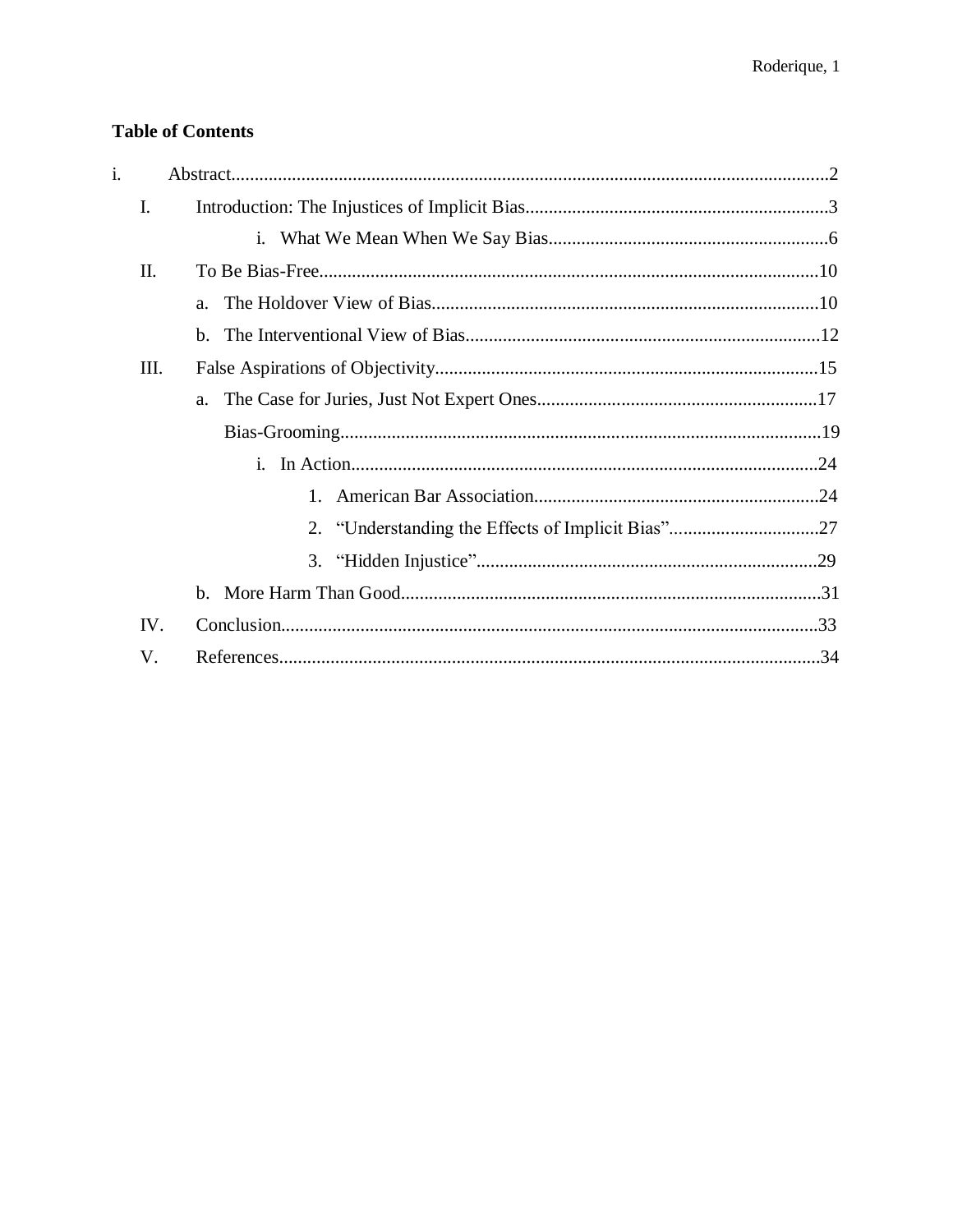#### *Systemic Illusions of Justice in the Biased Courtroom*

#### **Abstract**

Given the ever-growing body of evidence surrounding implicit bias in and beyond the institution of the law, there is an equally growing need for the law to respond to the accurate science of prejudice in its aspiration to objective practice and just decision-making. Examined herein are the existing legal conceptualizations of implicit bias as utilized in the courtroom; implicit bias as peripheral to law and implicit bias as effectual in law, but not without active resolution. These views and the interventional methods, materials, and procedures they inspire are widely employed to appreciably "un-bias" legal actors and civic participants; however, without an accurate conceptualization of the science of prejudice in law, these interventions are likely doing more harm than good. On the basis that these interventional techniques are unscientific in their methodology, reliant upon a misleading theory of transparency of mind, deny the inherently emotional and biased origin of the court, and are disseminated largely technocratically, they fail to serve their intended purpose. In actuality, they reinforce systemic intergroup biases and are seen to produce a lesser objective justice. This project reiterates, as with so many aspects of justice, that there must be the same care taken in the address of those structural and institutional contributions to implicit bias that the enterprise of law perpetuates in and of itself as have been taken in the address of our individual cognitive predispositions toward discrimination.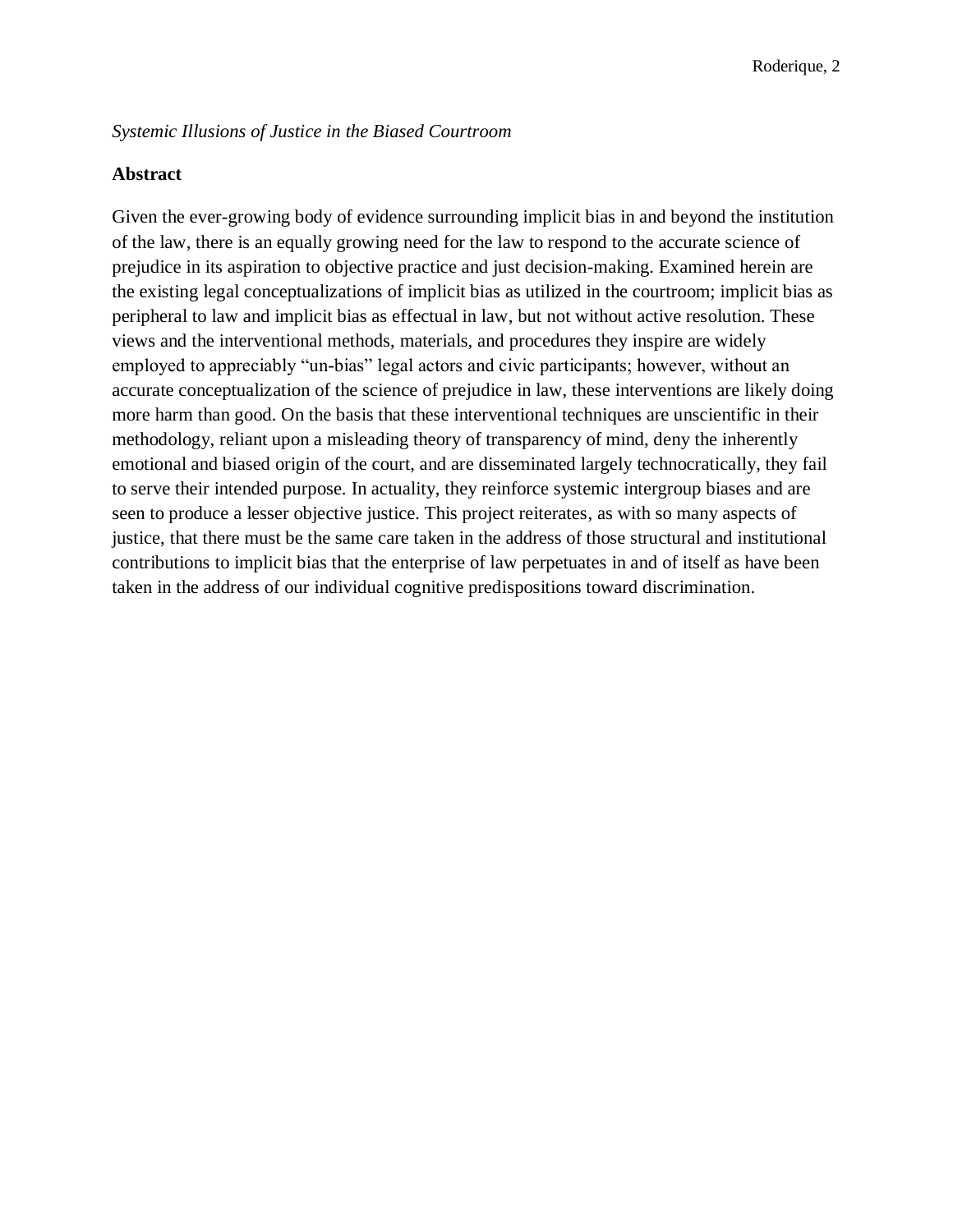#### **Introduction: The Injustices of Implicit Bias**

 $\overline{a}$ 

It is increasingly difficult to deny the pervasive sort of prejudice that lurks in our legal system and wider sociopolitical interactions. Indeed, the field of implicit bias research has received a great deal of attention by and beyond the academy in recent years, accumulating an impressive body of research<sup>1</sup>: Statistically, African American women are less likely to receive adequate pain management medication in out-patient hospitals<sup>2</sup>, individuals with Muslimsounding names are less likely to be invited to interview for a job when compared to those with traditionally Anglican names irrespective of the content of their resumes<sup>3</sup>, Asian American are regularly regarded as less interpersonally proficient than their non-Asian peers<sup>4</sup>, women are universally assumed to be less capable than men in positions of active leadership in the workplace<sup>5</sup>, white children are less likely to receive disciplinary action by pre-school and elementary educators than African American children<sup>6</sup>, African American and Hispanic drivers are less likely to be found with contraband than white drivers but are more likely to be stopped, searched, and arrested for contraband-related offenses<sup>7</sup>, and on and on.

These evidences likewise and inevitably spill into the realm of the court: Individuals with

<sup>1</sup> *See* J. Kang, et al. "Implicit Bias in the Courtroom," *UCLA Law Review* 59, 1124-86 (2012); B. Nosek, et al. "Pervasiveness and Correlates of Implicit Attitudes and Stereotypes," *European Review of Social Psychology* 18, 36-54 (2007); D. Faigman, et al. "Implicit Bias in the Courtroom," *UCLA Law Review* 59, 1124-86 (2012).

<sup>2</sup> *See* K. M. Hoffman, et al. "Racial Bias in Pain Assessment and Treatment Recommendations and False Beliefs about Biologic Differences between Blacks and Whites," *PNAS* 113, 4296-301 (2016).

<sup>&</sup>lt;sup>3</sup> See D. Widner and S. Chicoine, "It's All in the Name: Employment Discrimination against Arab Americans," *Sociological Forum* 26, 806-23 (2011).

<sup>4</sup> *See* F. Leong and T. Hayes, "Occupational Stereotyping of Asian Americans," *The Career Development Quarterly*  39, 143-54 (1990).

<sup>5</sup> *See* A. Eagly and S. Karau, "Role Congruity Theory in Prejudice toward Female Leaders," *Psychological Review* 109, 573-98 (2002).

<sup>6</sup> *See* United States Government Accountability Office, ed. "Discipline Disparities for Black Students, Boys, and Students with Disabilities," Government Accountability Highlights, K-12 Education Report, 18-258 (2018).

<sup>7</sup> *See* E. Pierson, et al. "A Large-Scale Analysis of Racial Disparities in Police Stops across the United States," Stanford Open Policing Project Database, 1-23 (2017).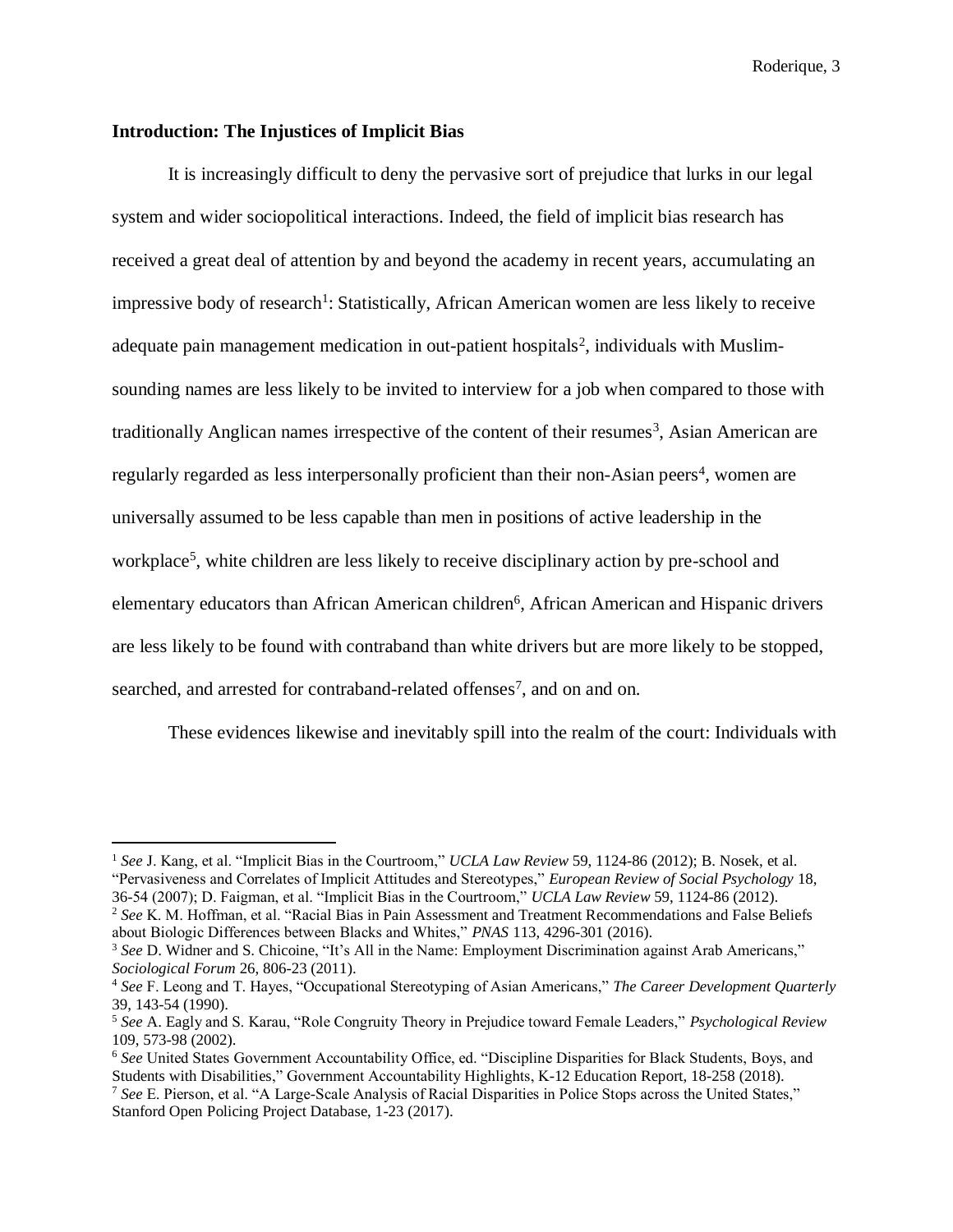prominently Afrocentric features receive longer criminal sentences than those without<sup>8</sup>; women are more likely to be jailed for drug-related offenses than men<sup>9</sup>; American Indian and Alaskan Native juveniles are more likely to be sentenced in adult court than any other demographic<sup>10</sup>; non-white jurors stand twice as likely to be removed from their jury pool<sup>11</sup>. Especially when silhouetted against such stark evidence, it becomes equally difficult to deny the need for something, anything, to curtail the felt effects of implicit bias.

In light of this, the law, now more than ever, has an urgent obligation to understand the nature of the assumptions of prejudice it makes in the pursuit of a normatively and objectively 'unbiased' system<sup>12</sup>. That obligation seemingly centers on the thoughtful address of discrimination in the courtroom as both a cognitive and institutional phenomenon. The existing narrative of bias goes as so: when it is agreed to be problematic, it is agreed to be problematic at the level of the individual, and to resolve it is eliminate it from the decision-making processes of that individual. The narrative assumes what Linda Krieger calls "transparency of mind"<sup>13</sup>, what Jerry Kang calls "behavioral realism"<sup>14</sup>, or what Albert Dzur calls "civic dignity"<sup>15</sup> – that we have the ability to be less biased by simply being less biased, more aware, and more attuned to the ways we exercise our prejudices. It seemingly dismisses the systemic and structural

<sup>8</sup> *See* I. Blair, et al. "The Influence of Afrocentric Facial Features in Criminal Sentencing," *Psychological Science*  15, 674-9 (2004).

<sup>9</sup> *See* S. Covington and B. Bloom, "Gendered Justice: Women in the Criminal Justice System" in *Gendered Justice: Addressing Female Offenders*, 3-25 (2003).

<sup>10</sup> *See* M. Leiber, "A Comparison of Juvenile Court Outcomes for Native Americans, African Americans, and Whites," *Justice Quarterly* 11, 257-79 (1994).

<sup>11</sup> *See* B. O'Brien and C. Grosso, "Report of Jury Selection Study," *University of Michigan College of Law Digital Commons*, 1-17 (2011).

<sup>12</sup> J. West, "12 Racist Men: Post-Verdict Evidence of Juror Bias," *Harvard Journal on Racial and Ethnic Justice* 72, 165-204 (2011) at 166.

<sup>&</sup>lt;sup>13</sup> L. Krieger, "The Content of our Categories: A Cognitive Bias Approach to Discrimination and Equal Employment Opportunity," *Stanford Law Review* 47, 1161-1248 (1994) at 1167.

<sup>14</sup> J. Kang and M. Banaji, "Fair Measures: A Behavioral Realist Revision of Affirmative Action," *California Law Review* 94, 1063-118 (2006) at 1064-5.

<sup>&</sup>lt;sup>15</sup> A. Dzur, *Punishment, Participatory Democracy, and the Jury*, Oxford University Press, 2012 at 115.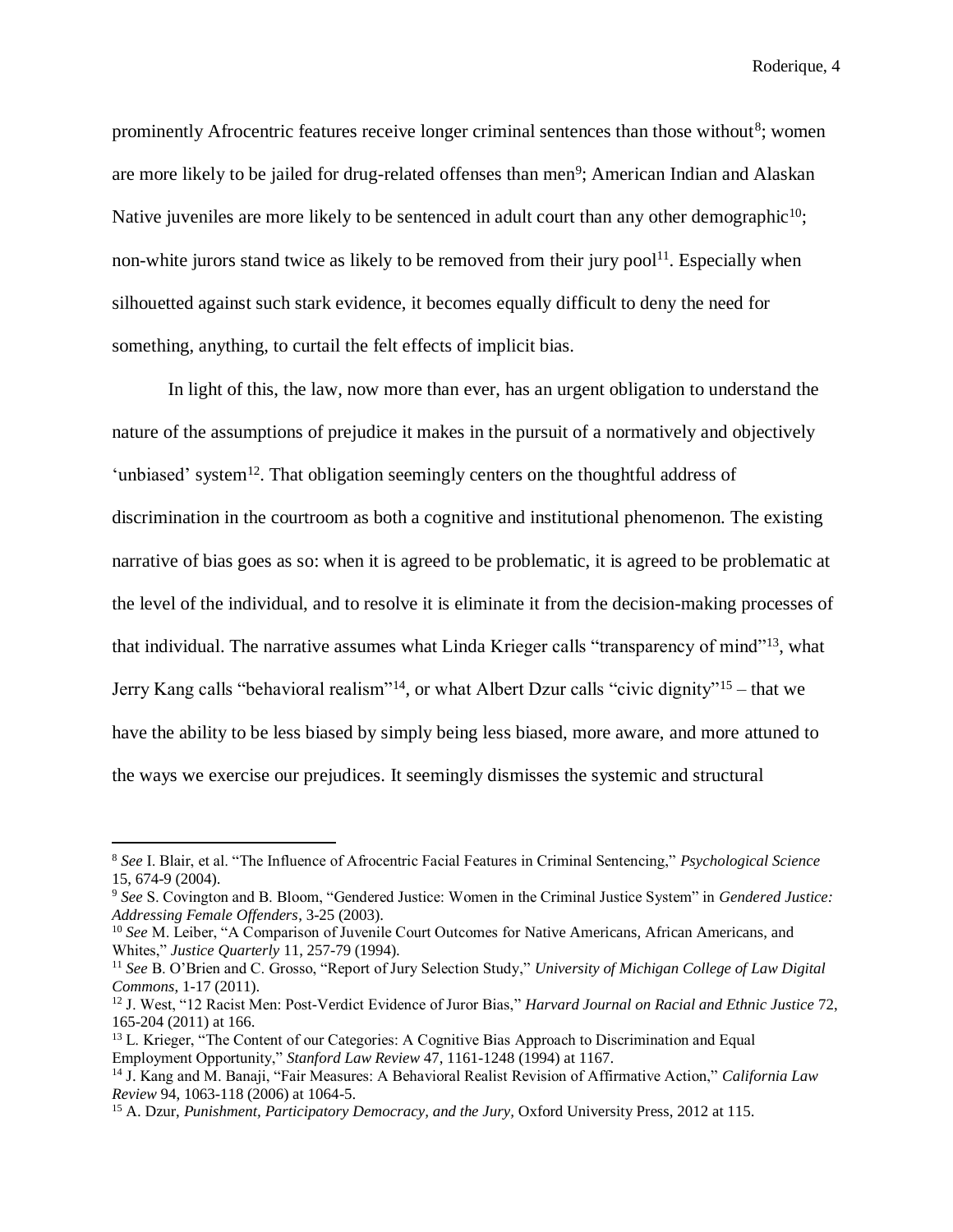contributions to bias<sup>16</sup> and ignores the impoverished cognitive access each of us has to our biases, irrelevant of our intentions. As will be discussed, this flatfooted conception of prejudice in practice and in law has gone on to produce a lesser objective justice.

It is at this moment that the newest wave of the Implicit Revolution<sup>17</sup> is, I believe, entering the foreground of the court. The entirety of modern law's arsenal against (explicit) prejudice – an arsenal inherited from Civil Rights-era discrimination law – predates the science, even the vocabulary, of today's kinds of implicit biases by decades. It is generally by these ill conceptions of the evidentiary standards of intent and the folk psychology or popular science understanding of the brain and behavior that the law continues to attempt to mediate prejudices<sup>18</sup>. From here the problem is further compounded as this distilled folk understanding is rarely seen to translate in full from its origin in science to its application in the courtroom<sup>19</sup>. The jurisprudential construction of prejudice in law and order is an overtly emotional, motivated, "consciously" cognitive phenomenon, a circumstantial choice that intends and impels; this provisional approximation and the living breathing version of it in the world – the version the law purports to represent<sup>20</sup> – exist now on entirely different, ever-divergent planes.

The first section of this paper seeks to address just this: I aim to devote sufficient space within which to lay side by side the science and the law in hopes of fashioning a wider view of contemporary bias and prejudice and those functions, conceptualized in law versus in reality.

 $17$  The Implicit Revolution is the emergence of the science of unconsciousness, including implicit bias, and ushered in the study of prejudice and science in law as we know it now. For a comprehensive history of the Implicit Revolution of psychological, cognitive, and neurosciences, *see* A. Greenwald and M. Banaji, "The Implicit Revolution: Reconceiving the Relation between Conscious and Unconscious," *American Psychologist* 72, 861-71 (2017) and J. Kang, " Trojan Horses of Race," *Harvard Law Review* 118, 1489-1593 (2005) at 1514.  $18$  Krieger, "Content," at 1166-77.

<sup>16</sup> C. Lawrence, "The Id, the Ego, and Equal Protection: Reckoning with Unconscious Racism," *Stanford Law Review* 39, 317-88 (1987) at 321-3.

<sup>19</sup> J. Kane, "Integrity, Conscience, and Science," in *Nomos vol. XL: Integrity and Conscience*, University of New York Press (1998), at 115-134.

 $20$  Krieger, "Content," at 1217-8.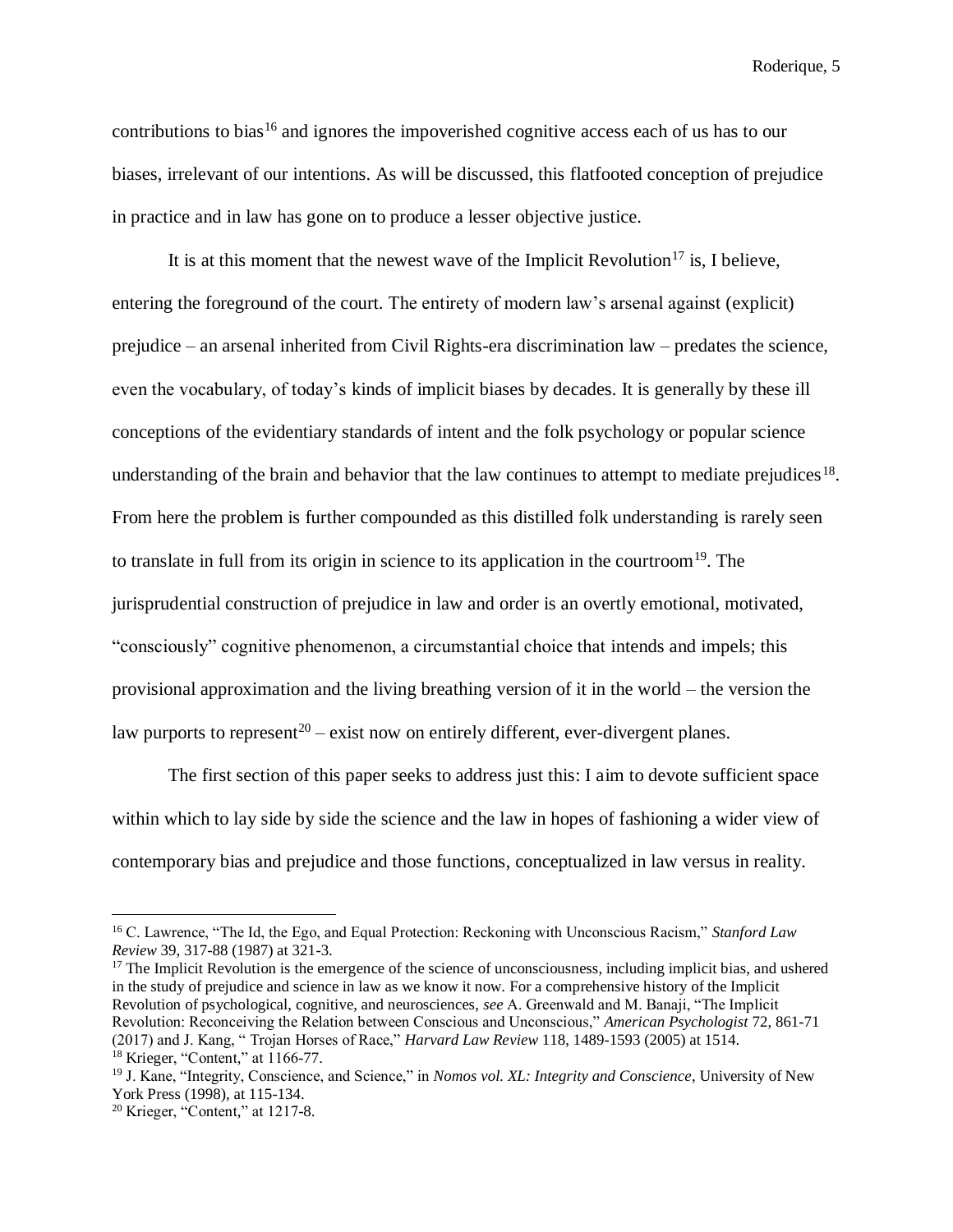This section puts forth a more nuanced discussion of the working legal view – what I have called the "holdover" view – of bias, that attends to the foremost objections of implicit bias reform, including those surrounding the normative structure of anti-discrimination law. I then take up what is perhaps the more cooperative middle-ground or "interventional" view to clarify the problematic use of implicit bias science in law. The subsequent section offers a look at bias in action, namely through the role of juries and the bias "grooming" techniques currently in place in the *voir dire* and judgement processes. These bias-grooming techniques and the cases in which they are used call into question whether efforts put forth by law to reconcile the (disheartening) scientific realities of bias with objectivity and subjectivity are worthwhile at all. I argue that, though they respond to the common sense initiatives for a more impartial, "conscious", and objective court, they are doomed to be self-defeating, theoretically and practically, and produce a lesser objective justice that reinforces prejudice in law. These first tentative, optimistic steps forward may in fact be doing more harm than good.

#### **What We Mean When We Say Bias**

When we talk about bias in law now, we largely do not talk about contemporary science. We talk about the stance taken by litigants and judges reflective instead of that outdated social psychology of 1980s academy science $^{21}$ . It is a science that deals in the sociological (not necessarily cognitive) science of 'stereotyping', talks about intergroup biases as normatively motivated, and discounts memory research, among other things. When we do talk about bias in law through contemporary science, it becomes far more telling.

For a moment, divorce the notion of bias as prejudice or emotion: As far as the cognitive

 $21$  Krieger, "Content," at 1174-6.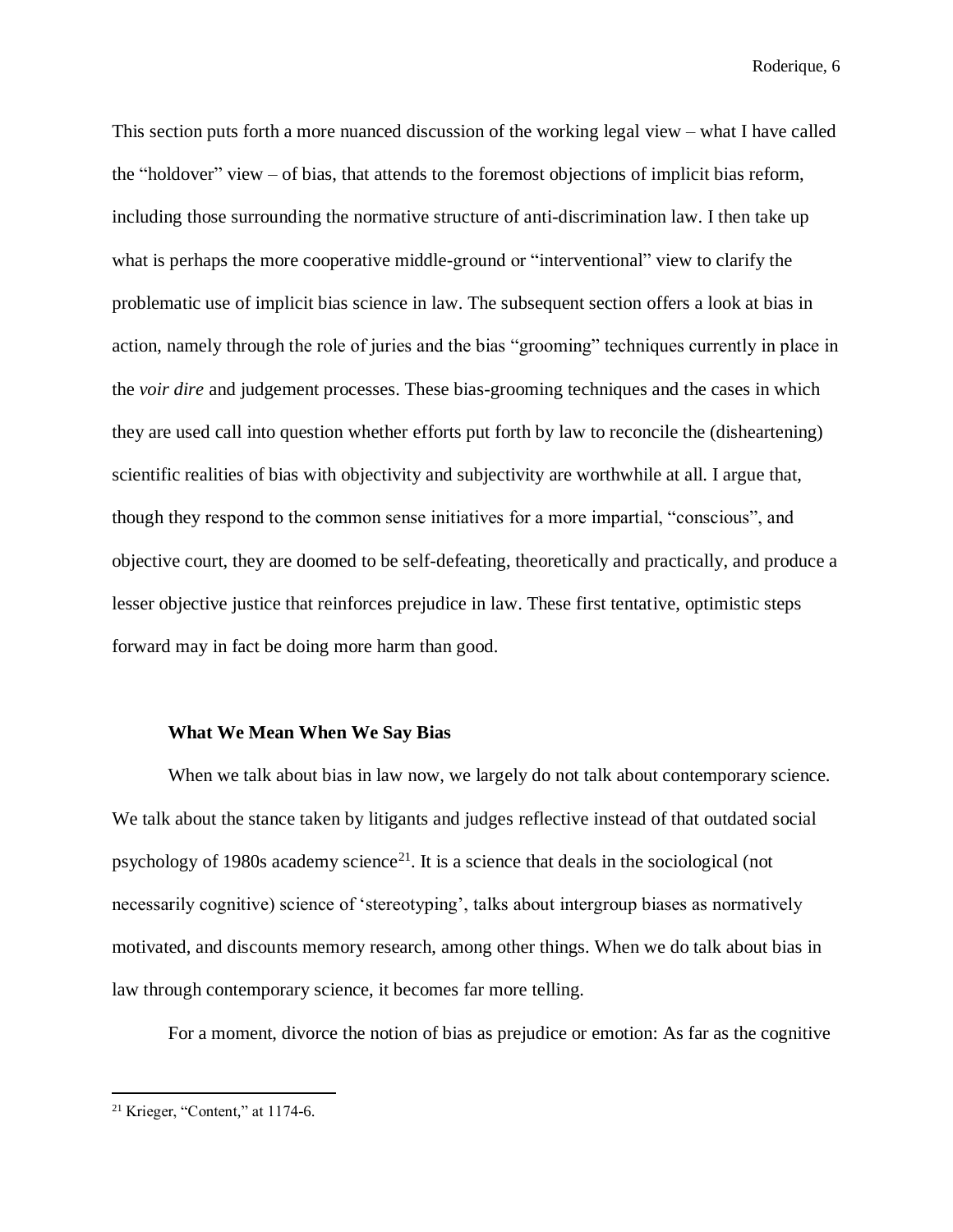sciences are concerned, bias references the mechanical processes by which the brain makes sense of the huge overabundance of stimuli that it receives at a given time. These are processes of categorization and schema-development that are necessary to combat this massively disparate gap between the amount of stimuli we process and receive, which occurs, by conservative measure, at a rate of 50 chunks (pieces of information) to ten million per second<sup>22</sup>. The brain is biased to operate in the most efficient means, so bias, most simply (1) regulates and filters what of that overload of stimuli is attended to<sup>23</sup>; (2) discerns and constructs meaning from sparse or unreliable stimuli, as in the case of novel or unfamiliar experience<sup>24</sup>; (3) acts upon information and stimulates predictive action most quickly and efficiently; and (4) aids in governing the processes of memory activation and retention.

If viewed along the lines of these four basic functions, a corresponding twin picture of prejudice emerges more clearly: (1) regulation and filtering can be somewhat arbitrary and stimuli that goes un-attended may in fact be useful; (2) contextual constructions can be an illusory process in which the assumptions made by the brain as based on experience may be false or nonexistent; (3) the efficiency by which the brain acts upon information may be to the detriment of the most beneficial or productive choice, especially when the neurosensory processes are at the mercy of 'instinctual' or psychologic responses<sup>25</sup>; and (4) memory processes are, among the brain's mechanics, wildly unreliable, errorful, and porous to corruption by other cognitive functions, leading to potential compounding of biases at the point of later retrieval<sup>26</sup>.

<sup>&</sup>lt;sup>22</sup> Reference Cognitive Information Processing Theory.

<sup>&</sup>lt;sup>23</sup> As with mood-congruency effects, base rate fallacies, frequency illusions, confirmation biases, etc. For more on this, reference The Cognitive Biases Codex.

 $^{24}$  As with pareidolia, placebo effects, cross-race effects, denomination effects, projection biases, etc.

<sup>&</sup>lt;sup>25</sup> As with conjunction fallacies, decoy effects, unity biases, trait ascription biases, the Dunning-Kruger effect, etc.

<sup>&</sup>lt;sup>26</sup> As with misattribution errors, primacy and recency effects, Google effects, misinformation effects, cryptomnesia, etc.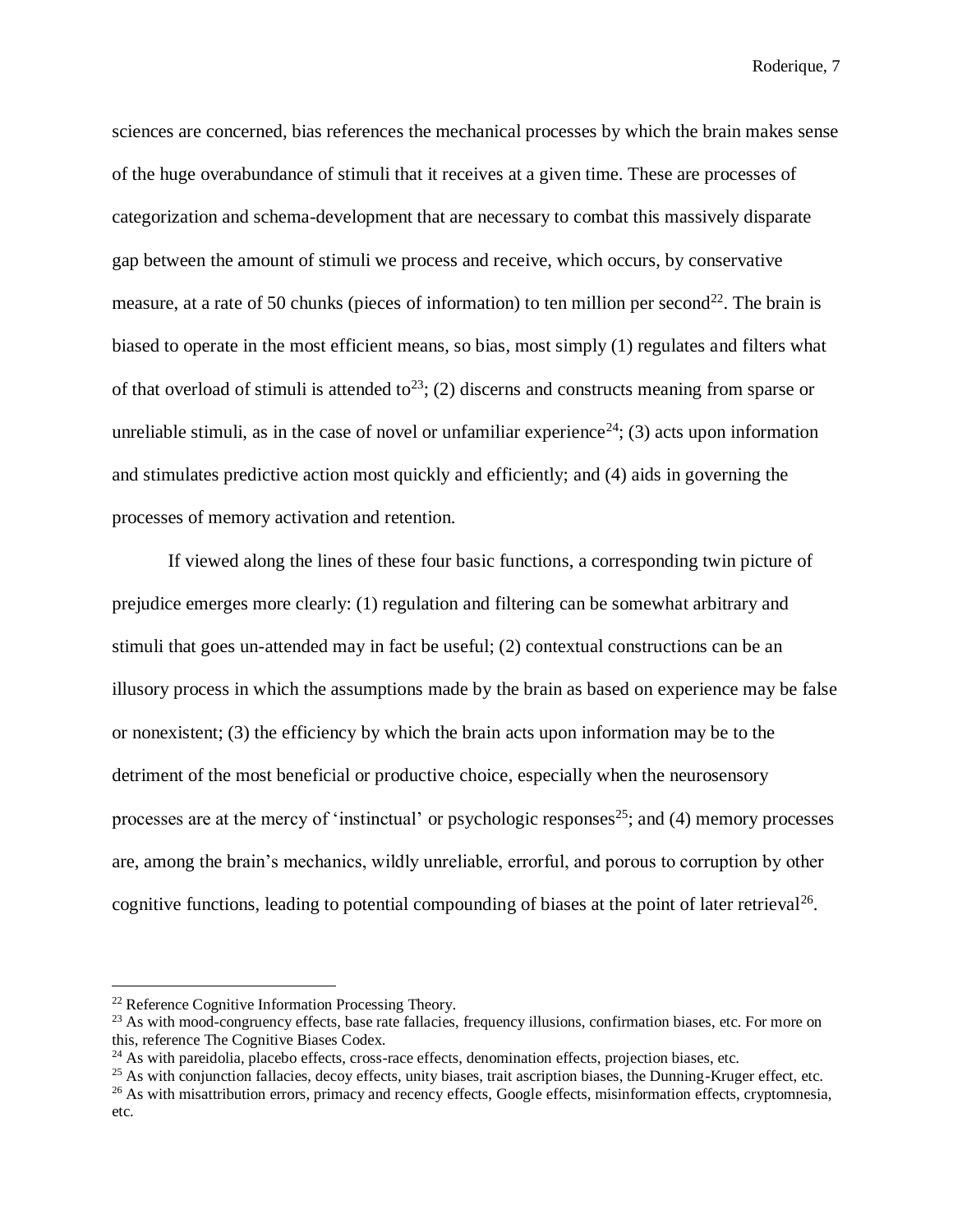Such potential deficiencies in the mechanism of bias can devolve into what is widely conceptualized as "prejudice" (that is, negative and discriminatory judgement), and that prejudice, being so closely tied to the brain's regulatory process of bias, can devolve into something extremely difficult to suppress or avoid, if not impossible. Bias is foundational to prejudice in the same way that marketing is foundational to capitalism, but it is important to note the two are not synonymous. Further, bias is not a 'learned' contextualization of identity in the same way racism or sexism is, both schemas we inescapably absorb from the world around us. Given the ways our social identities are increasingly complicated, inter-associative, and intersecting, the transformation of bias has been from labored to automatic and from blatant to ubiquitous. These processes of bias are examined in the science as being at the level of implicit (colloquially, "unconsciously") or explicit ("consciously"). Explicit biases – what Civil Rightsera legislation deals with – are those we recognize as such and choose to make expressed or unexpressed. Implicit biases – what I am concerned with – are those veiled from ourselves because we are unable to access them from the same level of consciousness that created them.

This simplification is all to say, when bias and prejudice are illustrated in science as distinct phenomena – prejudice being the discriminatory one of the two – their distinction becomes noticeably lacking in the corresponding legal literature<sup>27</sup>; bias, prejudice, discrimination, discriminatory intent, assumptions, emotions, fears, stereotypes, perceptions, etc. are falsely used interchangeably. It may seem an inappreciable one, but it aims at the heart of the problem, where it is exactly these kinds of distinctions – between bias and prejudice, between implicit and explicit, between motivation and intentionality, between the burden of proof and the burden of production – that muddies the waters of legal decision-making and public perception.

<sup>27</sup> *See* Faigman, et al., "Courtroom," (2012).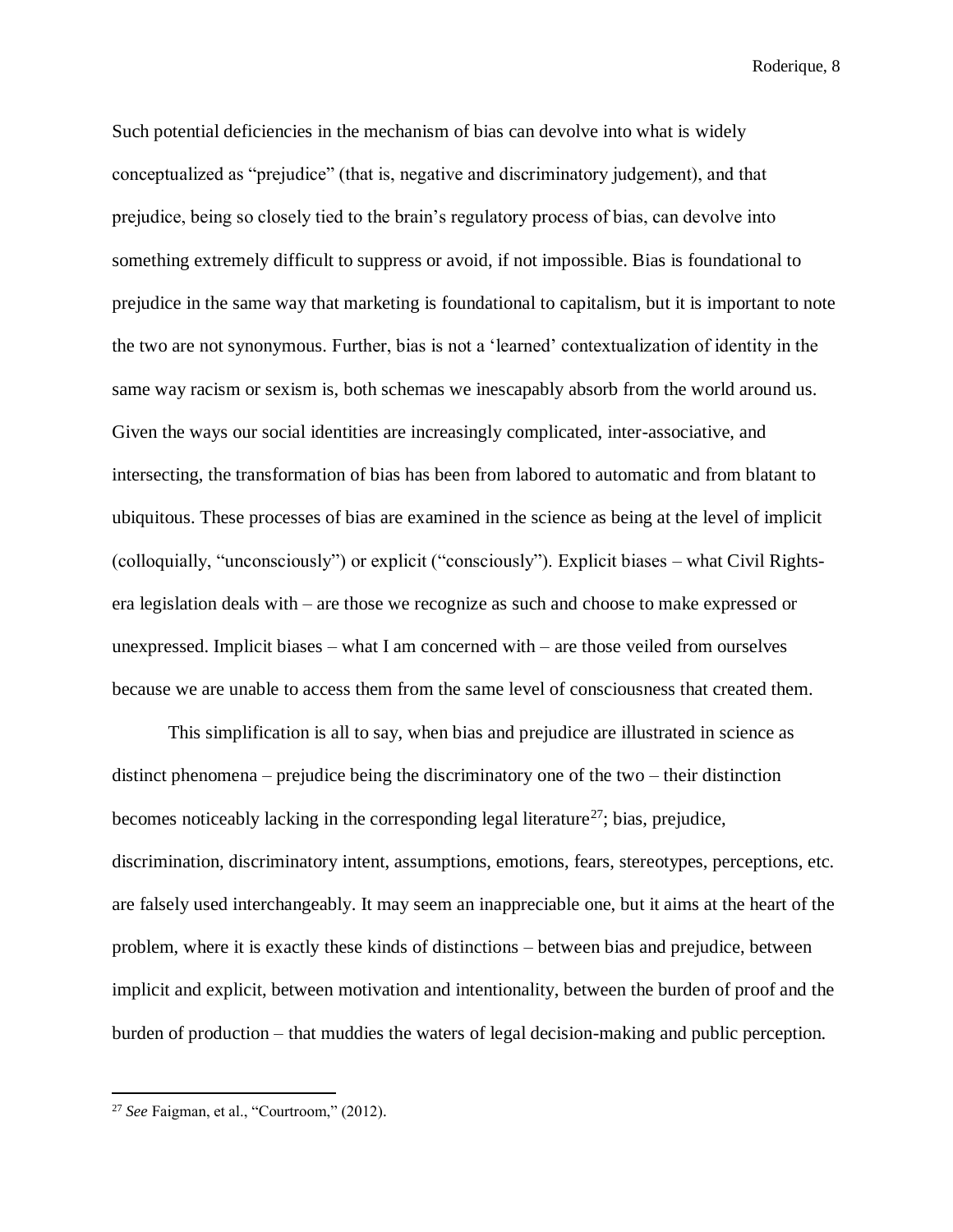Bias textures our experiential understanding of the world: It itself is not discriminatory, it cannot be "consciously" identified by the individual, and it is not a mediated choice<sup>28</sup>. Implicit bias is even less so identifiable by the individual, to the point of being so covertly persistent as to potentially modify the individual's neurochemistry over time<sup>29</sup>. Prejudice, in the sense of litigious prejudice, is confined to performative discrimination, the likes of which are clearly seen in Title VII disparate treatment language; however, implicit biases do not necessarily align with our explicit ones, or those that we chose to endorse. This is also to say that bias is not contained exclusively within the walls of our brains: Implicit bias is nearly as much a cognitive phenomenon as it is a systemic one reflective of the proliferation of prejudice throughout our institutional and social lives<sup>30</sup>. What the law lacks, among other things, is an understanding that our biases and prejudices, those very conceptions and ideals, are not entirely, not "consciously" our own.

So, when we talk about bias and the law, we are talking about the Titanic's iceberg: It's foolhardy to think that the tools of the court can even being to spot what rests below the surface, and what may seem as belaboring this distinction is only a necessary illumination of accurate science. When unpacked from the legal amalgam of emotionality, it is these kinds of implicit prejudices – and the bias-grooming techniques derived from their science – that are legitimately threatening to justice-making. Without an accurately informed conception of implicit bias and prejudice, bias-grooming in the court becomes a self-defeating exercise in shadowboxing an invisible adversary.

<sup>28</sup> Krieger, "Content," at 1167.

<sup>29</sup> *See* B. Cheon, et al. "Contribution of Serotonin Transporter Polymorphism (5-HTTLPR) to Automatic Racial Bias," *Personality and Individual Differences* 79, 35-38 (2015).

<sup>30</sup> *See* Lawrence, "The Id," (1987).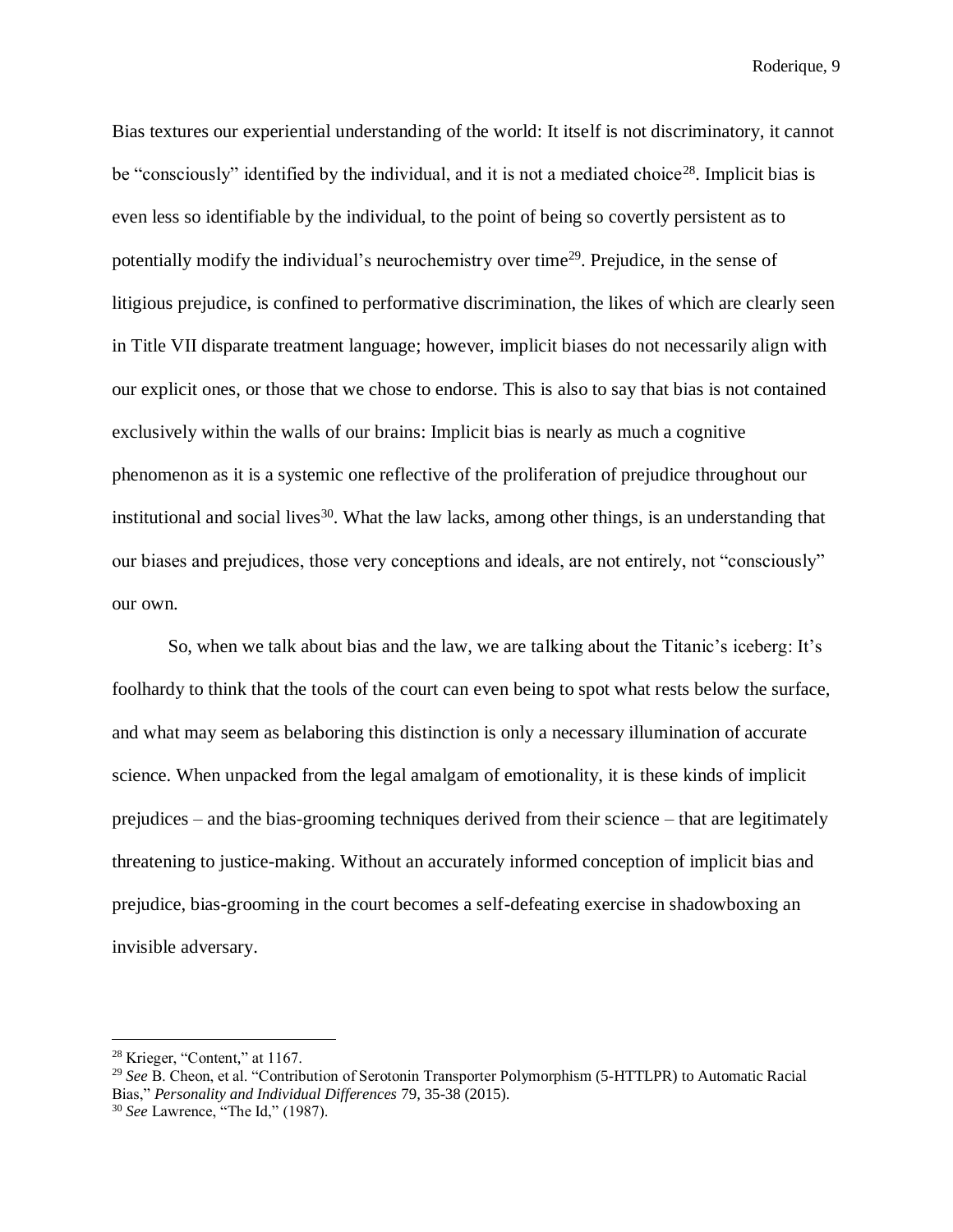#### **To Be Bias-Free**

Anyone on this side of *Brown v. Board of Education<sup>31</sup>* is likely to concede that behavioral sciences do inform the citizen public and therefore do for better or worse inform the law. Dismissing what seems to be, at least to me, the obviously unfounded notion of non-bias – that we are all absolutely objective and omnisciently impartial – there are generally left two ideas as to how this occurs in specific regard to prejudice; the "holdover" formalist view and the common sense "interventional" view.

#### **The Holdover View of Bias**

The holdover view of bias – a holdover from Civil Rights-era jurisprudence – puts forth the view that the law is right to reject prejudice and bias on the basis that the law should not or cannot change<sup>32</sup>. The former objection, that the law should not accommodate a scientific view of prejudice, presses uneasily against evidence to the contrary. On and on, there is so much evidence of racial discrimination in jury selection<sup>33</sup>; that *voir dire* instruction produces and reproduces ethnic and classist prejudice<sup>34</sup>; of inflamed partisanship in the court, on the bench, in the chambers<sup>35</sup>. It exists in every facet of the process<sup>36</sup>; CSI and forensic analyses, testimony and

<sup>31</sup> 347 U.S. 483 (1954). *Brown*'s footnote 11 was a crucial reframing of the applicability of science in law, and make room for the use of social science in the colloquial understanding beyond law and the formal understanding within law. Despite questions of the quality of the then-science it was based upon, the impact of footnote 11 continues to be profoundly felt in legal theory and practice. S*ee also* Lawrence, "The Id," at 350-1, 362-3.

<sup>32</sup> *See* West, "12 Racist Men," (2011).

<sup>33</sup> B. O'Brien and C. Grosso, "Report on Jury Selection Study," University of Michigan College of Law Digital Commons, 1-17 (2011) at 11-17.

<sup>34</sup> West, "12 Racist Men" at 188-93.

<sup>35</sup> Krieger, "Content," at 1226.

<sup>36</sup> *See* Faigman, et al., "Courtroom," (2012).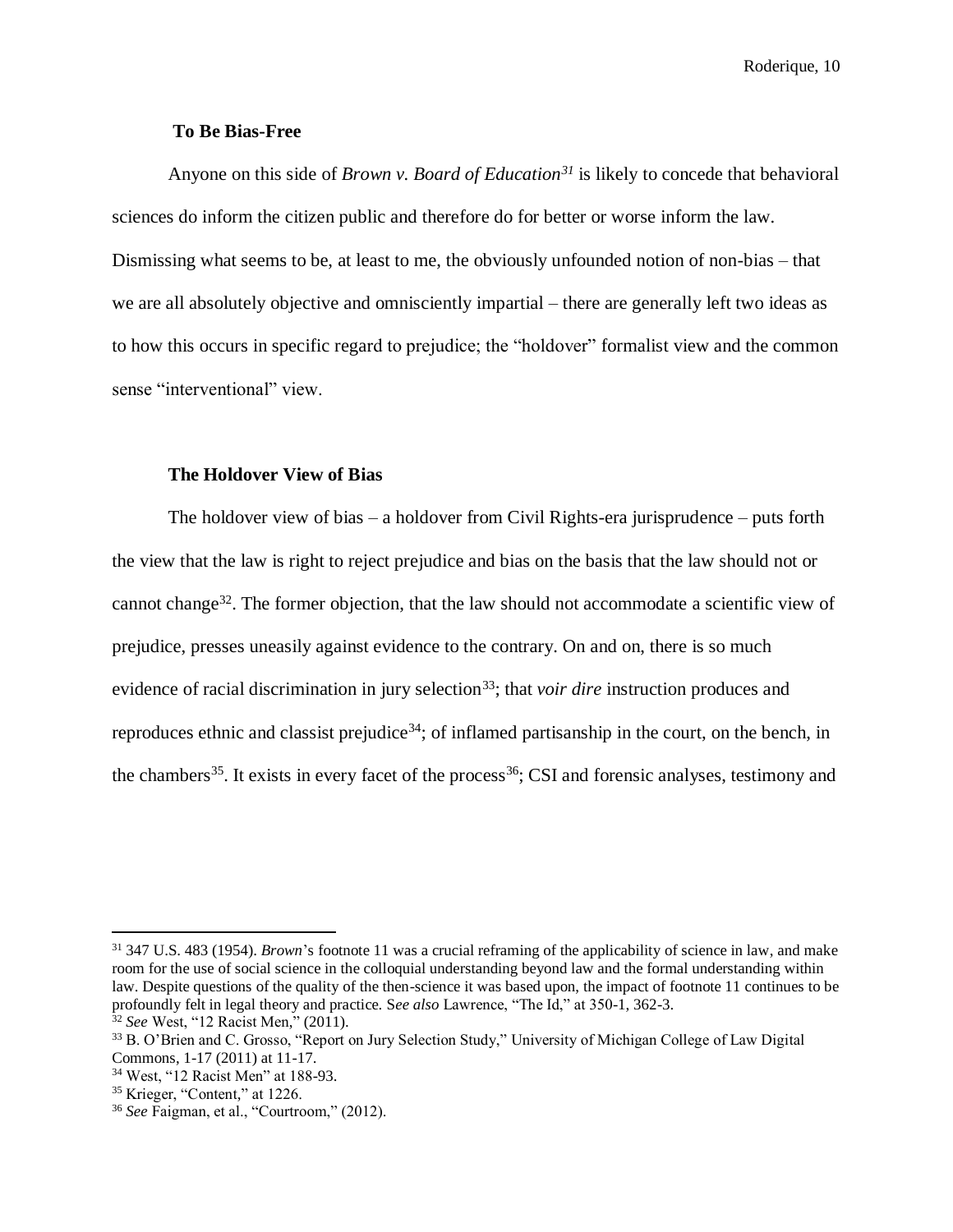in the language of proof, jury selection<sup>37</sup>, jury deliberation<sup>38</sup>, judicial education<sup>39</sup>, sentencing procedure<sup>40</sup>, precedent, legislation, language, reason, and right<sup>41</sup>. Likewise, we can look to the language of mens rea, culpability, scrutiny, admission, intent, so on, to recognize that the law lacks remedy for the probabilistic nature of prejudice<sup>42</sup>. If for no other reason than to insulate the law from avoidable mismemory biases or the unnecessary corruption of juvenile witnesses, as but two examples, it is in the interest of the legal practice to absorb the impact of evidence in brain sciences (At the time of writing, Black's Law admits four types of bias; the Association of Psychological Science admits almost 200). The holdover view defends law as a bastion of excusable raced and gendered and classed inequalities<sup>43</sup>. More pointedly, it shelters those who benefit from the law as an enterprise of discrimination, and from the systemic prejudice it reinforces in its judgements<sup>44</sup>.

Thinking that the law need not accommodate science in this way is a stance quickly dimming as the law becomes a more intensely politicized, economical machine. If there is merit to be extracted from the holdover view, it is from the latter objection – that the law is unable to accommodate such science. The rub is this: science begins with fact, law ends with fact. Science, even with evidences as well established as those listed, cannot grant the kind of certainty law requires to take as fact<sup>45</sup>. (Also for this reason, the law cannot be treated as purely as a scientific

<sup>37</sup> D. Devine, *Jury Decision Making: The State of Science,* New York University Press (2012) at 41-60.

<sup>38</sup> *Ibid* at 152-80.

<sup>&</sup>lt;sup>39</sup> See S. Strong, "Judicial Education and Regulatory Capture: Does the Current System of Educating Judges Promote a Well-Functioning Judiciary and Adequately Serve the Public Interest?" *Journal of Dispute Resolution* 2015, 1-22 (2015).

<sup>40</sup> Devine, *Jury,* at 68-90.

<sup>41</sup> *See* J. Armour, "Stereotypes and Prejudice: Helping Legal Decisionmakers Break the Prejudice Habit," *California Law Review* 83, 733-72 (1995).

<sup>42</sup> W. Dimock, "Rules of Law, Laws of Science," *Yale Journal of Law & Humanities* 13, 203-25 (2001) at 204. <sup>43</sup> Armour, "Stereotypes," at 734-50.

<sup>44</sup> Lawrence, "The Id," at 336-44.

<sup>45</sup> Dimock, "Rules" at 215-20.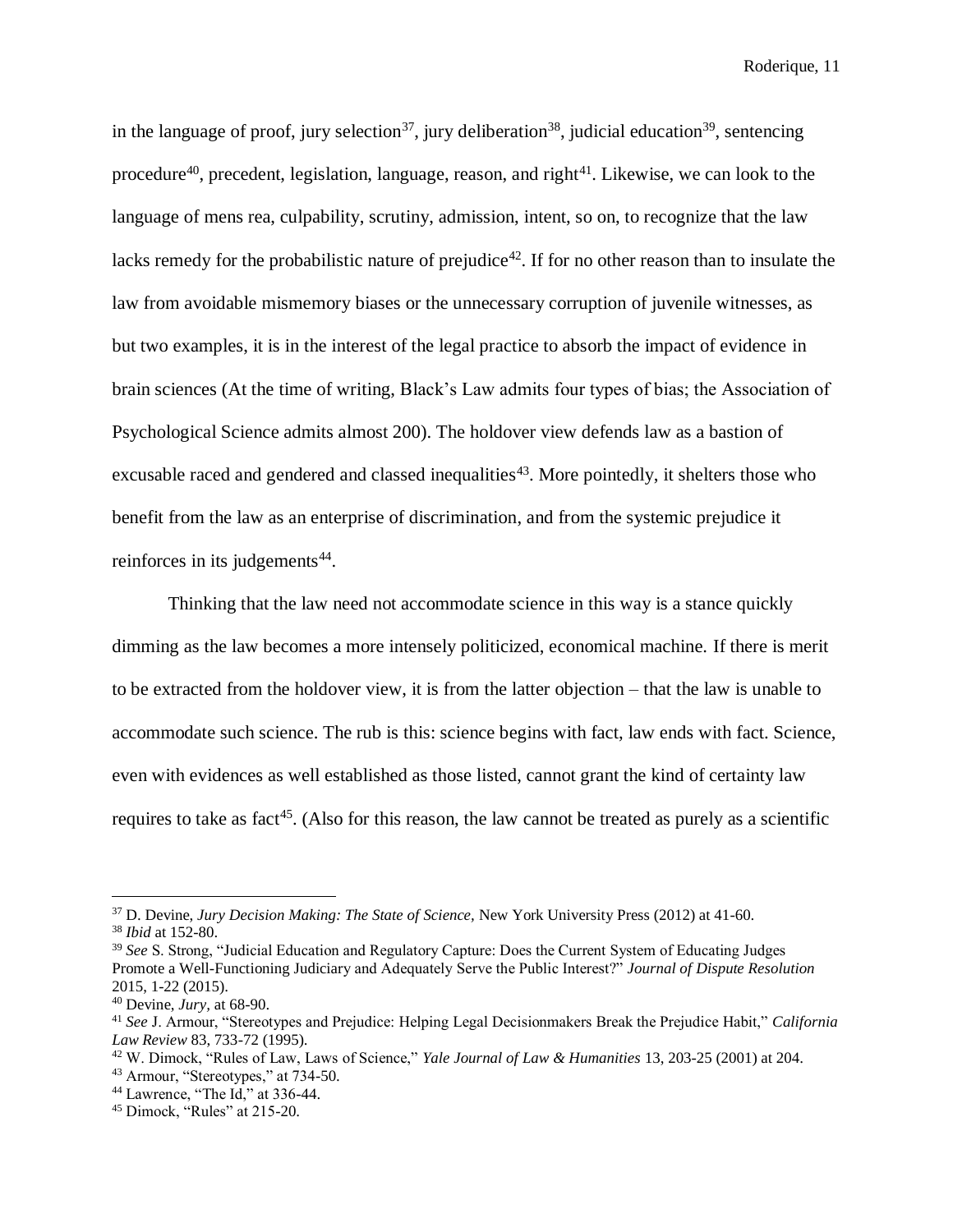methodology or civic technocracy<sup>46</sup>.) However, when bias is at least acknowledged dually as a cognitive and institutional phenomenon, not a normative motivation, the law that surrounds it becomes more mutable and forgiving<sup>47</sup>. There have been demonstrated ways in which the law may be read and exercised that do not require it to fundamentally change or fundamentally readdress its certainty principles but nonetheless accommodates a more accurate science<sup>48</sup>. Materializing this kind of gatekeeping decision<sup>49</sup>, in Title VII legal language and beyond, is a realistic next step in the modernizing the holdover view.

#### **The Interventional View of Bias**

If the holdover view states that the law should not acknowledge the science of prejudice, the interventional view swings the pendulum the other direction to say that the law might resolve the whole of the problem of prejudice. What has been offered by legal theorists<sup>50</sup> and actors is a surface-level and only partially-informed idiomatic view of implicit bias. Despite the evidence already accumulated, there persists in the wider social narrative (in the popular science understanding) a notion of transparent or privileged access to one's cognitive mechanisms of

<sup>46</sup> *Ibid* at 205-6.

<sup>47</sup> Krieger, "Content," at 1171-2.

<sup>48</sup> Instances of this kind of re-reading of the law are seen in Title VII cases *Kimble v. Wisconsin Dept. of Workforce Development* and *McReynolds v. Merrill Lynch Co.*; both judgements saw concepts of in-group bias, uncertainty principles, mis-memory reliability, stereotyping, and so on, in the vein of the interventional view (below), freely cited. The language of Title VII on disparate treatment – language which upon closer inspection trades conscious intent for actionable causation, a more realistic application of implicit bias science – serves to illuminate the ways in which the law may be read as more consistent with an ever-evolving science, without compromising precedent. *Kimble* ruled in concurrence with Title VII discrimination; *McReynolds* did not: Both cases, however, mark a huge departure from what is usually seen of the holdover view, and establish that intentionality does not any longer need to be tied to "conscious" intent (i.e., bias as a choice), and the burden of proof shifts away from the burden of production of motivation. This mindful re-reading does not jeopardize the rule of law nor require the judgement to admit extralegal heuristics, and moves a step closer to an accurate reflection of the science of prejudice by law in practice. *See Kimble v. Wisconsin Department of Workforce Development* 690 F. Supp.2d 765 (E.D. Wis. 2010) and *McReynolds v. Merrill Lynch, Pierce, Fenner & Smith Inc.* 11 7<sup>th</sup> Cir. 3639 (2012).

<sup>49</sup> *See* R. Harris, *Black Robes, White Coats: The Puzzle of Judicial Policymaking and Scientific Evidence,* Rutgers University Press: New Brunswick (1972), at 7-12.

<sup>&</sup>lt;sup>50</sup> Those referenced herein including Kang, Krieger, Greenwald, Freeman, Lawrence, and others.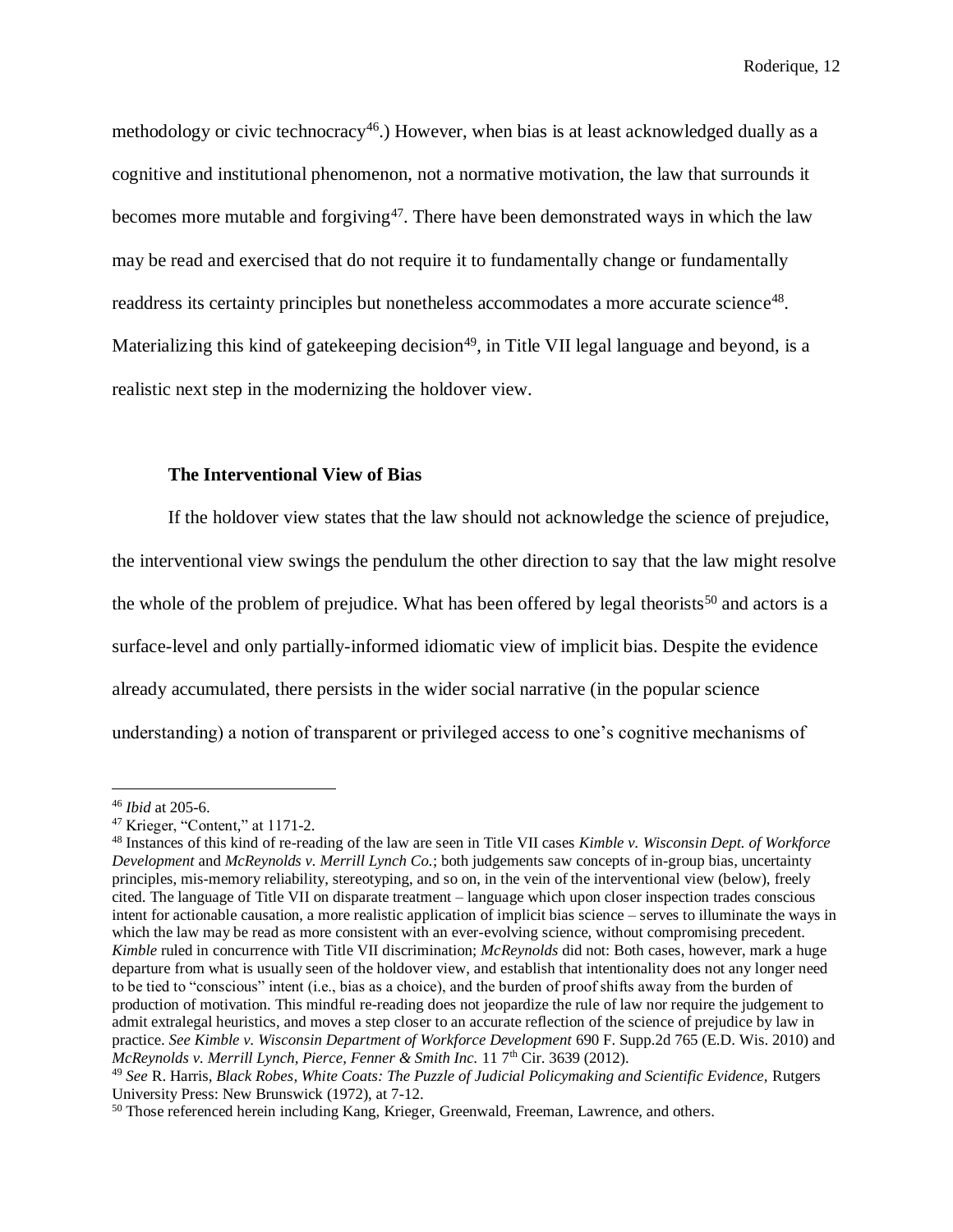bias as allowing for intervention in the exercise of the resulting implicit bias. Within this narrative, the answers already seem to exist: through mindfulness and an increased awareness, the individual is capable of making himself appreciably less biased, effectively mediating his cognitive processes and subduing the felt effects of institutionally-born discrimination. Markets and media are reflective of this, being saturated with "4 Signs Racism may be an Issue in Your Workplace"<sup>51</sup>, "Bias-Proof Your Classroom Today"<sup>52</sup>, "A Fix for Gender Bias in Healthcare? Check!"<sup>53</sup>, and (most ambitiously) "10 Steps to Overcome Unconscious Bias"<sup>54</sup>. I am, as are many, skeptical that awareness – or thoughtfulness, or thoroughness, or intention – is ever enough a situation as this. That there is such a movement toward engaging in our individual subjectivity is not so much the problem as are the ways in which an interventional approach curtails hope for policy implementation, precedential change, or accountability from those institutions most readily perpetuating our systemic prejudices. To reiterate, implicit bias is not a cognitive choice, but a product of joint cognitive mechanics and institutional exposure:

Because we so readily assume that people have privilege access to the content of their own thought processes, we may easily overlook the significance of this assumption of decisionmaker self-awareness. But if one thinks about it, one must immediately recognize the normative utility of a rule prohibiting discrimination depends entirely on the decisionmaker self-awareness. One can refrain from "discriminating" only to the extent that one can accurately identify the factors impelling one's actions or desires. Absent decisionmaker self-awareness, the nondiscrimination principle – if framed as a prohibitory injunction "not to discriminate" – loses its normative mooring.<sup>55</sup>

Implicit Association Tests (IAT) and other implicit bias measure are more accurate at predicting

<sup>51</sup> J. Haughton, "4 Signs Racism may be an Issue in Your Workplace," Chartered Management Institute (12 May 2016).

<sup>52</sup> E. Hopkins and G. Thompson, Scholastic Teaching Content, "Bias-Proof Your Classroom," *Instructor* 117, no. 4, 32 (2008).

<sup>53</sup> J. Nordell, "A Fix for Gender Bias in Healthcare? Check!" *The New York Times* (11 January 2017).

<sup>54</sup> N. Goodman, "10 Steps to Overcome Unconscious Bias," *Association for Talent Development* (2014).

<sup>55</sup> Krieger, "Content," at 1186.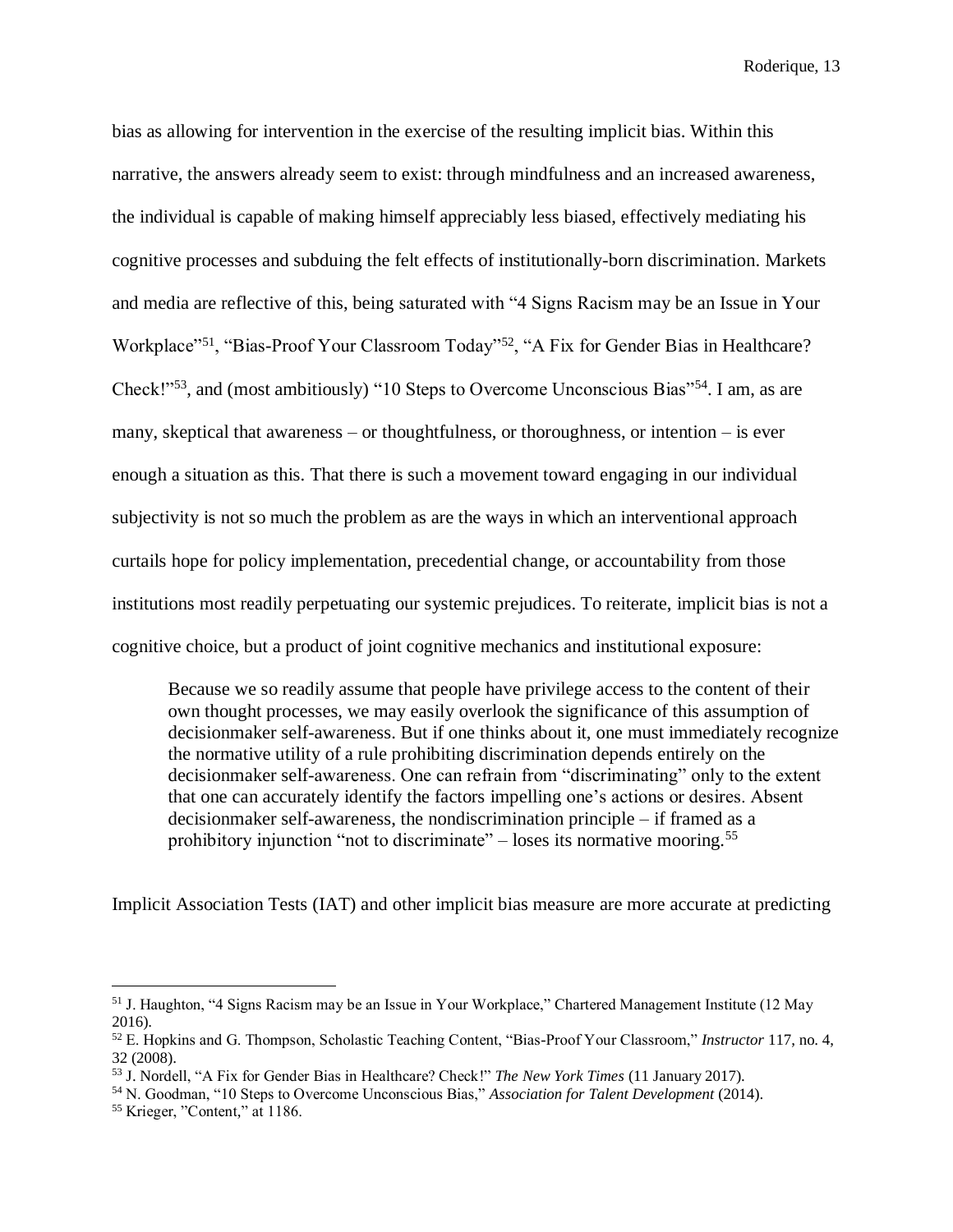certain types of behavioral schemas, including racism, sexism, ableism, an on, than explicit bias or self-report measures<sup>56</sup>. That this is the case cannot be understated: It points to, as accessibly as can be, that even the most introspective or informed among us cannot predict our biases or extinguish our prejudices<sup>57</sup>. Recall here that biases, especially implicit biases, cannot be thought away exactly because they are foundational to our decision-making processes. They are integral to our cognitive functionality and are essentially inaccessibly by the kind of mindfulness these fixes champion; at best, mindfulness is a post hoc runaround circling the issue, never meeting it directly.

My stance here – that implicit bias is the un-slayable dragon to our knights of law and order – moves a step further than the theory offered in compliment to the interventional view. Where Krieger, Freeman, and Kang put forth that the implicit biases we harbor regardless of any contrary intention must be muzzled through further and greater intervention<sup>58</sup>, I venture that an interventional approach is somewhat futile. Implicit, or indeed explicit, bias is largely resultant of the political structuring and social performance of identity. The interventional view discounts not only the necessary nuances of implicit bias as cognitively foundational, but the confluence of cognitive mechanisms acting in reaction to systemic racism, sexism, and other prejudices. This overwhelming focus at the level of the individual – like calls for greater detection and screening of bias or selective modulation of decision-making conditions to deter biased tendencies – fails almost entirely to confront the social and historical impulses of discrimination. This misguided relationship between the brain and behavior is alternatively illustrated in the theory as a

<sup>56</sup> L. Rudman, et al. "'Unlearning' Automatic Biases: The Malleability of Implicit Prejudice and Stereotypes," *Journal of Personality and Social Psychology* 81, 856-68 (2001) at 856-8; Kang, "Trojan Horses" at 1512-5. <sup>57</sup> Including and especially those involved in the science: We do not pass IAT's with any greater degree of impartiality than first-time testers, we only become privy to its predictive pattering and correlations. <sup>58</sup> *See* Kang, "Trojan Horses," (2005).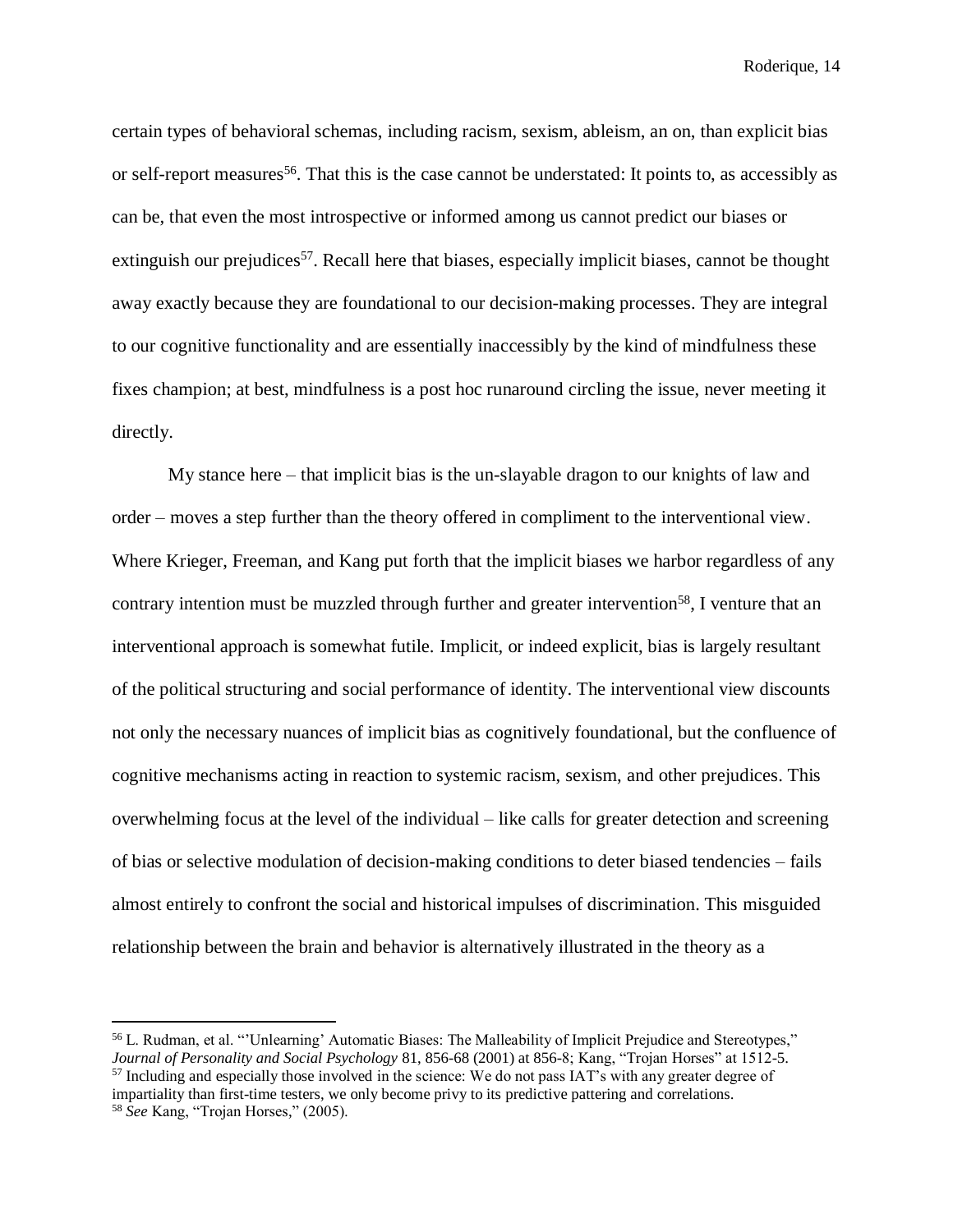perpetrator-victim relationship, wherein

the perpetrator perspective sees [discrimination] not as conditions, but as actions, or series of actions, inflicted on the victim by the perpetrator. The focus is more on what particular perpetrators have done or are doing to some victims that it is on the overall life situation of the victim class. The victim, or "condition", conception of [discrimination] suggests that the problem will not be solved until the conditions associated with it have been eliminated. *To remedy the condition of [discrimination] would demand affirmative efforts to change the condition.* The remedial dimension of the perpetrator perspective, however, is negative. The task is merely to neutralize the inappropriate conduct of the perpetrator.<sup>59</sup>

In the pursuit of a normatively 'unbiased' legal actor, be they judge or juror, the law on the whole continues to wrongly buttress the perpetrator perspective, and with it the systemic prejudices and implicit attitudes that find continued traction in the Petrazyckian lifeworld.

#### **False Aspirations of Objectivity**

 $\overline{a}$ 

Both the holdover and interventional view of prejudice and science in law illuminate the chief expectation in law of some normative equality, or achievable objective outcome. In either dismissing (holdover view) or resolving (interventional view) matters of bias there remains an underlying basis of prejudice in the court – that is, a biased and emotional court is inevitable (otherwise, these views would struggle to arise at all). I find it difficult to accept, when we acknowledge this implicitly biased nature of the court and its civic participants, the illusion that there might be objectively right or equitable answers beyond the subjective discretion of legal  $\arccos^{60}$  and decision-makers. An objective jury is in direct conflict with engaged civic participation. The injustice born from the maintenance of an illusory and counterproductive

<sup>59</sup> A. Freeman, "Legitimizing Racial Discrimination Through Anti-Discrimination Law: A Critical Review of Supreme Court Cases," *Minnesota Law Review* 62, 1049-1119 (1978) at 1053, emphasis added.

 $60$  For an example of this kind of objectivity rhetoric in practice, reference the treatment of ethnicity and race by the International Criminal Tribunal for Rwanda. *See* R. Wilson, "When Humanity Sits in Judgement" in *In the Name of Humanity: The Government of Threat and Care, Duke University Press (2010) at 56-7.*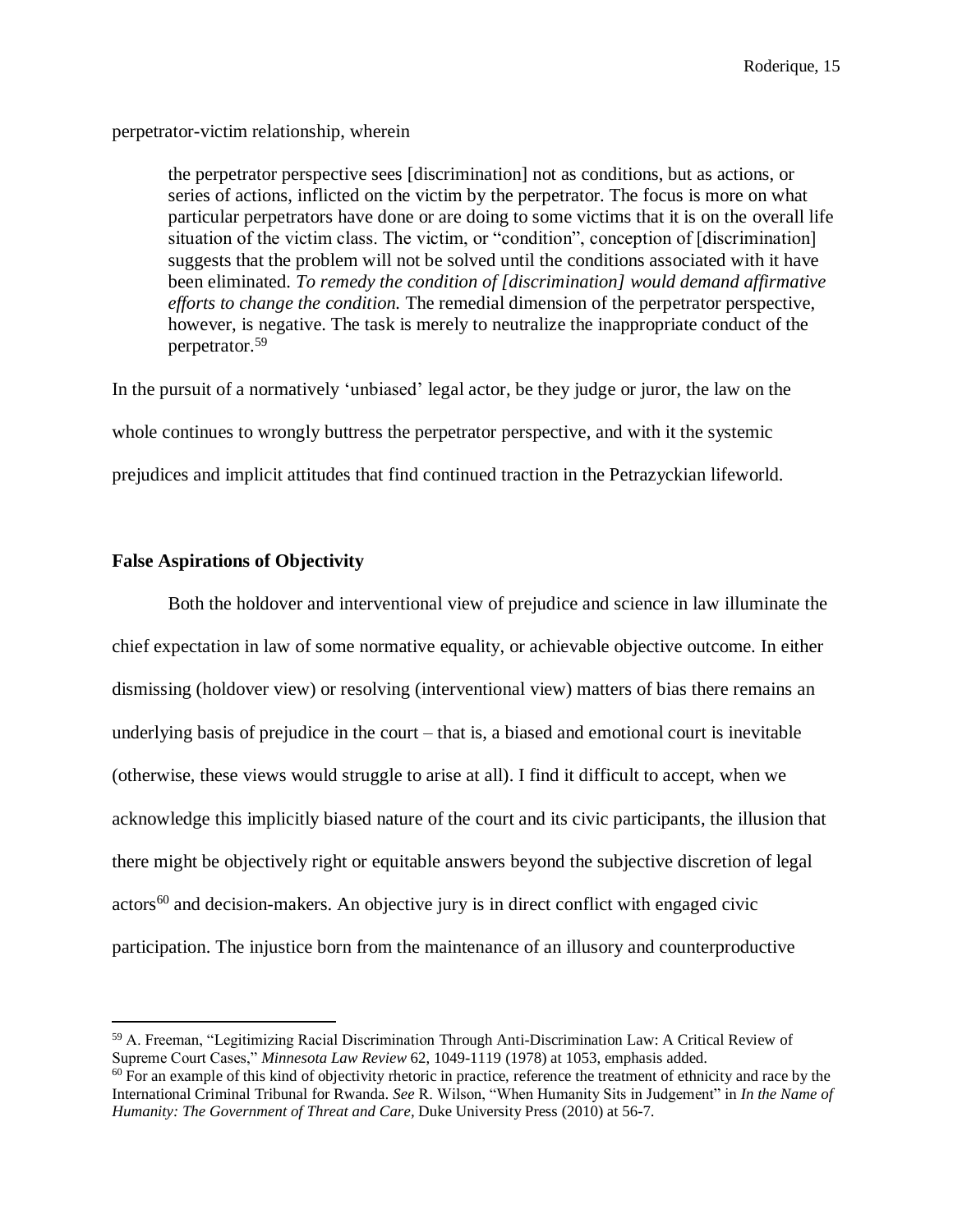aspiration to objectivity is the unifying thread between both views, especially as

we take into account the negative implications about human capacity [and] civic dignity. The recognition of a person as a responsible member of a collective…[contradicts] the more than two centuries of egalitarian and emancipatory political action that shaped the institutions of Western democracies, most recently through the efforts of civil rights social movements. 61

It seems a paradox then that an egalitarian, emancipatory democracy should also call for civic participation that defers to a 'right' answer, or at least to one predetermined by the subjectivity of its ever-biased decision-makers<sup>62</sup>. I situate this at the crux of the difficulty in theoretically and practically reconciling social order – represented by jurors – with legal rules – judges – in the performative discourse of the courtroom<sup>63</sup>. Not only that, but too the reconciliation of the adversarial model of justice when juries are increasingly placed at the center of a triangulation between proof, precedent, and economy. (Juries, tradition tells us, are a moral arbiter, not determinant of guilt in adversarial justice.) The use of juries, and all of the unique particulars surrounding their use in the courtroom, present a concise model of bias-interactions that exemplify most clearly, I believe, the ways in which the legal tradition has failed to adequately address the science of prejudice. In the same breath, so too has it failed to fully realize the capacity of the jury body and their being autonomously subjective and critical; a symbolic, prescribed, or otherwise unengaged jury undercuts the role of civic participation in the court. The mere maintenance of an impossibly objective ideal of implicit bias in the courtroom and in the jury, as from either the holdover or the interventional view, appreciably makes justice less objective.

<sup>61</sup> Dzur, *Punishment*, at 155-6.

<sup>62</sup> Leiter, "Objectivity," at 200-2.

<sup>63</sup> B. Tamanaha, "A Concise Guide to the Rule of Law," Legal Studies Research Paper Series 7, 2-20 (2007) at 10.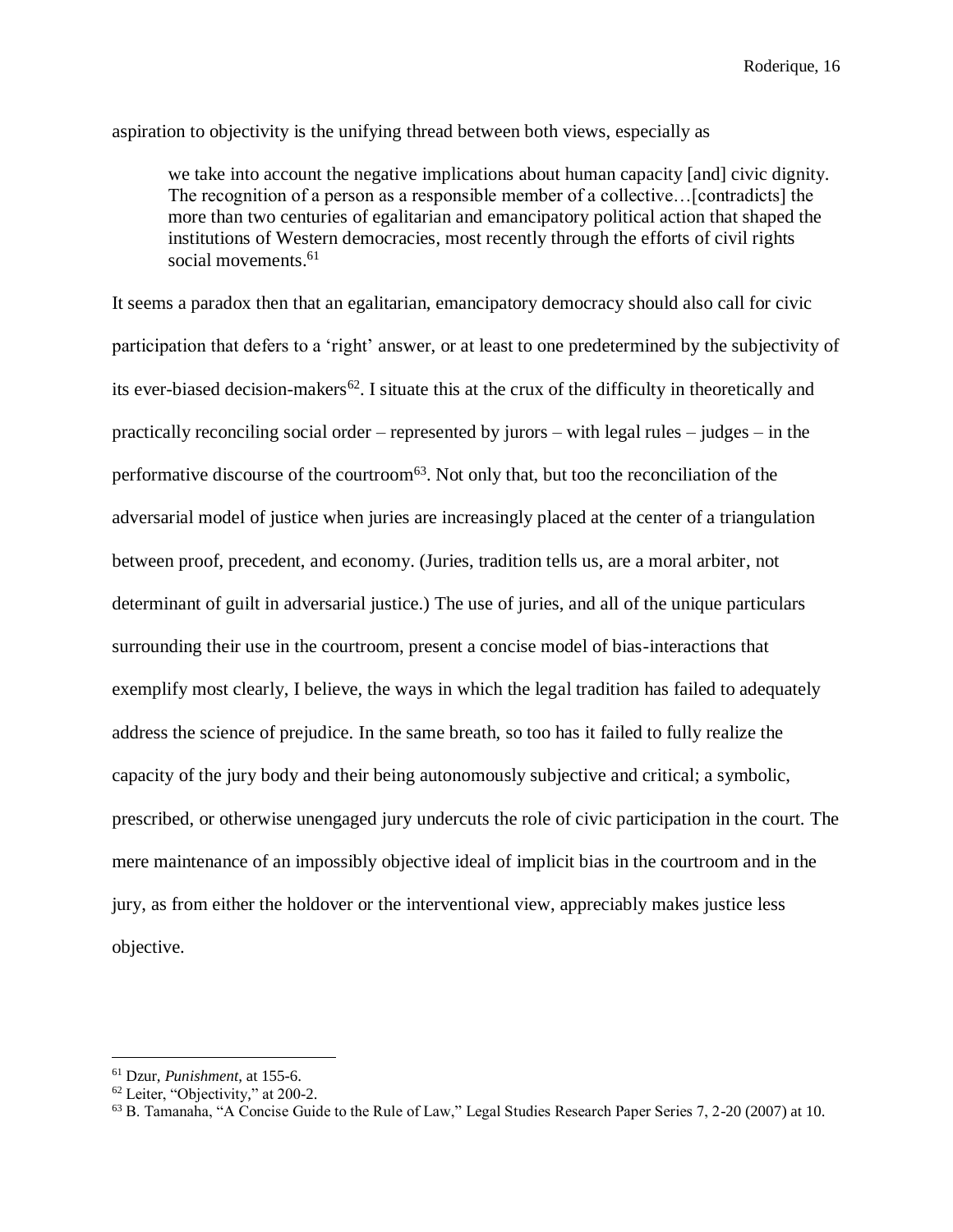#### **The Case for Juries, Just Not Expert Ones**

It has been my experience that dialogues surrounding implicit bias decision-making in the courtroom also include discussion as to the very need for the (human) jury: Why not eliminate entirely Aristophanes' mortal quality of  $law<sup>64</sup>$ ? Aside from the imaginable logistical limitations, any alternative process invites equally as many biases into the court (statistical, mechanical, computational, interpretational, representational, etc.<sup>65</sup>). The institution of the jury, as it exists now, aligns with both of the touchstone functions of the rule of law; to "hold governing officials to the law" (the vertical function) and to "resolve disputes between citizens according to the law" (the horizontal function)<sup>66</sup>. The jury represents a unique kind of transmorphing of citizen responsibility:

Voters never have the individual offenders before their eyes; they are never in a position to feel the Montequieian impulse toward mercy. Ordinary voters are never capable of the routinized, sober, and merciful approach to punishment that is the stuff of the daily work of punishment professionals.<sup>67</sup>

When civic dignity is confronting and participatory in this way, it moves from a plebiscitary or advocatory model of participation<sup>68</sup> to a more direct and pointed engagement with legal decisionmaking – what is called 'load-bearing participation'<sup>69</sup>. Load-bearing participation is more directly engaged because it allows for and requires a greater exercise of subjectivity and responsibility on the part of the juror. Jury-less justice, or even systems lite on load-bearing

<sup>64</sup> Dzur, *Punishment*, at 154.

<sup>&</sup>lt;sup>65</sup> Though not conscious, I would call these implicit in their nature as well.

<sup>66</sup> Tamanaha, "Guide," at 14.

<sup>67</sup> Dzur, *Punishment*, at 152.

<sup>68</sup> A fine example of this plebiscitary/advocatory versus load-bearing engagement is exemplified in California's Three Strikes policy and voter initiatives since the early 1990s. For more on this, *see* Dzur, *Punishment,* at 158-63. <sup>69</sup> This is defined as follows: "Plebiscitary participation is uninformed, immune to other's perspectives, and undermining – requiring merely a signature or a ballot. Advocacy may well be informed and may demand significant time, but is unconcerned with anything but a specific cause or person. Load-bearing participation is exposed to a range of information, other's opinions, and holds the agent responsible for a collective outcome." *See*  Dzur, *Punishment*, at 163.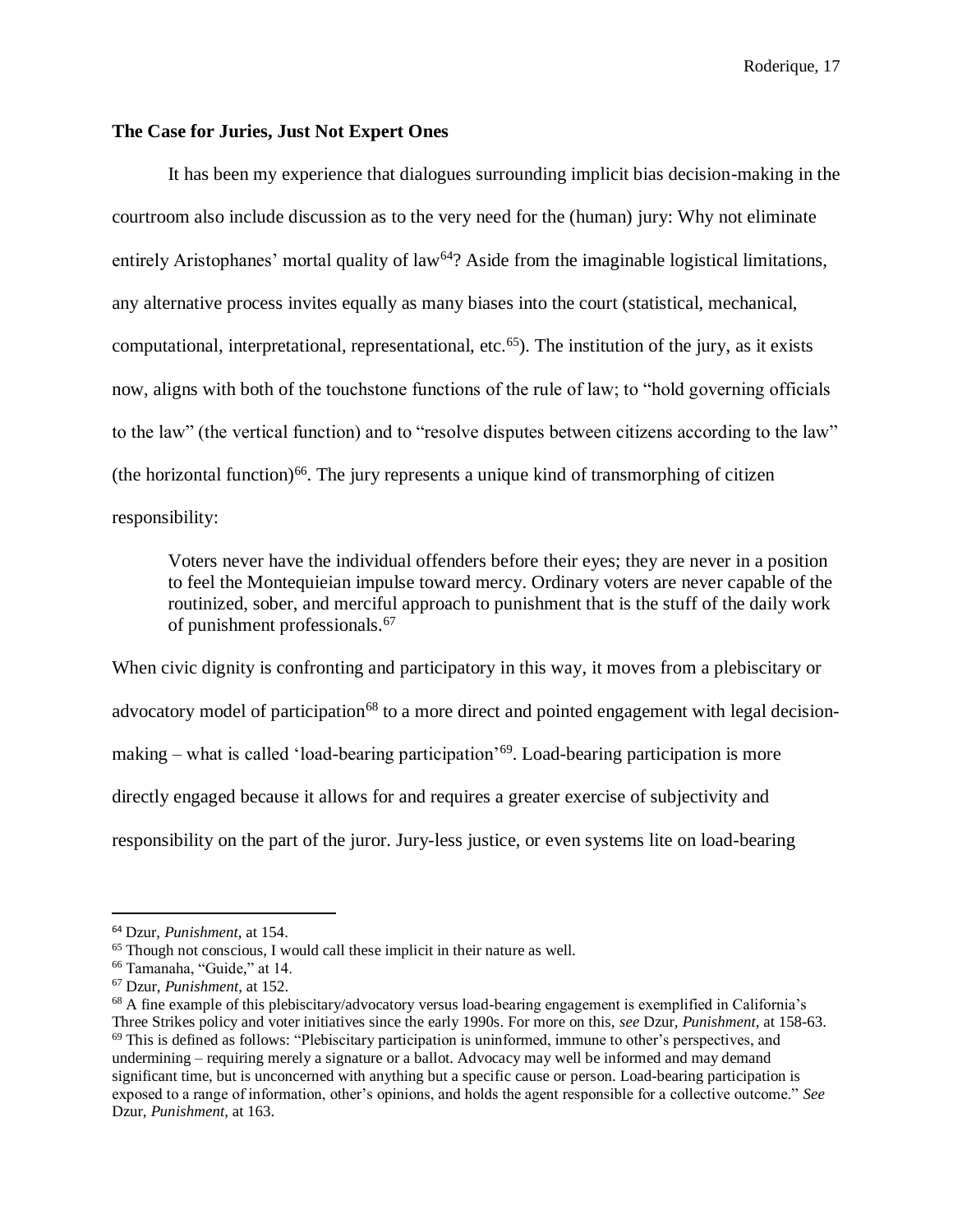forms of participation, runs the steep risk of undermining the perceived legitimacy of the objective legal system<sup>70</sup>.

A more operative iteration of this jury-less stance is the argument for expert juries, either in the case of experts as jurors or jurors as needing an acquired expertise<sup>71</sup>. Expert systems of judicial decision-making may be argued in a strong and weak form<sup>72</sup>. In the strong form, the expert benefits over and above the layperson in his knowledge, which affords him the ability to "nullify" his passions; he is simply better outfitted to do objective justice than the common juror. In the weak form, the system of justice is so equipped, not the individual. Of these, however, the strong form is

less defensible than it might appear and leads to an unappealing loss of [civic dignity], among other hazards. [The weak form] is less reliant on the dominant role for professionals and experts than is often thought and indeed demands more rather than less citizen involvement.<sup>73</sup>

Expert systems of justice therein demonstrate a counterproductive and rightly cautions view of scientific idolatry and cloistered technocracy – those tendencies that also draw out law-as-ascience arguments<sup>74</sup>. Without accountability from non-expert legal actors, the institution is free to become recursively insular (as has been seen in the sciences), where any decision-making is based purely on the subjective discretion of its decision-makers. In either of these jury-less pictures, the call for jurors to be separated from their subjectivity as civilians is problematic: Jurors cannot be only confined to a prescriptive objectivity of law, nor should they be any more

 $70$  Restorative justice programs in Australia and New Zealand and the jury models exercised in Japan, South Korea, and Canada indicate as much: "Contemporary justice programs require deeper roots in civic culture attending to the problems of both crime and punishment" and rehabilitation and remedy to be effective and lasting. *See* Dzur, *Punishment*, at 159.

 $71$  The same goes for using judges in an expert system.

<sup>72</sup> Dzur, *Punishment*, at 151-2.

<sup>73</sup> *Ibid* at 152.

 $74$  Kane, "Integrity," at 115-39.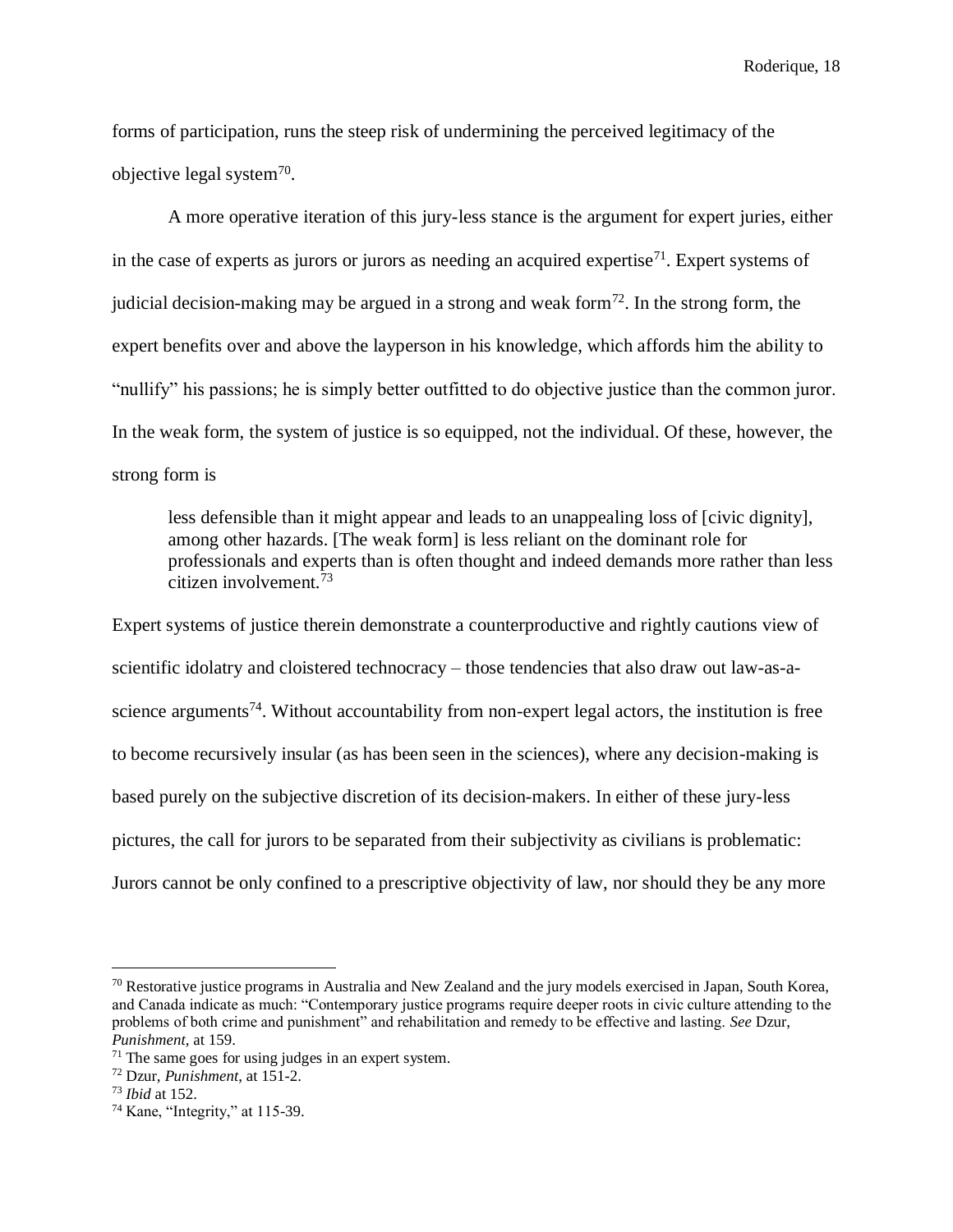removed from the process of decision-making than any other actor. Empirically and theoretically, the jury becomes most unreliable and unproductive when it is only a symbolic exercise of engagement with the  $law<sup>75</sup>$ . The jury as it exists now may not be the most efficient means of load-bearing participation, but it is nonetheless an effective and legitimizing intervention between the vertical and horizontal functions of the  $law^{76}$ .

#### **Bias-Grooming**

Bias-grooming techniques appear throughout our social and legal institutions. Relevant to the court, the American Bar Association has its "Achieving an Impartial Jury Toolbox", a sixty page review published in 2014 as a part of its Implicit Bias Initiative that includes resources like "Ten Quick Tips for De-Biasing" and a "Mindful Courtroom Checklist". The National Center for State Courts and the State Justice Institute have each instituted their educational pilot programs that zero in on an optimistic and highly sanitized neuroscience. Even Starbucks mandated nationwide racial-bias training at an eight-figure cost that borrows much of the same science in much of the same way<sup>77</sup>. Techniques range in scale and scope from surveys to orientation materials to workshops and trainings to research access to intervention and advising resources, aimed at every level of the court but concentrated at the level of civic participants. It is important to note that these initiatives, though created for institutional-level reform, are a means of individual reformation at explicit levels of prejudice; they almost exclusively approach (in design and/or in practice) implicit bias through the mistakenly virtuous lens of the interventional view<sup>78</sup>-

<sup>75</sup> Devine, *Jury,* at 230-1.

<sup>76</sup> *See* Strong, "Judicial Education," (2015).

<sup>77</sup> Bias-grooming and diversity initiatives like Starbucks' are used by nearly half of all midsize U.S. corporations and by nearly every *Fortune* 500. For more on this, *see* Dobbin and Kaley, "Why Diversity Programs Fail," (2016). <sup>78</sup> Armour, "Prejudice," at 760-66.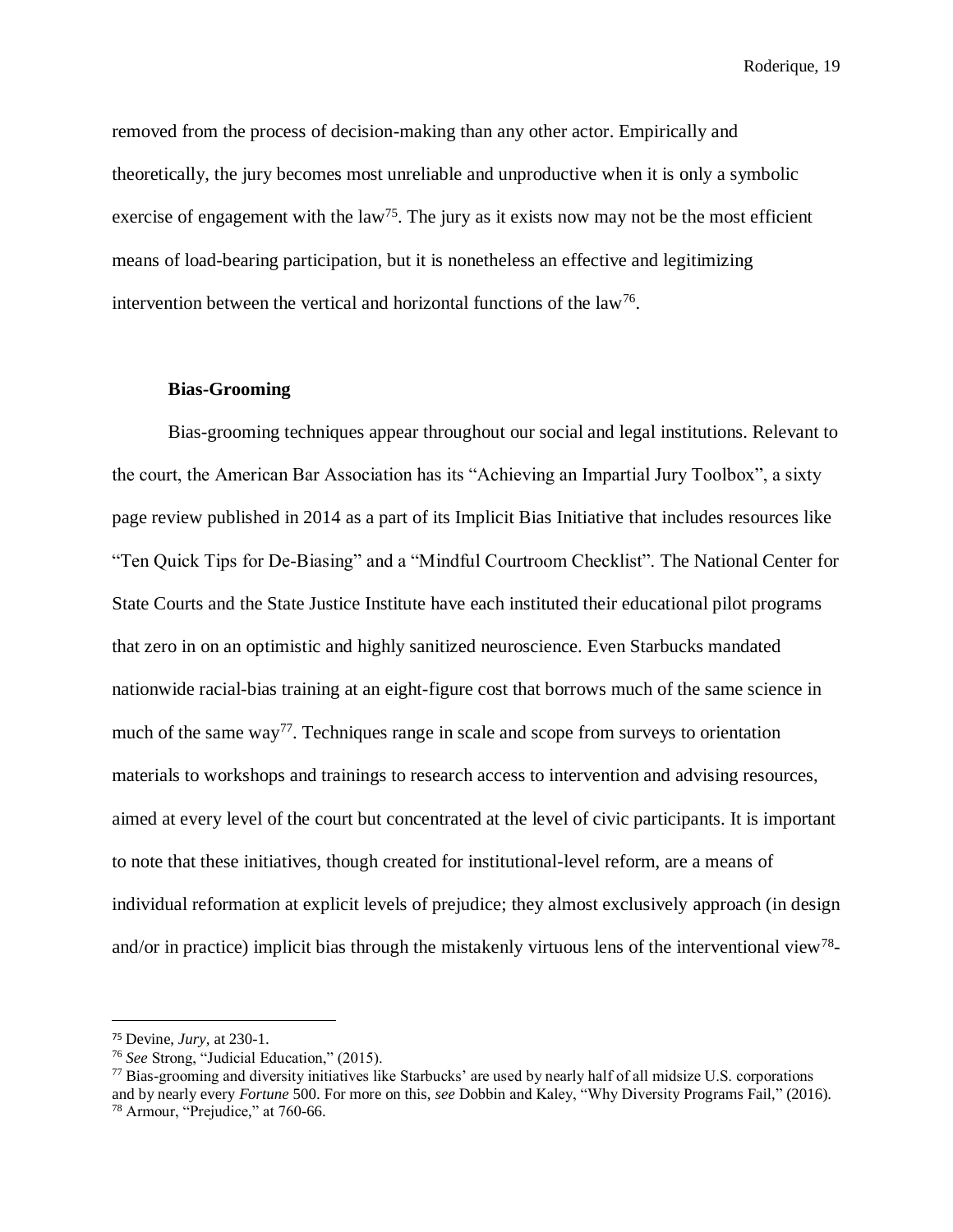which is to say, through an ineffectual consciousness-raising of the individual without regard to institutional influence. To them I have four main objections.

First, the normative objectivity sought through bias-grooming is not entirely possible without bias or even prejudice. Even without inviting complications of philosophy or legal theory, we see that rational or objective decision-making is impaired or inhibited at the neurostructural level absent functional emotive centers of the brain<sup>79</sup>. More macro but neurologic all the same, for example, is the use of photography in the court, a fairly well-represented facet of legal psychology. Photographic evidence as presented to a jury is the single most persuasive piece of indirect evidence that can be admitted<sup>80</sup>. Everything from the OJ Simpson blood evidence to the minute-by-minute coverage of the Sayfullo Saipov terror attack in 2017, gruesome or graphic crime scene photos reliably invoke a heightened emotive, cognitive, and prejudicial response from legal actors regardless of experience or familiarity. This is above and beyond the effects of even the most personally effecting testimony and may be on its own responsible for increased punitiveness in juror and judge decision-making. Emotionally antagonized judgements as these are seen to result in lesser (actively) effortful, and thus less reliable, cognition<sup>81</sup>. Here, increased emotional salience reflexively motivates juror positiverehabilitation and (increased) negative-retribution schemas, predisposing jurors to follow the lead of their implicit biases. Objections to include photography in the court echo objections to emotionality, but the law is hard-pressed to go without either: There is no rational or reasonable means by which the court can referee the exercise (or exclusion) of emotionality or provide an emotionally-predetermined environment within which to conduct justice. Though we see from

<sup>79</sup> *See* R. Gupta, et al. "The Amygdala and Decision Making," *Neuropsychologica* 49, 760-6 (2011).

<sup>80</sup> Reference J. Mnookin, "The Image of Truth: Photographic Evidence and the Power of Analogy," *Journal of Law and the Humanities* 10, 1-74 (1998).

<sup>81</sup> Gupta, et al. "The Amygdala," (2011); Kang, "Trojan Horses," at 1510-1.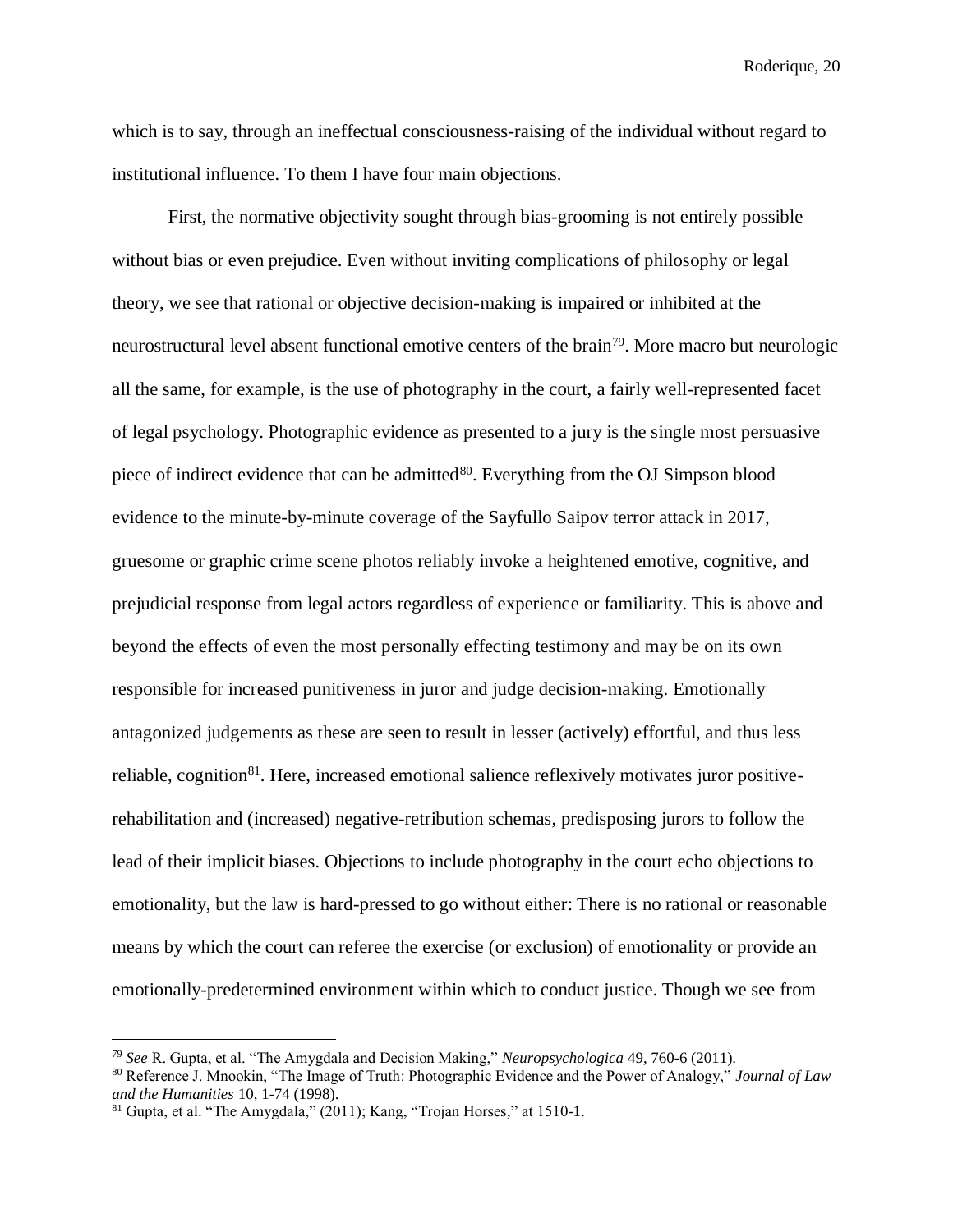the science that some ideal emotionality may reduce biased judgement, bias-grooming has little – if any – capacity to enforce that.

My second objection lies within the very conceptualization of these types of techniques and the stereotype-congruence they emphasize  $82$ . Bias-grooming is ineffectual because it so deeply rooted in interventional notion of transparency of mind on the part of the individual. This a perfunctory pathologizing of the individual (the actor) without healing the system (the law), and the system must be attended to with equally as much fervor. Racism discrimination, as just one specific bias, is a systemic, socially- and historically-integrated pandemic that moves far beyond the singular individual<sup>83</sup> – recall here the perpetrator perspective. IAT-related evidence quantifies that bias against African Americans is held nearly equally by Caucasians as by African Americans. Asian Americans are biased against Asian Americans to a lesser but similar degree, and the same goes for Hispanic populations. Similar cases can be made for gender and sexuality prejudices, age, religion, class, and more<sup>84</sup>. Prejudice itself has splintered away from the individual, so as long as the focus of these techniques remains on the individual, they miss the mark. They take up only part of a problem that forever continues to find ammunition elsewhere, in greater and equal measure<sup>85</sup>.

Third is that, though they claim a scientific understanding of bias and prejudice, these techniques are by and large unscientific. These materials do not abide by conventions of followup study for subsequent intervention to adapt and modify them; without this kind of longitudinal attention and accountability, they are relatively worthless to the wider picture of bias-'reduction'.

<sup>82</sup> Armour, "Prejudice," at 755-7.

<sup>83</sup> Lawrence, "The Id," at 356-62.

<sup>84</sup> *See* Nosek, "Pervasiveness," (2007).

<sup>85</sup> *See* I. Haney López, *Dog Whistle Politics: How Coded Racial Appeals have Reinvented Racism and Wrecked the Middle Class*, Oxford University Press (2015) at 35.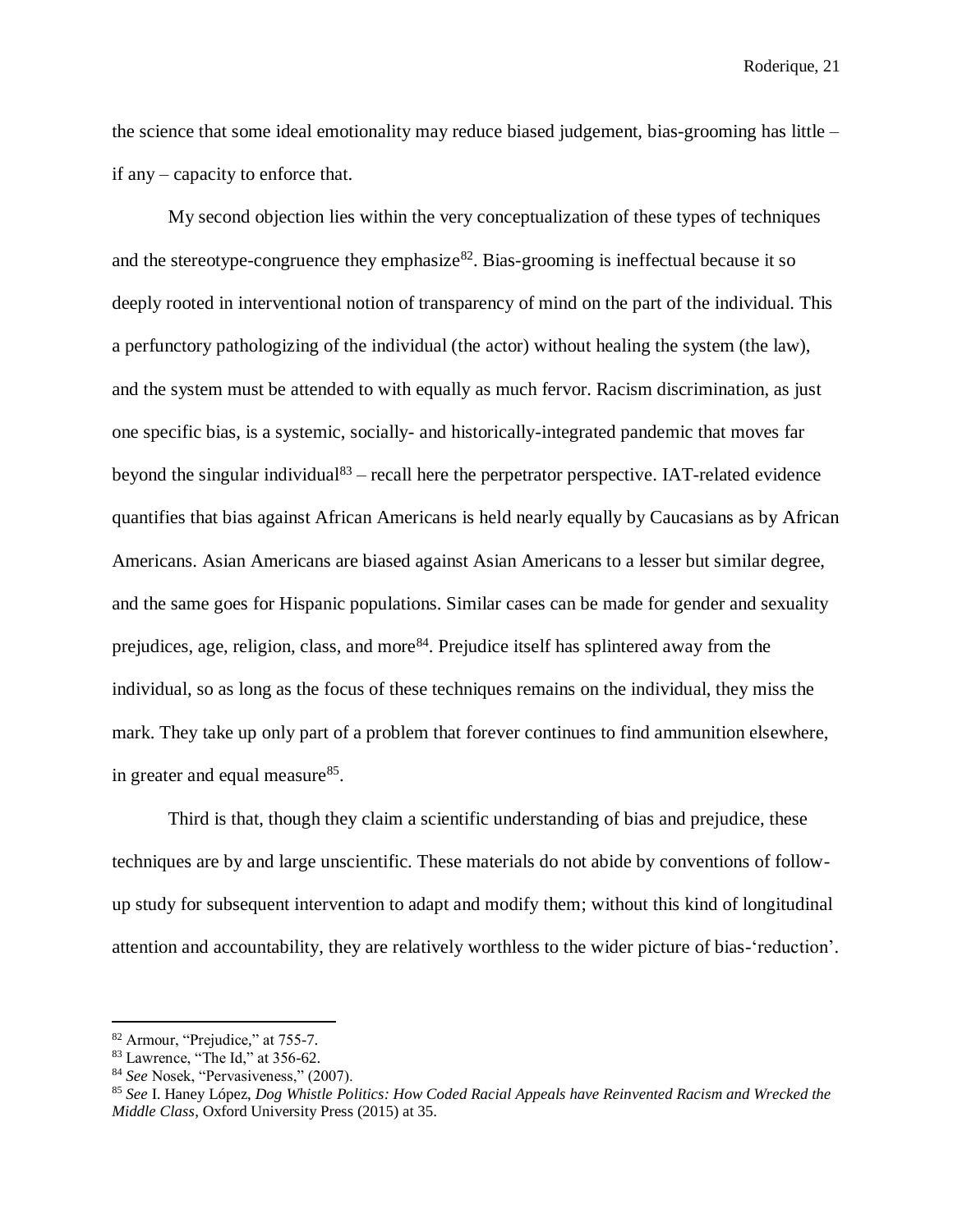They often politicize topical issues of identity like race and sex, given their proximity to the politicization of the judiciary; this generally diminishes their autonomy and ability to be responsible to burgeoning science. The implementation of these techniques and materials is in no way regulated, so when left as a discretionary matter, there is little incentive for them to be included at all; the practical scope of bias-grooming (through duration, participation, or regularity) is extremely limited, so much so that it is too subtle a cognitive manipulation to establish any lasting effects<sup>86</sup>. The language of these materials typically falls on the side furthest away from clinical legalese (so far away it is beyond merely making them more accessible); as above, this is a disservice to the necessary complexities of both science and law, and underestimates and undermines the capacity of the juror to engage with either. These techniques ostensibly draw from the very inequalities they seek to dispel; to reduce prejudice, jurors are faced with an unexpected crucible of admitting their own implicit attitudes (something, as least in our current political and social climate, I would certainly argue that most people are unwilling to advertise to a room of their colleagues or fellow jurors during one of these workshops $87$ . There is ample latitude within these techniques where individuals may hide, and in keeping the dialogue of prejudice sterilized in this way, they continue to perpetuate the notion of objectively 'fixable' prejudices<sup>88</sup>, thus reinforcing the opacity of existing intergroup and implicit biases<sup>89</sup>). Each of these is another hitch in a worthy quest for a lesser prejudiced law and only distances law further still from the accurate science necessary to do so. Even from the interventional view,

<sup>86</sup> *See* F. Dobbin, et al. "Diversity Management in Corporate America," *Contexts* 6, 21-7 (2007).

<sup>&</sup>lt;sup>87</sup> This is reiterated by creators Banaji and Greenwald in the conceptualization of the IAT: "IAT scores are best considered as medical data or votes. A person may share them, but should not be expected or asked to share with others at this point." The IBT and AIJ falsely assumes the court is a "non-intimidating atmosphere where potential jurors are sufficiently comfortable to answer openly or to ask to discuss separately" matters of IAT scores and implicit bias measures, and, though bias-grooming materials, generally expects this kind of engagement. <sup>88</sup> West, "12 Racist Men," at 170.

<sup>89</sup> *See* Dobbin, et al. "Diversity," (2007).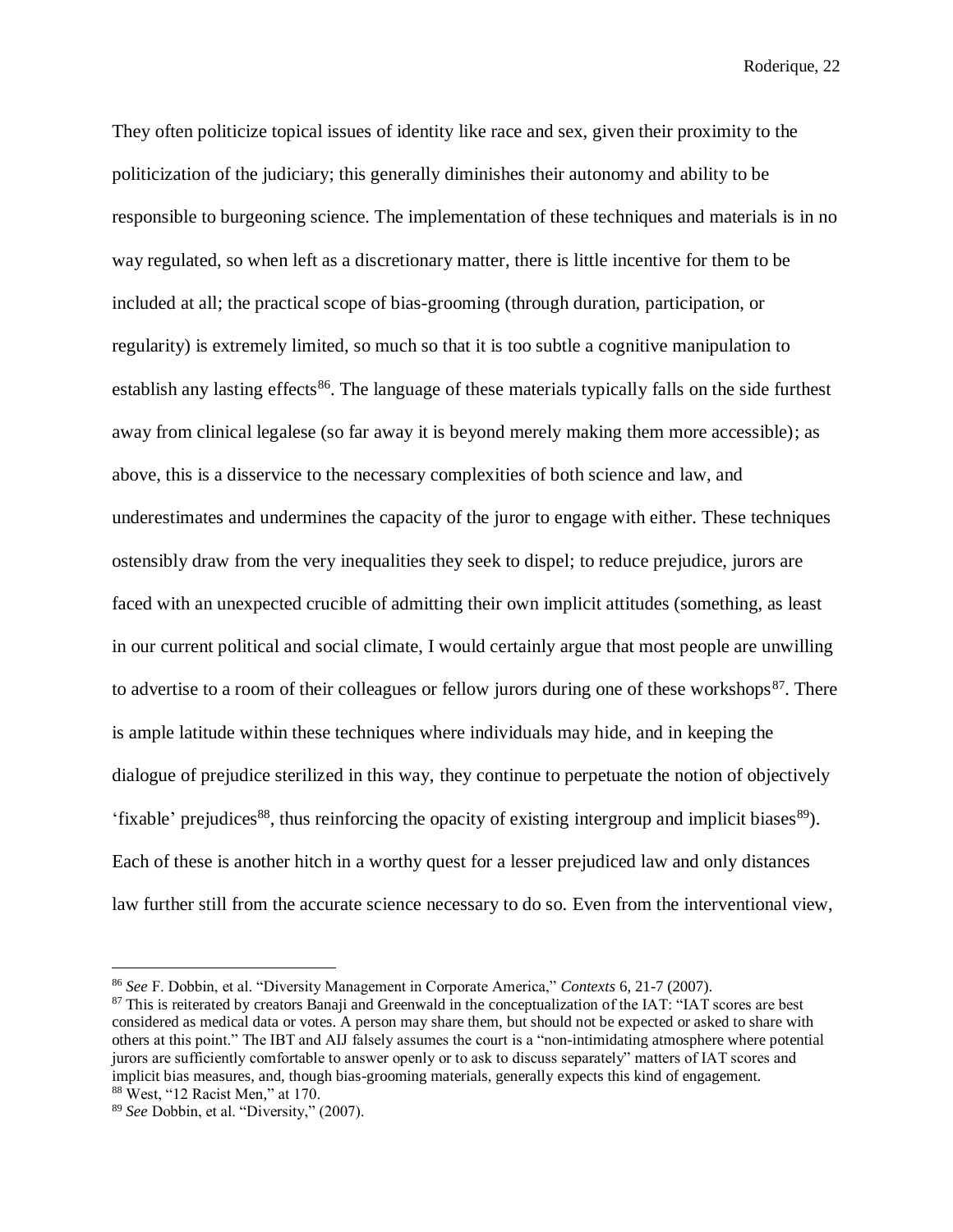these interventions are not robust enough.

Finally, I take issue with the technocratic means by which these kinds of bias-grooming methods have arisen<sup>90</sup>. I have established the harms of an exclusively expert system and have reiterated the common-sensical and theoretical issue that juries cannot be (expected to be) experts. As with those, there are considerable limitations and cautions that come with biasgrooming and diversity training. The science these initiatives are based on is itself problematic as it is, of course, a culturally bound way of knowing, and represents a matrix of intersectional injustices in representation, interpretation, coercive and selective involvement, and so on. Scientific empiricism as a human enterprise, particularly when applied to the law, exacerbates all too easily testimonial and hermeneutical oppressions<sup>91</sup>. Moreover, the industry that is diversity and inclusion initiatives is, while facially neutral, an industry nonetheless: Diversity workshops and implicit bias seminars are a privatized and (extremely) profitable capitalization upon a never-ending need, a need that that industry can and does predictively modulate to produce further need and further gain. These techniques groom away the official, endorsed, agreed types of racism or sexism as a sort of ideological scapegoat instead of legitimately challenging the discrimination occurring among  $us^{92}$ .

The law displaces it due responsibility and accountability for prejudice to institutional and systemic prejudices outside of the court, but it is not alone in the pervasion of bias – technocratic civics and democratized science are both culpable. For this weight to rest entirely on the knowledge-producers of the academy, or on the citizen public, is unreasonable<sup>93</sup>. Though the

<sup>90</sup> Dzur, *Punishment,* at 130-1.

<sup>91</sup> Kane, "Integrity," at 115-134.

<sup>92</sup> *See* J. Melamed, *Represent and Destroy: Rationalizing Violence in the New Racial Capitalism*, University of Minnesota Press (2011).

<sup>93</sup> Kane, "Integrity," at 117-33.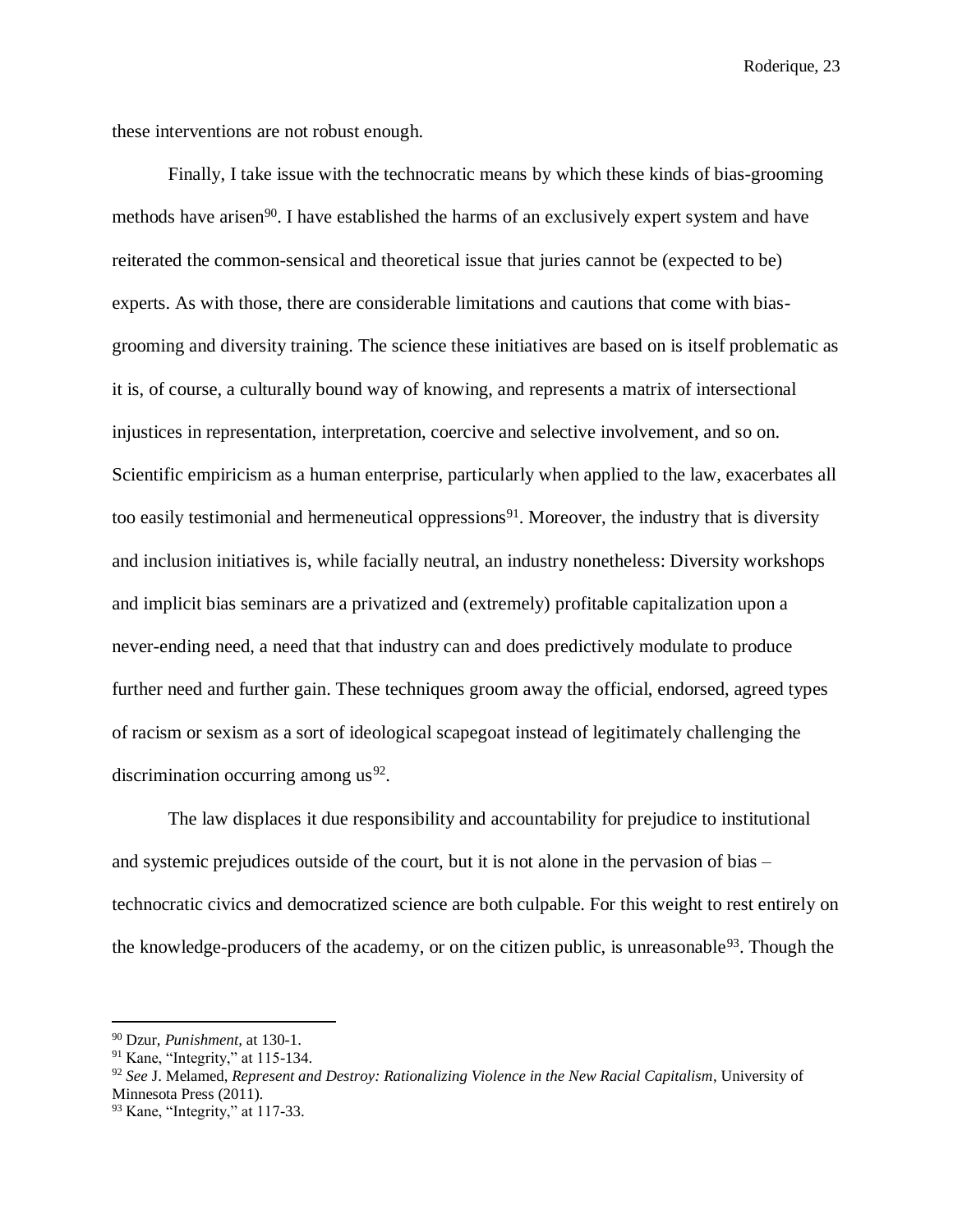statistics are still infantile, these four objections offer some direction as to why bias-reduction techniques have not been seen to produce the expected longitudinal change in the court.

#### **In Action**

 $\overline{a}$ 

Some of the most noteworthy of these bias-grooming techniques in the court are the ABA Implicit Bias Initiative and implicit bias training videos by the District Court of Washington, for jurors, and by the Association's Diversity and Inclusion 360 Commission, for judges, public defenders, and prosecutors. In examining these with a finer tooth, the above objections are seen in action.

The ABA's Implicit Bias Toolbox (IBT)<sup>94</sup> and "Achieving an Impartial Jury" Toolbox  $(AII)^{95}$ , released initially in 2013, can be linked to more emblematic diversity training-type resources. They are often paired together, the IBT being the more peripheral and the AIJ being more essential to the work of jury selection and judgement, and both are focused on the ABA's claim of 'de-biasing' and making objective jurors at work. Both are designed to be implemented at the discretion of legal leaders, actors, and teachers, and neither require or are designed to include a scientific or academic presence during the training or administration of the training (the AIJ in fact does not necessarily require any administrator and can be utilized by the individual alone) (objection four). Both rely upon the interventional view of transparency of mind and much of the heavy lifting to expose bias and this transparency of mind to the participant is done through IAT testing<sup>96</sup> (objection two). Even with an ideally transparent mind, they attempt to

<sup>94</sup> Diversity and Inclusion 360 Commission, American Bar Association, "Implicit Bias Toolbox," posted by the American Bar Association, Implicit Bias Initiative (2013).

<sup>95</sup> Diversity and Inclusion 360 Commission, American Bar Association, "Achieving an Impartial Jury Toolbox," posted by the American Bar Association, Implicit Bias Initiative (2013).

<sup>&</sup>lt;sup>96</sup> IAT testing, even by the admission of its creators, is not equipped to select bias-free juries or determine on its own the significance of implicit bias in an individual. Though the IAT is the most widely utilized and practiced form of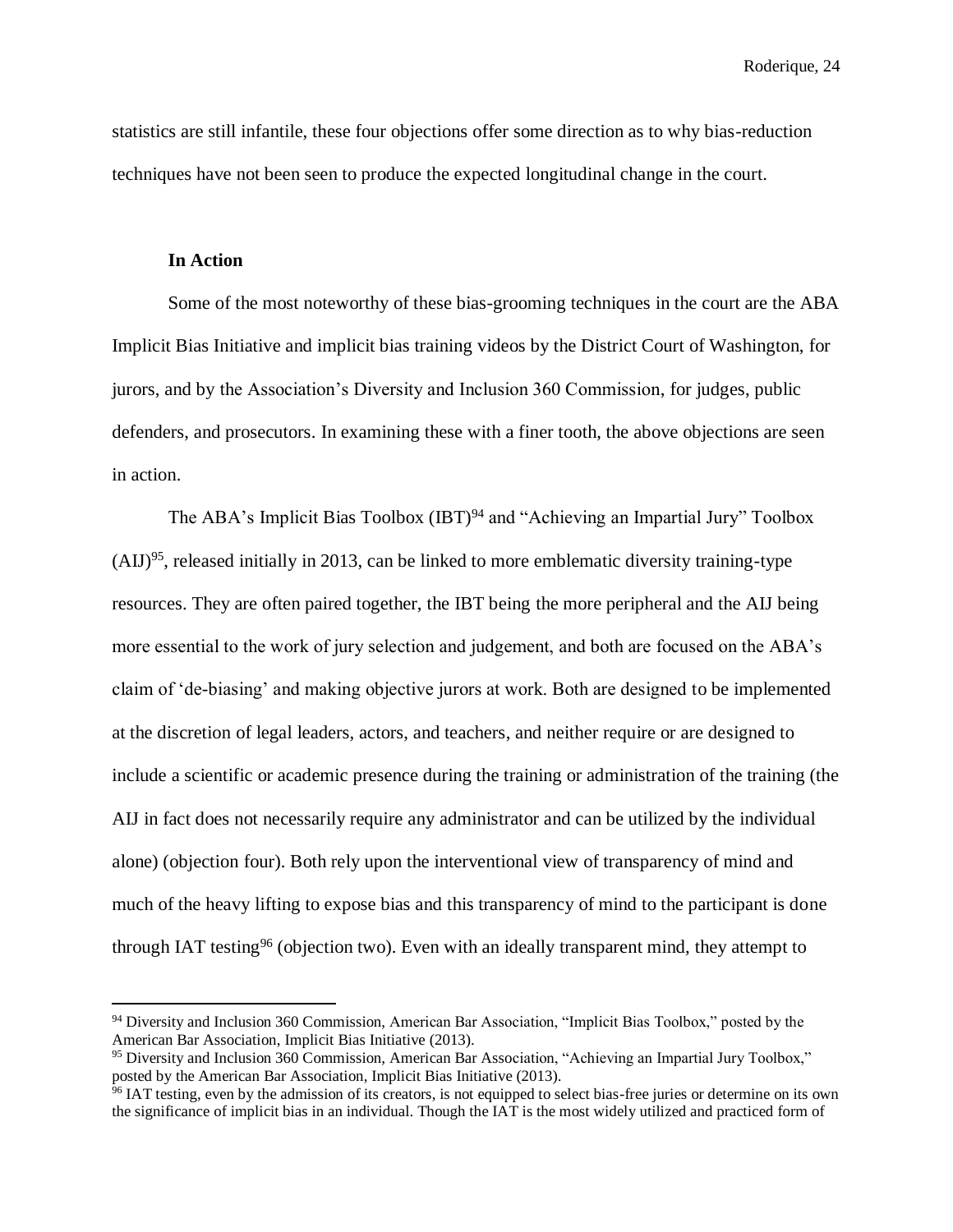leverage and compartmentalize implicit bias: The AIJ specifically exploits many of the administrator's and participant's existing intergroup biases, over-contextualizes social information processing, and excuses, utilizes, and furthers informal stereotyping of participants and courts when that stereotyping mitigates more formal discriminatory action (objection one) $97$ .

Not for naught, the ABA's Toolboxes do include some valid points. As compared to the interventional view of bias, the IBT and AIJ are certainly more informed by relevant and topical science<sup>98</sup>. Nevertheless, both tools significantly overestimate their own efficacy over time, again attributable in part to their lack of (legitimately) scientific bases (objection three). When the court does utilize bias-grooming techniques, they are designed to be mandatory, prescriptive, and one-sided. Here I take a page from Starbucks' book and examine this in terms of the diversity training most widely seen in business: Diversity training is highly effective in theory<sup>99</sup> and highly ineffective in practice<sup>100</sup>. Any long-term improvement in hiring or recruitment – mirrored in jury selection and decision-making – is typically negligible over time and, when training is made mandatory, workplace effects are null, if not (more likely) negative<sup>101</sup>. This may well be due to those same issues of conceptualization seen in the above objections. To summarize, diversity training is ineffective because it assumes transparency of mind, occurs exclusively at

implicit bias testing, it is not without its significant faults, namely the potential for confounding statistical noise. This reiterates the point that the kind of catch-all safeguard the law seeks does not exist (or at least not yet). For more on this, *see* A. Greenwald, et al. "Understanding and Using the Implicit Association Test: III Meta-Analysis of Predictive Validity," *Journal of Personality and Social Psychology* 97, 17-41 (2009).

<sup>97</sup> *See* C. Kaiser, et al. "Presumed Fair: Ironic Effects of Organizational Diversity Structures," *Journal of Personality and Social Psychology* 104, 504-19 (2013).

<sup>&</sup>lt;sup>98</sup> Jerry Kang's version of the Toolbox, the Implicit Bias Primer for Courts produced in conjunction with the NCSC's court and jury education program, is more successful at avoiding an unnecessary distilling of the science and relevant distinctions; his is less widely utilized, I would argue, for precisely this reason.

<sup>&</sup>lt;sup>99</sup> Much of the positive effects of diversity initiatives at this scale are attributable to their impact on market reception. Starbucks' prioritization to dialogues surrounding diversity and equality, even at the high cost of their programs, demonstrates a shared progressive commitment to the wider social call for anti-discrimination, irrespective of how their trainings manifest in later customer interactions.

<sup>100</sup> *See* Kaiser "Presumed Fair," (2013); E. Paluck and D. Green, "Prejudice Reduction: What Works?" *Annual Review of Psychology* 60, 339-67 (2009).

<sup>101</sup> Kaiser, "Presumed Fair" at 13-14; *see also* Dobbins and Kaley, "Why Diversity," (2016).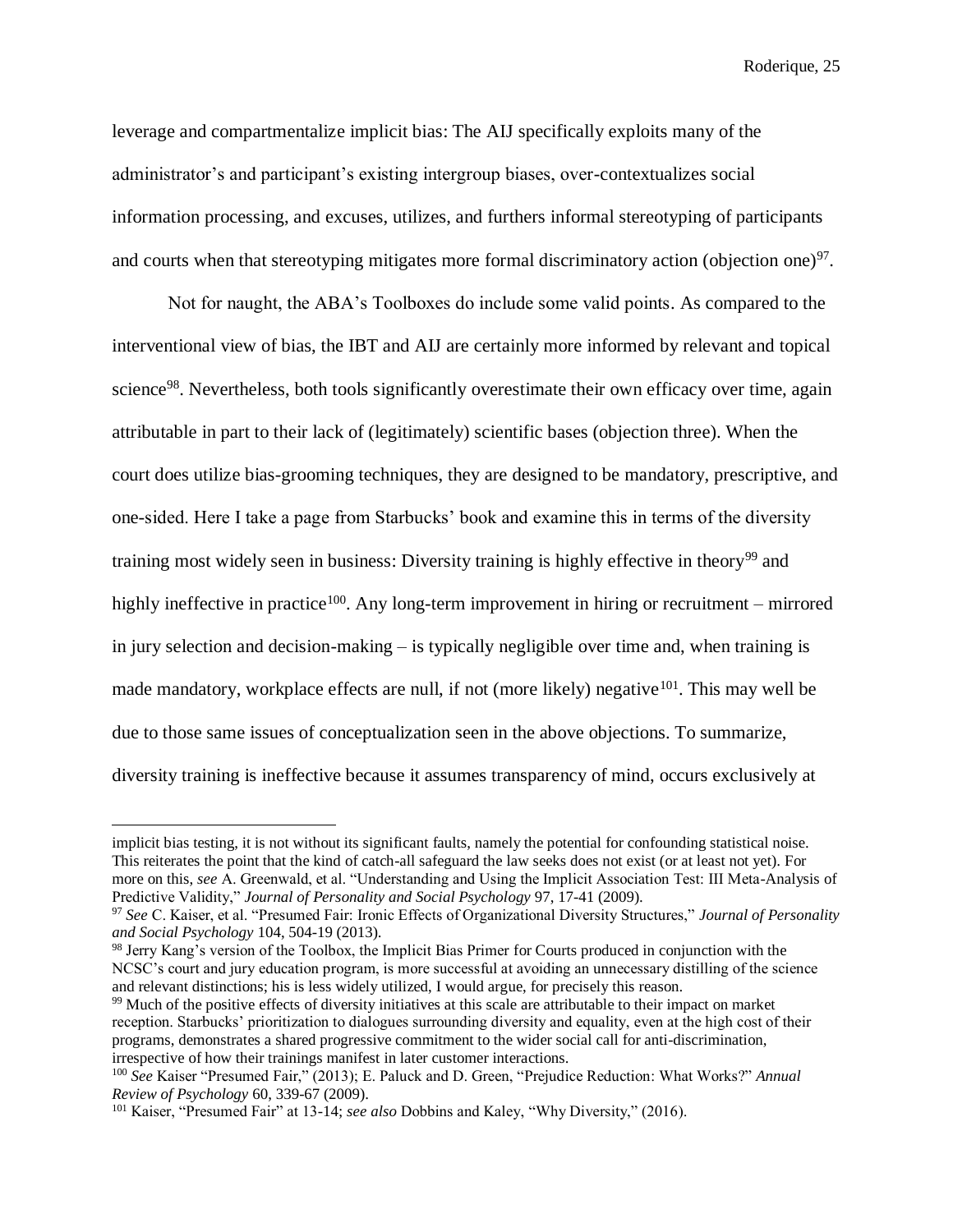the level of the individual consciousness, and requires that individual to reframe and focus his prejudices on intergroup relations<sup>102</sup>, usually at the detriment of singling out a particular group within that schema like women or African Americans<sup>103</sup>. His subjectivity becomes clinical and legalistic in its prescriptive terms, and any longitudinal accountability that is successfully embedded is repercussive or socially threatening. (Compare this with the typical diversity taskforce: the former is commonly conducted by some authority outside of the institution, uses contractually for-profit science, is contextually independent of the institution, and implemented consequences are made public, while the latter is in-house, entirely contextually dependent, is integrated into the economy of the institution, and its consequences are normally focused inward within that institution. It should not come as a surprise that task forces are usually the more longitudinally successful of the two<sup>104</sup>, nor that the ABA's existing narratives are far more likened to trainings than taskforces.) When 'de-biasing' techniques

eliminate people's freedom to value diversity on their own terms, they may actually be creating hostility toward the targets of prejudice…Controlling prejudice reduction practices are tempting because they are quick and easy to implement. They tell people how they should think and behave and stress the negative consequences of failing to think and behave in desirable ways…But people need to feel that they are freely choosing to be nonprejudiced, rather than having it forced upon them.<sup>105</sup>

If we look at this from a wider lens, diversity training and bias-grooming are less about the institution – the business or the court – defining the individual as they are about the individual defining the law of that institution. (Note that, unlike in business, there is no comparable system of grievance for jurors and actors in the court.) It tests the tensile strength of the institution to

<sup>102</sup> Kaiser, "Presumed Fair," at 7.

<sup>&</sup>lt;sup>103</sup> Not to mention the frustrating issue of, in the practical implementation of these techniques, the framing of "the diversity issue" as problematic *because* of these groups, and that onus of righting these problems is placed upon those demographics of interpersonal interactions.

<sup>104</sup> *See* F. Dobbin and A. Kaley, "Why Diversity Programs Fail," *Harvard Business Review* 94, 52-60 (2016). <sup>105</sup> L. Legault, quoted in "Ironic Effects of Anti-Prejudice Messages," *Association of Psychological Sciences,* 6 July 2011.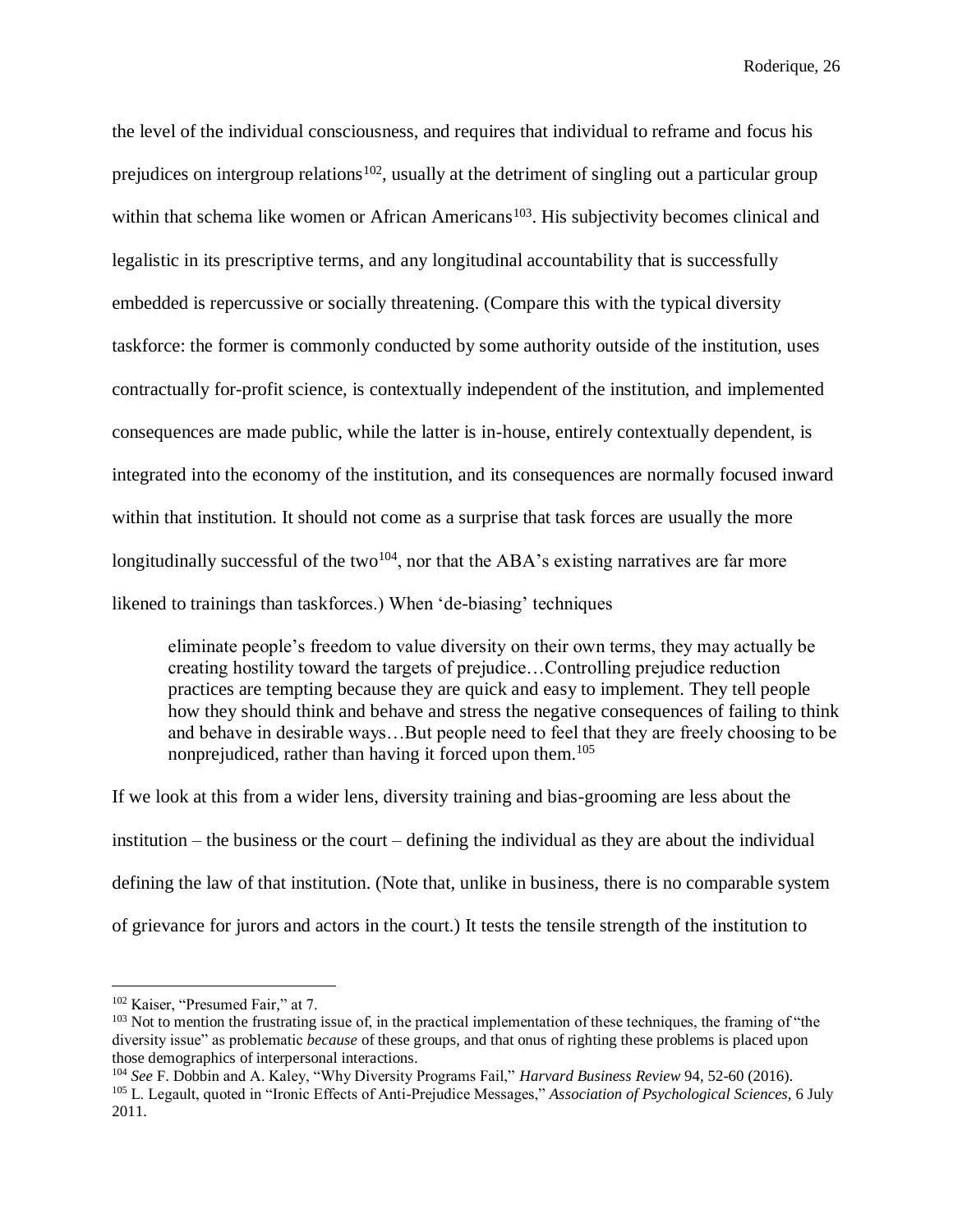serve the individual, to respond, and to be passionately attentive. Its calls for procedural and systemic change are a result of equal engagement by the individual as by the institution<sup>106</sup>. As counterintuitive as it seems, it is by making jury training and bias-training voluntary, and by getting a foot in the door to invite subjectivity and bias, that the jury stands a fighting chance at efficacious civic representation and engagement. Voluntary bias interference instead reinforces behavioral salience trends including subjective identification (contact hypothesis), self-efficacy and -accountability measures, and domain identification in the simulated environment of the court, versus prejudicial stereotyping<sup>107</sup>. Indeed by preventing jury compositional manipulations of any kind – *even those that aim to replace a more biased juror with a lesser biased one* – our bias-grooming begins to resemble more of a taskforce<sup>108</sup>; there is no guarantee of fully representational engagement, but we wedge the door open the smallest bit further.

In the years immediately following the AIJ, Washington State introduced its "Understanding the Effects of Unconscious Bias" training video<sup>109</sup>, the country's first implicitbias based instructional video addressed directly to jurors and mandated in both District houses in Seattle and Tacoma. It is based on much of the same content of the AIJ, some of it lifted directly, and draws particularly from those sections on jury selection and instructional dialogues. The video beings: "It is the court's goal in every jury trial to find jurors who will decide the case before them without prejudice or bias…so that you can be sure you are making objective decisions"<sup>110</sup> (a parrot of AIJ's proposed juror instruction<sup>111</sup>). It continues:

<sup>110</sup> *Ibid* at 0:17.

<sup>106</sup> Devine, *Jury,* at 211-20.

<sup>107</sup> Paluck and Green, "Prejudice Reduction," at 345-57.

<sup>108</sup> West, "12 Racist Men," at 197-99.

<sup>109</sup> *See* J.A. J. Coughenour, et al. "Understanding the Effects of Unconscious Bias," *U. S. District Court, Western District of Washington* video, 11:00, posted by The Marshall Project (2017).

<sup>111</sup> Diversity and Inclusion 360 Commission, American Bar Association, "Achieving," at 22.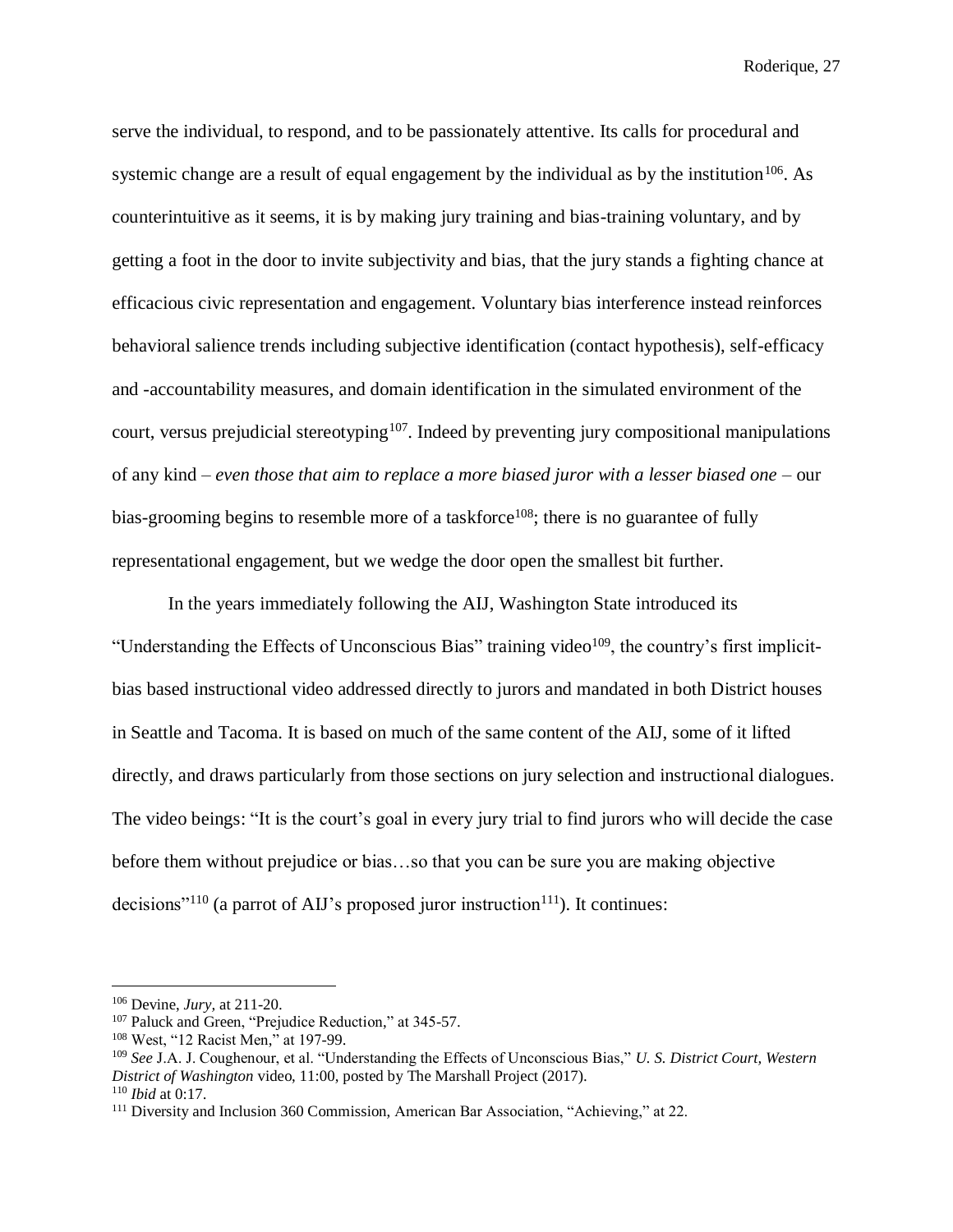If and when we stop to consciously think about it, we might decide our initial [implicit biases] don't actually fit with the information we are being presented with and with what we really know to be fair.<sup>112</sup>

Alone this line flags problems with bias-grooming techniques. One, it mistakes implicit bias again as an unintentional and accessibly cognitive phenomenon and assumes a noble Dworkonian view of some objectively right answer or truth in regards to decision-making and sentencing<sup>113</sup>. It grapples with prejudice here and throughout similarly to the interventional view but offers no concrete means of intervention, instead encouraging (unaccountable) reflexive meditation on one's prejudices and behaviors. Two, it assumes that the individual is not only aware, or can be made aware, of his implicit and explicit biases, but that he has the capacity to place them in direct and thoughtful contrast to his conception of 'right' and just<sup>114</sup>, and to apply that to naturalistic contexts (i.e., he is self-regulating his own racism, sexism, etc. because he recognizes from the law a fundamentally more "right" prescribed subjectivity than his own<sup>115</sup>.) The individual juror is therefore expected to supply the court with an extralegal rationality of logic; the juror is no longer the arbiter of guilt, he is the subjective and democratic standard by which guilt is decided<sup>116</sup>. It requires the individual to respond and be attentive to the law, rather than vice versa (as above).

Well intentioned as it may be, the video's sentiments erode further in its three tenants of being an 'unbiased' juror: (1) *"Know that unconscious bias exists and occurs for all of us"*  (valid), (2) *"Carefully examine our decisions and judgements as jurors"* (this is valid so long as it is limited to explicit decision-making and biases), and (3) *"Question our decisions by asking* 

<sup>112</sup> *Ibid* at 2:50.

<sup>113</sup> B. Lieter, "Objectivity and the Problems of Jurisprudence," *Texas las Review* 72, 187-209 (1993) at 201-2.

<sup>114</sup> B. Massumi, *Politics of Affect,* Polity Press (2015) at 86-93.

<sup>115</sup> O. Fiss, *The Law as it Could Be,* New York University Press (2003) at 152-5.

<sup>116</sup> West, "12 Racist Men," at 200-3.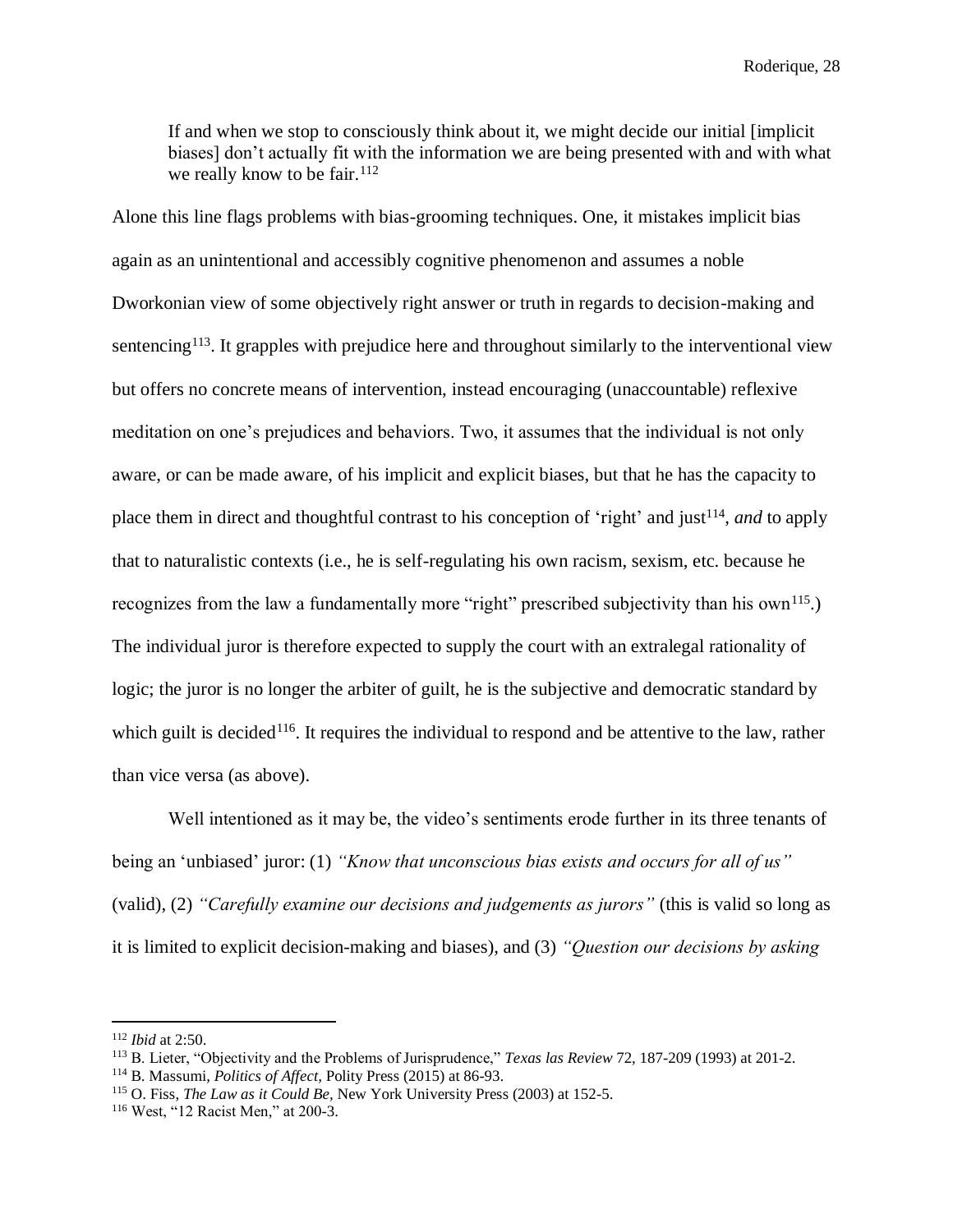*whether they would be different if the witness, lawyer, or person on trial were of a different race, age, or gender"* (this is borrowed from the AIJ and exploits those same stereotyping mechanisms that reinforce bias<sup>117</sup>)<sup>118</sup>. "Understanding the Effects of Unconscious Bias" harkens back to those issues of the interventional view and further reiterates the failings of examining one's own biases in an effort to eliminate them. The final tenant assumes perhaps too much of the juror in his capacity to segregate his objectivity from his subjective and biased (though not necessarily prejudiced) decision-making.

The ABA also supplies judges, public defenders, and prosecutors with similar training videos; the "Hidden Injustice" series<sup>119</sup>. While it is encouraging that these are considerably more accurately informed than the IBT, they are worryingly more provocative, essentially taking two steps back for each step forward (even more worryingly, the science provided is done so exclusively by legal actors and scholars). The series has its own three tenants of being an 'unbiased' judge, arguably hedged too greatly on unreliable IAT evidence<sup>120</sup>: humility ("it is paradoxically only by being humble and recognizing that you are deeply fallible that you can actually become more objective"<sup>121</sup>), prudence ("[you] should be most on guard when [you] are under pressure to decide quickly... be mindfully intentional about your equality"<sup>122</sup>), and intentionality ("if you are highly motivated to avoid discriminatory behavior and that motivation doesn't come from external requirements...that internal motivation does matter a lot"<sup>123</sup>). "Bias

<sup>117</sup> Diversity and Inclusion 360 Commission, American Bar Association, "Achieving," at 23.

<sup>118</sup> Coughenour, "Unconscious," at 9:20.

<sup>119</sup> For judges; *see* J. Kang, et al. "Hidden Injustice: Bias on the Bench," *ABA Legal News Network* video, 10:43, posted by American Bar Association (2016). For public offenders; *see* "Hidden Injustice, Toward a Better Defense," *ABA Legal News Network* video, 12:45, posted by the American Bias Association (2016). For prosecutors, *see* J. Kang, et al. "Hidden Injustice: The Prosecutor's Paradox," *ABA Legal News Network* video, 14:06, posted by the American Bias Association (2016).

<sup>120</sup> *See* Greenwald, et al. "Meta-Analysis," (2009).

<sup>121</sup> Kang, et al., "Hidden Injustice: Bias on the Bench," at 4:17.

<sup>122</sup> *Ibid* at 5:05.

<sup>123</sup> *Ibid* at 5:50.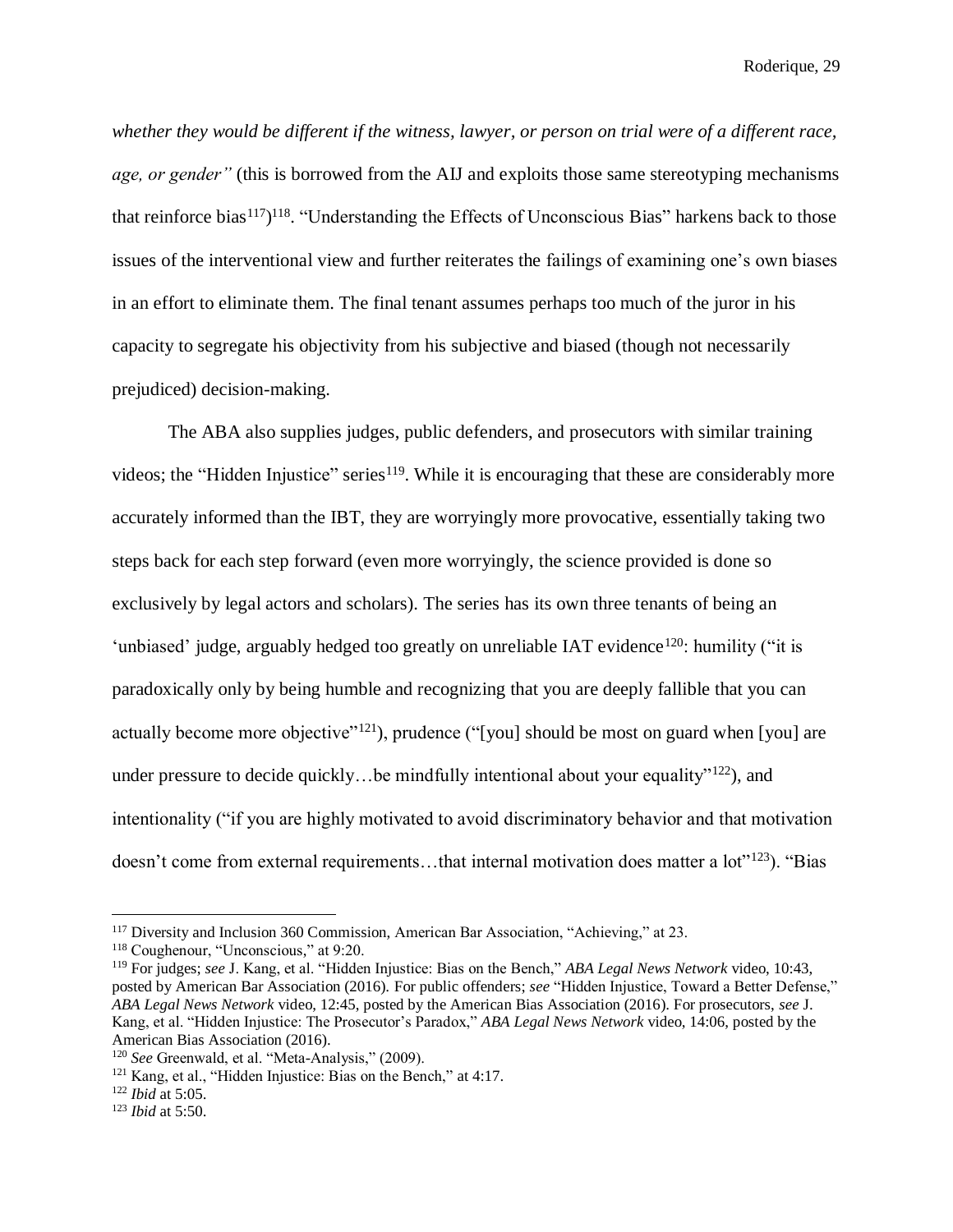on the Bench" befalls the same hazards as "Understanding the Effects of Unconscious Bias": "Implicit bias is a bit like an emotional reaction and *you can detect that if you see it happening*…We all have implicit biases and unless we work hard to counter them they have the *potential* of surfacing and effecting judgements that all of us make<sup>"124</sup>. At the risk of again reiterating the interventional view, the series sanitizes the cognitive and institutional realities of implicit bias and assures a negligently and optimistically corrigible outlook.

In this blinkered approach to implicit bias, neither the ABA nor District Court require of legal actors and the institution of law a comparable kind of accountability for any address of the rampant and well-documented manipulations of jury compositions, systemic juror suppression, voter oppression and access, cross-race-like effects that distort conviction rates, trends in crosssectional negative-retribution and positive-rehabilitation judgement rates, problematic policing practices, and more. Their interventions reflect an increasingly better-informed view of implicit bias, but even so are lack to long-term rigor to constitute any lasting cognitive, behavioral, or structural change. Though "Understanding the Effects of Unconscious Bias" enjoyed a positive reception District-wide, its mandate was brief: It was barred from *voir dire* in *Thomas v. Cannon<sup>125</sup>*, another fatal instance of racially-motivated police brutality, on the basis of the video being "simply too prejudicial" in the context of the case. *Thomas* affirms that that bias-grooming techniques, however effective or ineffective they may or may not be to the juror in either a situational or naturalistic context, are up against the bigger foe of courtroom economy and

<sup>124</sup> *Ibid* at 7:00.

<sup>125</sup> 289 F. Supp.3d 1182 (2018). Leonard Thomas, a Black man then-unarmed, was killed in 2013 by Washington SWAT during a civil dispute at his home. The \$15 million jury verdict for Thomas was upheld during retrial and is among the largest in the state's history. Judge Barbara Rothstein cited the video being too inflammatory for viewing because of the racially-charged arguments on both sides: "The plaintiffs intended to argue that the officers were affected by racial bias" and the defense intended to argue the use of force was justified and that "jurors [would be unfairly] influenced by [social] racial factors, and could not return to their communities and say they found in favor of 'white cops that shot an unarmed black man'". For more on this, reference M. Carter, "Jury Awards More than \$15 to Family of Unarmed Black Man Killed by SWAT Sniper in Fife," *Seattle Times*, 14 July 2017.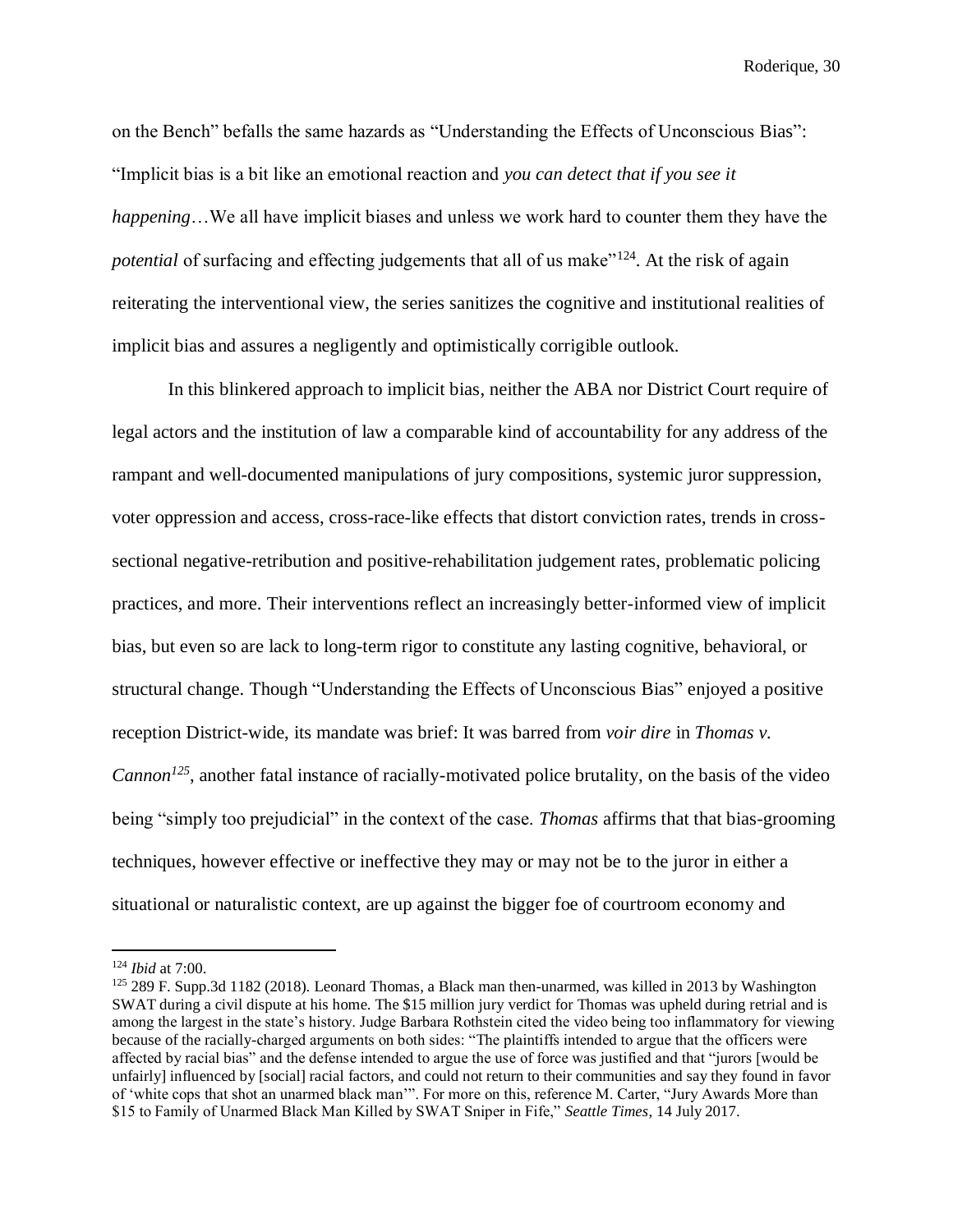politics – they cannot be expected to stand firmly against, much less overcome, things so systemic as prejudicially-motivated intrapersonal and interpersonal behaviors<sup>126</sup>. Aspirations to objectivity are not immune to them, despite whatever their intention. Objectivity, together with subjectivity, must be considered from a holistic perspective. The videos, the IBT and AIJ, and resources like it, are the product of the law's jumping on an oversold and under-scrutinized, intensely particular filament of research on prejudice, and they reflect a glossy, palatable, temptingly idealized (and irresponsible) account of implicit bias $^{127}$ .

#### **More Harm Than Good**

My greatest concern with bias-grooming is a fundamental and fundamentally personal one that has been divided since the beginning in the science and evidence. I am of the persuasion, defeating as it may be, that one cannot better his implicit biases; the individual cannot control his biases or make them any less pervasive in his subjective experience. The best the individual can do is reflexively modulate his thoughts and behaviors based on a sociocultural contextualization (not his subjective experience of socioculture)<sup>128</sup>. This is an argument for malleability<sup>129</sup>, not resolution, and such behavioral change can occur absent *ever* a change in prejudice itsel $f^{130}$ :

Altering [structural] associations would presumably have general, long-term consequences, while contextual changes and behavioral strategies for altering expression would have specific, short-term consequences…[We cannot currently know whether] the effects [of bias-intervention] reflect situational short-term malleability or general, longterm change…The degree to which prejudice reduction persists after completion of the

<sup>126</sup> Devine, *Jury,* at 181-210.

<sup>127</sup> *See* Faigman, et al., "Courtroom," (2012).

<sup>128</sup> C. Lai, et al. "Reducing Implicit Prejudice," *Social and Personality Psychology Compass* 7, 315-30 (2013) at 318-9.

<sup>129</sup> *See* I. Blair, "The Malleability of Automatic Stereotypes and Prejudice," *Personality and Social Psychology Review* 6: 242-61 (2002).

<sup>130</sup> Lai, "Implicit Prejudice," at 321-4.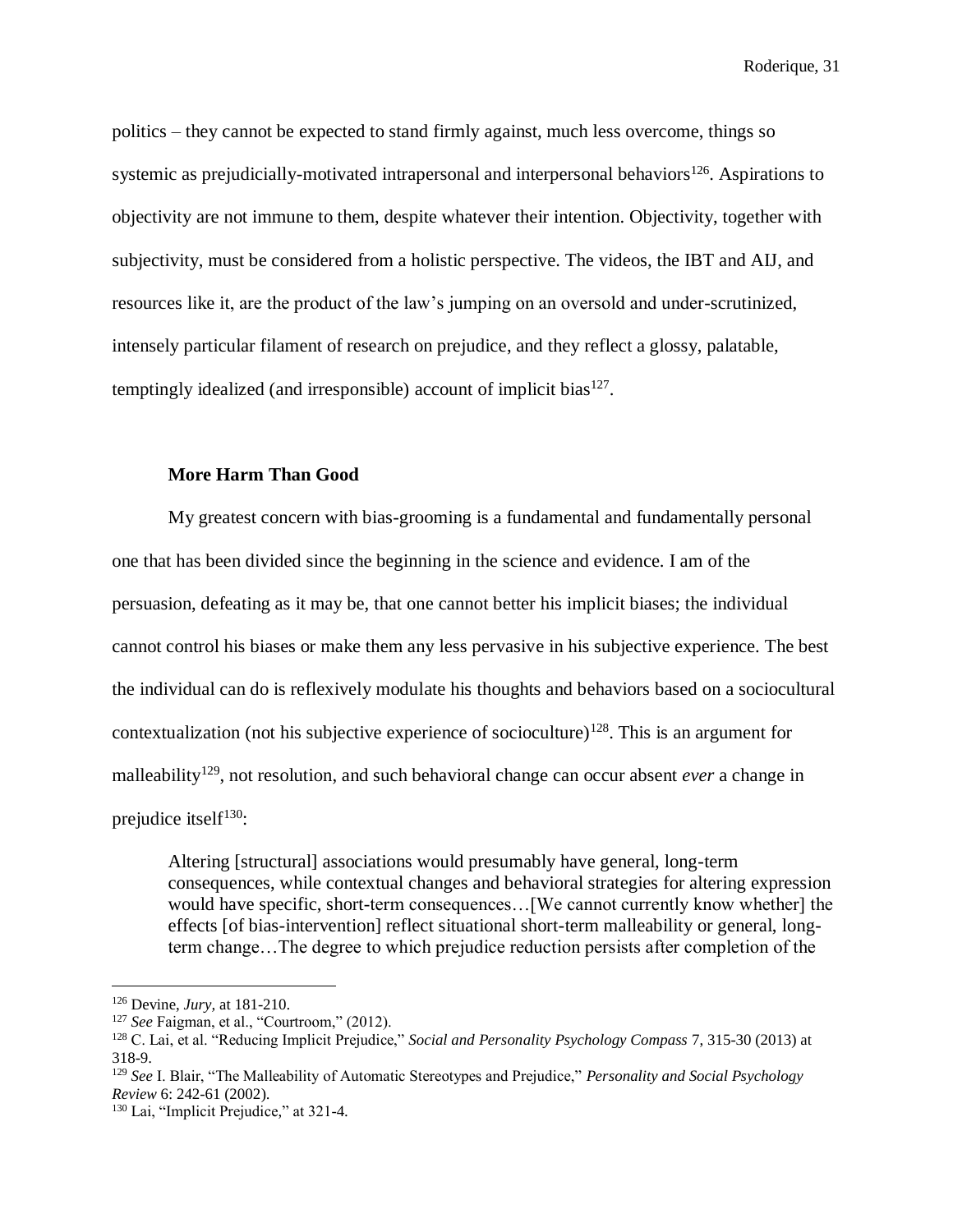intervention is unknown…The existing literature provides solid evidence for implicit prejudice malleability, but little and mixed evidence for "long-term" implicit prejudice change. 131

The frontiers of brain and social sciences – and I do realize it is at the emergent frontiers that this occurs – reveals that in this present moment we are a people quantifiably more discriminatory, more competent in our discrimination, quicker to judge on the basis of prejudices, and more readily neurocognitively affected by matters of identity<sup>132</sup>. Our subjective experience of the world is encroached upon by identities not our own (and, like our politics, it is of greater value to conform to external identities to be objectively 'right' than to be engaged in our performative subjectivity). I, we, stand little chance to legitimately effect our subjectivity and implicit prejudices when we are combatting an overwhelming tide of cultural hyper-contextualization and inescapable automatic stereotype activation $133$ .

Not to be mistaken, there is value in understanding the ways in which we are influenced by bias, even at the most subterranean levels of consciousness; this is not to say that we cannot or should not attend to our biases. There is also value in consciously examining how this influence manifests in our explicit judgements, interactions, and decision-making<sup>134</sup>. I do not deny that there could eventually be realized ways to become sincerely less discriminatory as the science grows further<sup>135</sup>, but there is little evidence now to suggest that this is accomplishable by way of bias-grooming or diversity training (or indeed within the confines of the current scientific knowledge of implicit bias)<sup>136</sup>. The adversarial system that is our objective model of justice

<sup>131</sup> *Ibid* at 322.

<sup>132</sup> Nosek, et al. "Pervasiveness," at 40-2; *see also* G. Willard, et al. "Some Evidence for the Nonverbal Contagion of Racial Bias," *Organizational Behavior and Human Decision Processes* 128, 96-107 (2015).

<sup>133</sup> Lai, "Implicit Prejudice," at 324.

<sup>134</sup> *See* P. Devine, et al. "Long-term Reduction in Implicit Race Bias: A Prejudice Habit-Breaking Intervention," *Journal of Experimental Psychology* 48, 1267-78 (2012).

<sup>&</sup>lt;sup>135</sup> Rudman, "Unlearning," at 866.

<sup>&</sup>lt;sup>136</sup> These sentiments are reiterated by emerging empirical work, but it is necessary to note that "while there are many demonstrations of implicit prejudice change based on distinct mechanisms, little is known about the constraints and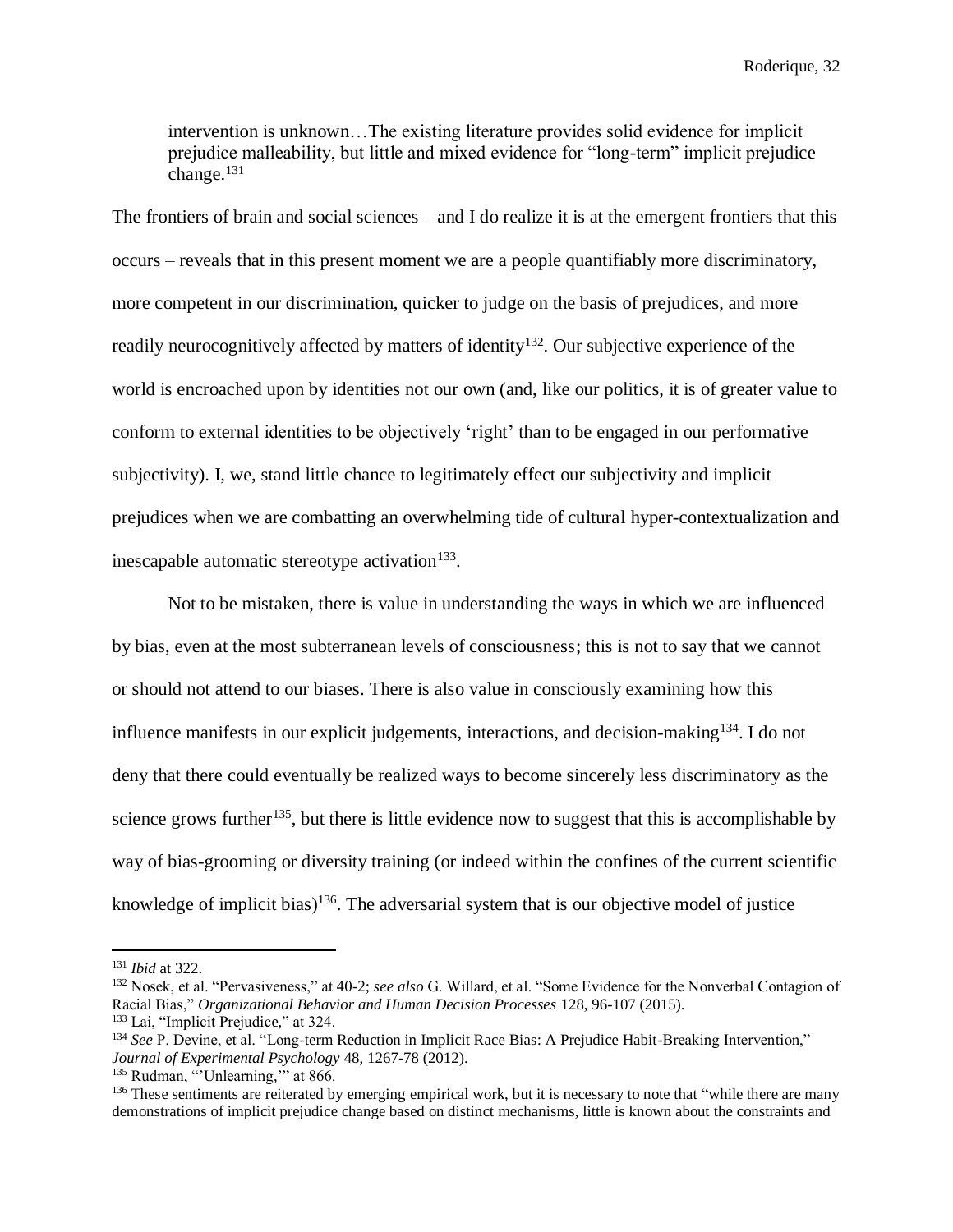seeks, by its own admission, objective truth in the pursuit of some gains that carry no requisite of justness or fairness. It will be accomplishable by a considerable and consistent effort on the part of the entirety of our legal system, our politics, our science, our media, our civic accountability and dignity, everything that does and will motivate our biopsychosocial subjective experience. It will be accomplishable when the transformation of the integrity of our subjective experience is not degraded by our performance of it.

#### **Conclusion**

 $\overline{a}$ 

The best I can offer is entre into critical conversation: As law and science continue to converge, I think there is much to be said of the ways in which we choose to move forward now, most notably for the ways in which we give up the search for a normative objectivity in law and instead take up the search for those mechanisms of bias – not prejudice – which could serve justice more constructively. It is assured that implicit bias will not vacate the court so long as the court remains a human endeavor, so it becomes necessary that there exists space within which the law may thoughtfully and subjectively engage with bias; it must be reexamined the wider implications of prejudice as they surface structurally and systemically. Beyond brain or legal sciences, this is a challenge issued collectively, urgently, to legislation, cultural studies, politics, industry, intersectional and minority projects, to everyone standing at the door of the law<sup>137</sup>. Armour, J. "Stereotypes and Prejudice: Helping Legal Decisionmakers Break the Prejudice Habit," *California Law Review* 83, no. 3 (1995): 733-72.

boundary conditions of their effectiveness. A partial explanation of this is a general phenomenon of scientific publishing norms. Achieving a positive result – i.e., demonstrating that a manipulation changes implicit evaluation – is a de facto requirement for publication. The consequence is that the published literature contains much less evidence of the conditions that do not elicit change in implicit prejudice, even though they are sure to exist [in greater measure]." *See* Lai, "Implicit Prejudice," at 321.

<sup>137</sup> Reference F. Kafka, *Der Prozess*, Schocken Books: New York (1946).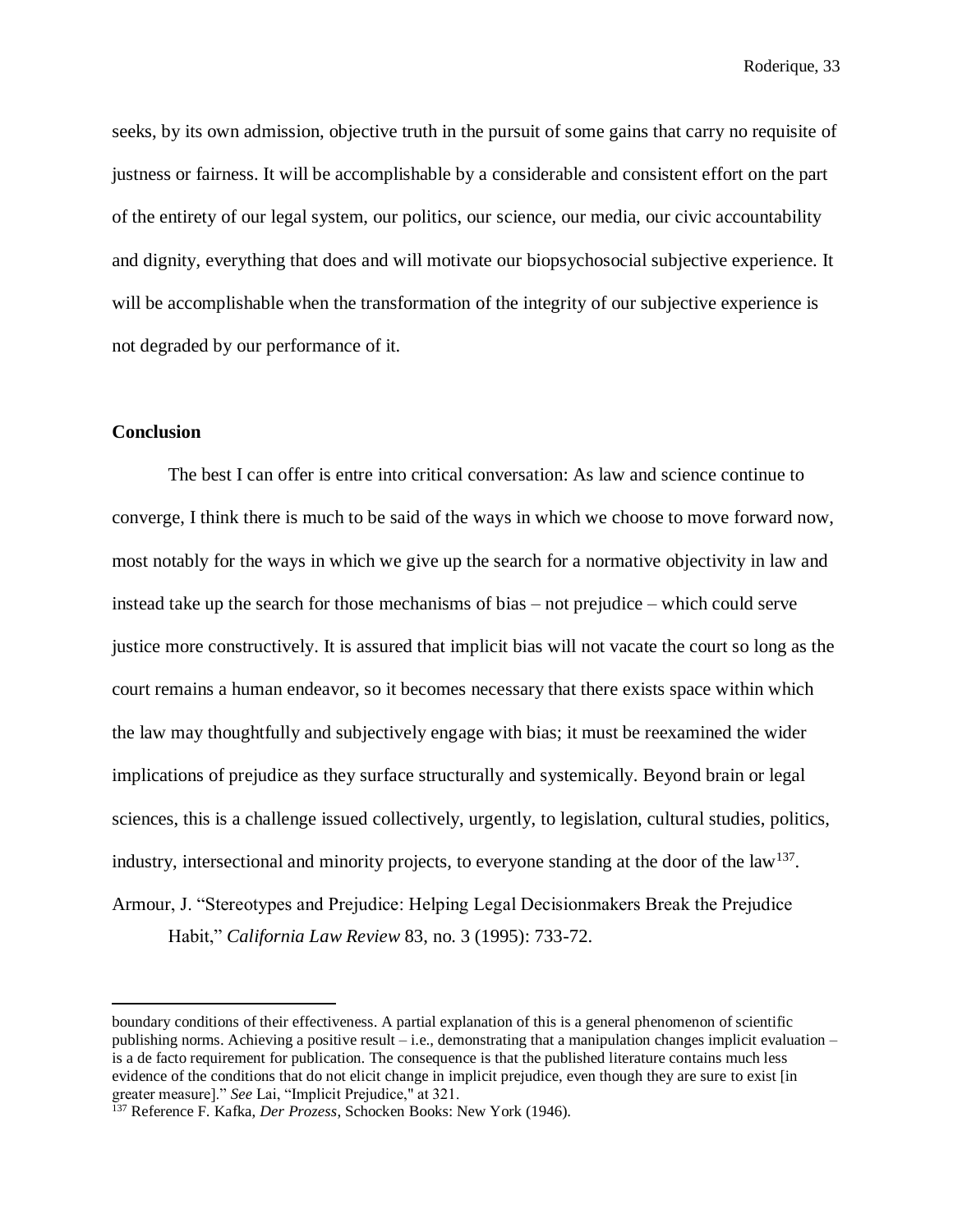- Blair, I. V., Judd, C. M., and Chapleau, K. M. "The Influence of Afrocentric Facial Features in Criminal Sentencing," *Psychological Science* 15, no 10 (2004): 674-9.
- Blair, I. V. "The Malleability of Automatic Stereotypes and Prejudice," *Personality and Social Psychology Review* 6, no. 3 (2002): 242-61.
- Coughenour, J. C., J. A., et al. "Understanding the Effects of Unconscious Bias," *U.S. District Court, Western District of Washington* video, 11:00, posted by The Marshall Project, (2017)

www.youtube.com/watch?v=XHu-zUet8Tw

- Covington, S. S. and Bloom, B. E. "Gendered Justice: Women in the Criminal Justice System," in *Gendered Justice: Addressing Female Offenders*, ed. Bloom, B. E. (Durham, NC: Carolina Academic Press, 2003), 3-25.
- Devine, D. J. *Jury Decision Making: The State of Science.* New York City: New York University Press, 2012.
- Devine, P. G., et al. "Long-term Reduction in Implicit Race Bias: A Prejudice Habit-Breaking Intervention," *Journal of Experimental Psychology* 48, no. 6 (2012): 1267-78.
- Dimock, W. C. "Rules of Law, Laws of Science," *Yale Journal of Law & Humanities* 13, no. 1 (2001): 203-25.
- Diversity and Inclusion 360 Commission, American Bar Association, "Achieving an Impartial Jury Toolbox," posted by the American Bar Association, Implicit Bias Initiative (2013). www.americanbar.org/content/dam/aba/publications/criminaljustice/voirdire\_tool chest.authcheckdam.pdf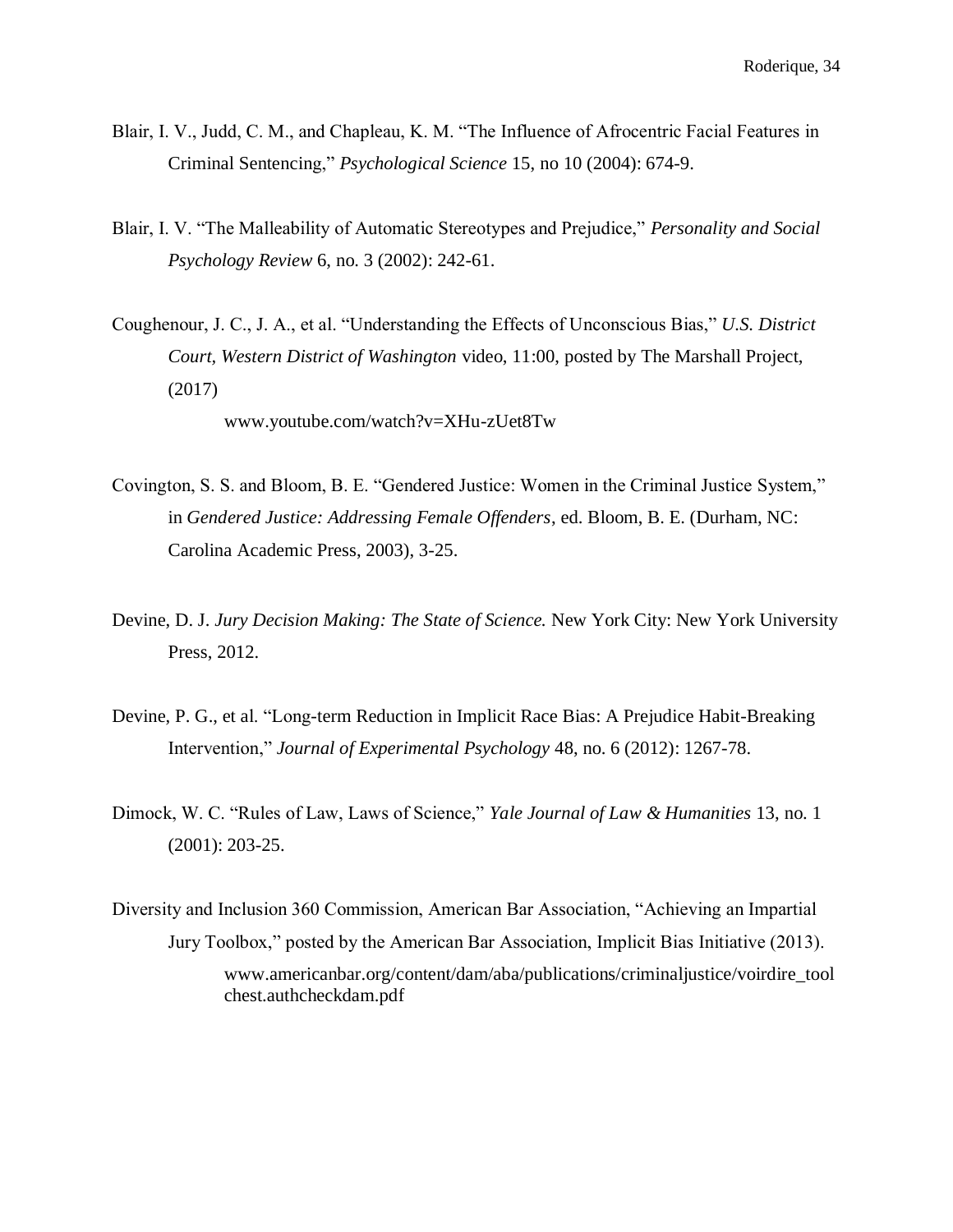- Diversity and Inclusion 360 Commission, American Bar Association, "Implicit Bias Toolbox," posted by the American Bar Association, Implicit Bias Initiative (2013). www.americanbar.org/groups/litigation/initiatives/task-force-implicit-bias/ implicit-bias-toolbox/
- Dobbin, F. and Kalev, A. "Why Diversity Programs Fail," *Harvard Business Review* 94, no. 7 (2016): 52-60.
- Dobbin, F., Kalev, A., and Kelly, E. "Diversity Management in Corporate America," *Contexts* 6, no. 4 (2007): 21-7.
- Dzur, A. W*. Punishment, Participatory Democracy, and the Jury*. New York City: Oxford University Press, 2012.
- Eagly, A. H. and Karau, S. J. "Role Congruity Theory of Prejudice Toward Female Leaders," *Psychological Review* 109, no. 3 (2002): 573-98.
- Faigman, D. L., et al. "Implicit Bias in the Courtroom," *UCLA Law Review* 59, no. 1 (2012): 1124- 86.
- Fiss, O. *The Law as It Could Be.* New York City: New York University Press, 2003.
- Freeman, A. D. "Legitimizing Racial Discrimination Through Antidiscrimination Law: A Critical Review of Supreme Court Doctrine," *Minnesota Law Review* 62, no. 1 (1978): 1049-1119.
- Goodman, N. "10 Steps to Overcome Unconscious Bias," *Association for Talent Development*  (2014), posted by ATD. www.td.org/newsletters/atd-links/10-steps-to-overcome-unconscious-bias
- Greenwald, A. G. and Banaji, M. R. "The Implicit Revolution: Reconceiving the Relation between Conscious and Unconscious," *American Psychologist* 72, no. 9 (2017): 861-71.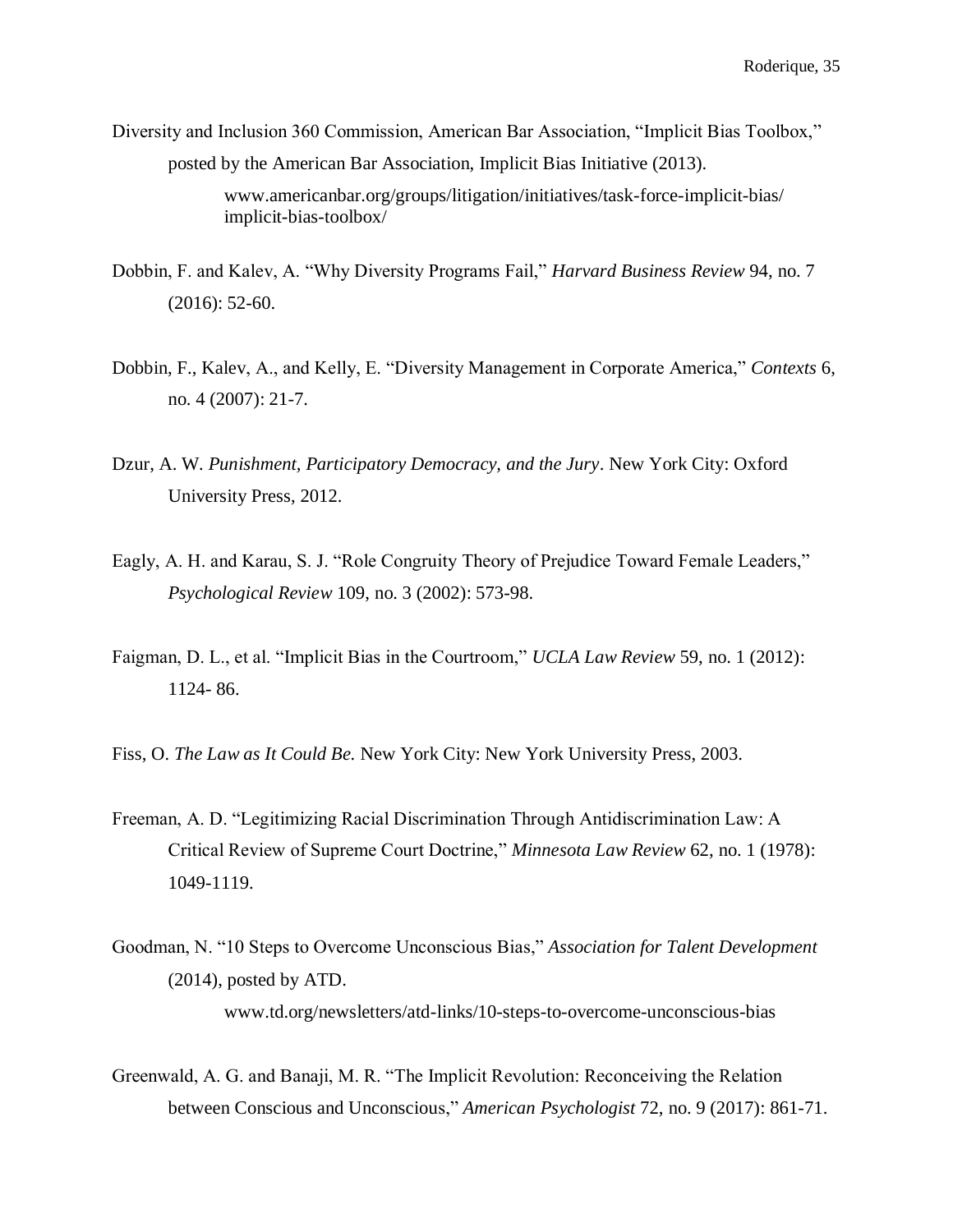- Greenwald, A. G., et al. "Understanding and Using the Implicit Association Test: III. Meta-Analysis of Predictive Validity," *Journal of Personality and Social Psychology* 97, no. 1 (2009): 17-41.
- Gupta, R., et al. "The Amygdala and Decision Making," *Neuropsycholgica* 49, no. 4 (2011): 760-6.
- Haney López, I. *Dog Whistle Politics: How Coded Racial Appeals Have Reinvented Racism and Wrecked the Middle Class.* New York City: Oxford University Press, 2015.
- Harris, R. C. *Black Robes, White Coats: The Puzzle of Judicial Policymaking and Scientific Evidence*. New Brunswick, NJ: Rutgers University Press: New Brunswick, 1972.
- Haughton, J. "4 Signs Racism may be an Issue in Your Workplace," *Chartered Management Institute* (12 May 2016), posted by CMI Chartered Management Institute Insights. www.managers.org.uk/insights/news/2016/may/4-signs-that-racism-may-be-anissue-in-your-workplace
- Hoffman, K. M., et al. "Racial Bias in Pain Assessment and Treatment Recommendations, and False Beliefs about Biologic Differences between Blacks and Whites," *PNAS Proceedings of the National Academy of Sciences* 113, no. 16 (2016): 4296-301.
- Hopkins, E. and Thompson, G., Scholastic Teaching Content, "Bias-Proof Your Classroom," *Instructor* 117, no. 4, 32 (2008).
- Kaiser, C. R., et al. "Presumed Fair: Ironic Effects of Organizational Diversity Structures," *Journal of Personality and Social Psychology* 104, no. 3 (2013): 504-19.
- Kane, J. "Integrity, Conscience, and Science," in *Nomos vol. XL: Integrity and Conscience*, eds. Shapiro, I., and Adams, R. (New York City: University of New York Press, 1998): 115- 139.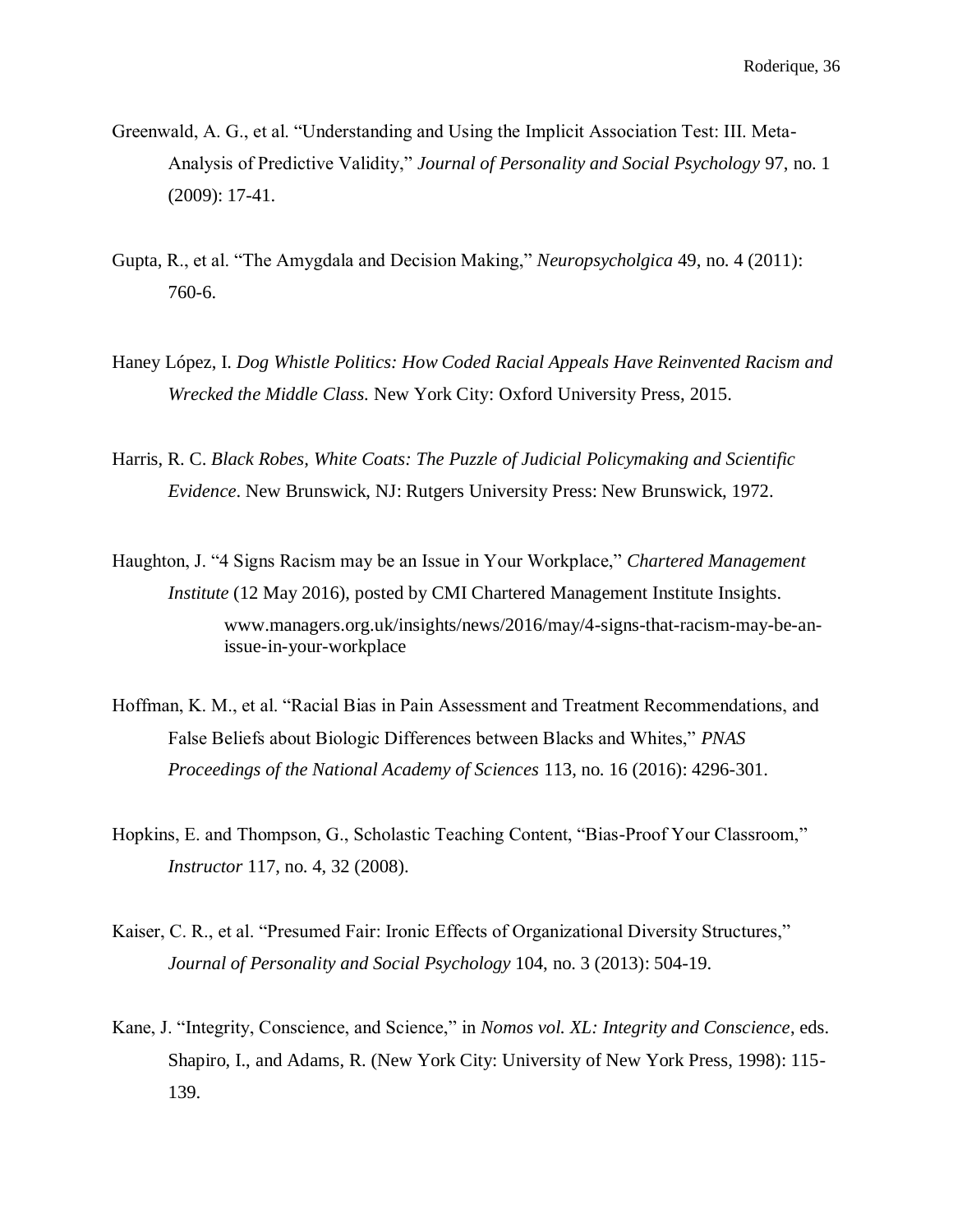Kang, J., et al. "Hidden Injustice: Bias on the Bench," *ABA Legal News Network* video, 10:43, posted by American Bar Association, (2016) www.player.vimeo.com/video/165006635

- Kang, J. and Banaji, M. R. "Fair Measures: A Behavioral Realist Revision of Affirmative Action," *California Law Review* 94, no. 4 (2006): 1063-118.
- Kang, J. "Trojan Horses of Race," *Harvard Law Review* 118, no. 5 (2005): 1489-1593.
- Krieger, L. H. "The Content of Our Categories: A Cognitive Bias Approach to Discrimination and Equal Employment Opportunity," *Stanford Law Review* 47, no. 1 (1994): 1161-1248.
- Lai, C. K., Hoffman, K., M., and Nosek, B. A. "Reducing Implicit Prejudice," *Social and Personality Psychology Compass* 7, no. 1 (2013): 315-30.
- Lawrence III, C. R. "The Id, the Edo, and Equal Protection: Reckoning with Unconscious Racism," *Stanford Law Review* 39, no. 2 (1987): 317-88.
- Legault, L. quoted in "Ironic Effects of Anti-Prejudice Messages," *Association of Psychological Sciences* Research News (6 July 2011). www.psychologicalscience.org/news/releases/ironic-effects-of-antiprejudice-messages.html
- Leiber, M. J. "A Comparison of Juvenile Court Outcomes for Native Americans, African Americans, and Whites," *Justice Quarterly* 11, no. 2 (1994): 257-79.
- Leiter, B. "Objectivity and the Problems of Jurisprudence (reviewing Kent Greenawalt, Law and Objectivity (1992))" *Texas Law Review* 72, no. 1 (1993): 187-209.
- Leong, F. T. and Hayes, T. J. "Occupational Stereotyping of Asian Americans," *The Career Development Quarterly* 39, no. 2 (1990): 143-54.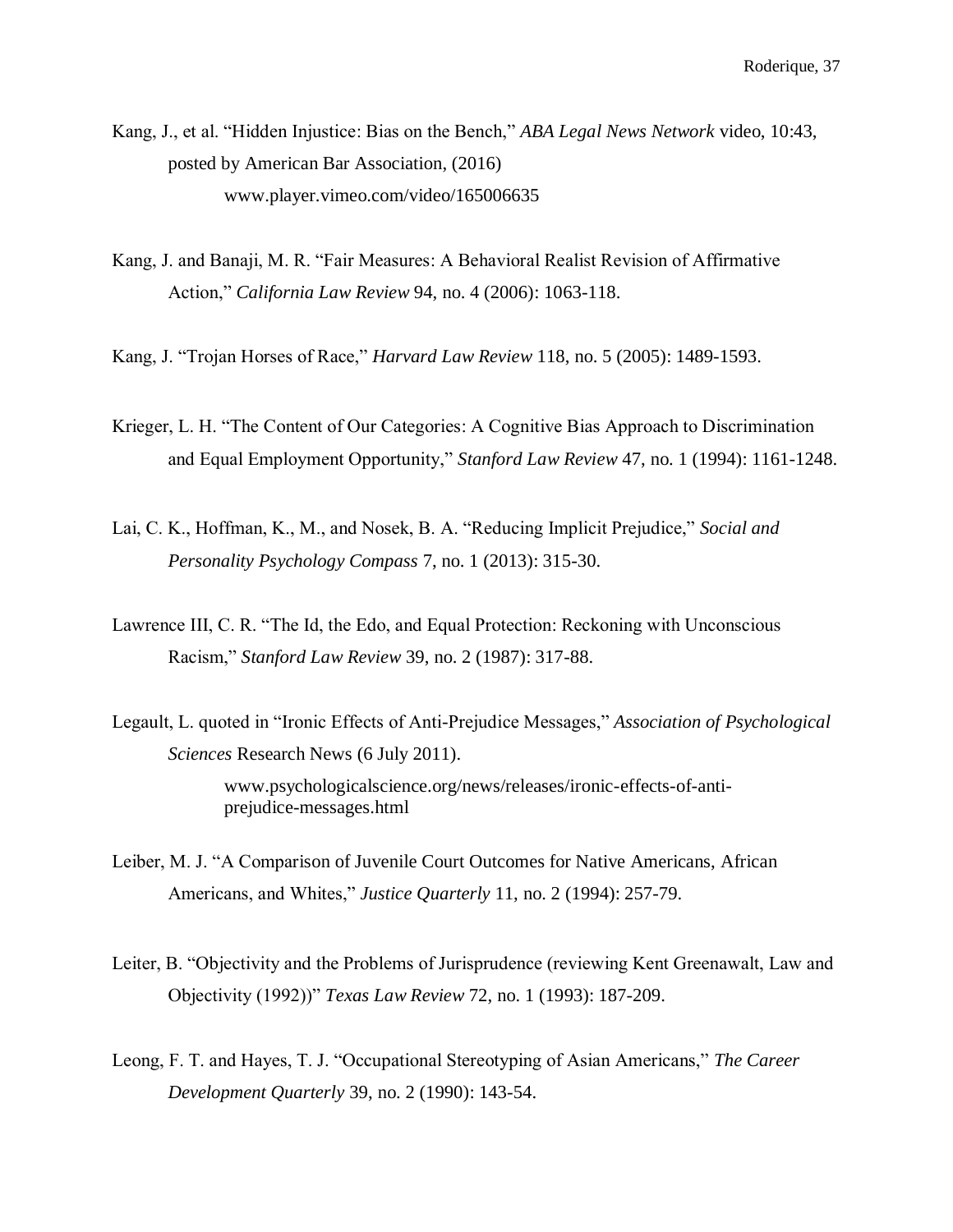Massumi, B. *Politics of Affect.* Cambridge: Polity Press, 2015.

- Melamed, J. *Represent and Destroy: Rationalizing Violence in the New Racial Capitalism.* Minneapolis, MN: University of Minnesota Press, 2011.
- Nordell, J. "A Fix for Gender Bias in Healthcare? Check!" *The New York Times* (11 January 2017).

www.nytimes.com/2017/01/11/opinion/a-fix-for-gender-bias-in-health-carecheck.html

- Nosek, B. A., et al. "Pervasiveness and Correlates of Implicit Attitudes and Stereotypes," *European Review of Social Psychology* 18, no. 1 (2007): 36-54.
- O'Brien, B. and Grosso, C. M. "Report on Jury Selection Study," University of Michigan College of Law Digital Commons (2011): 1-17.
- Paluck, E. L., and Green, D. P. "Prejudice Reduction: What Works? A Review and Assessment of Research and Practice," *Annual Review of Psychology* 60, no 1 (2009): 339-67.
- Pierson, E., et al. "A Large-Scale Analysis of Racial Disparities in Police Stops Across the United States," Stanford Open Policing Project Database (2017): 1-23.
- Rudman, L. A., Ashmore, R. D., and Gary, M. L. "'Unlearning' Automatic Biases: The Malleability of Implicit Prejudice and Stereotypes," *Journal of Personality and Social Psychology* 81, no. 5 (2001): 856-68.
- Strong, S. I. "Judicial Education and Regulatory Capture: Does the Current System of Educating Judges promote a Well-Functioning Judiciary and Adequately Serve the Public Interest?" *Journal of Dispute Resolution* 2015, no. 1 (2015): 1-22.